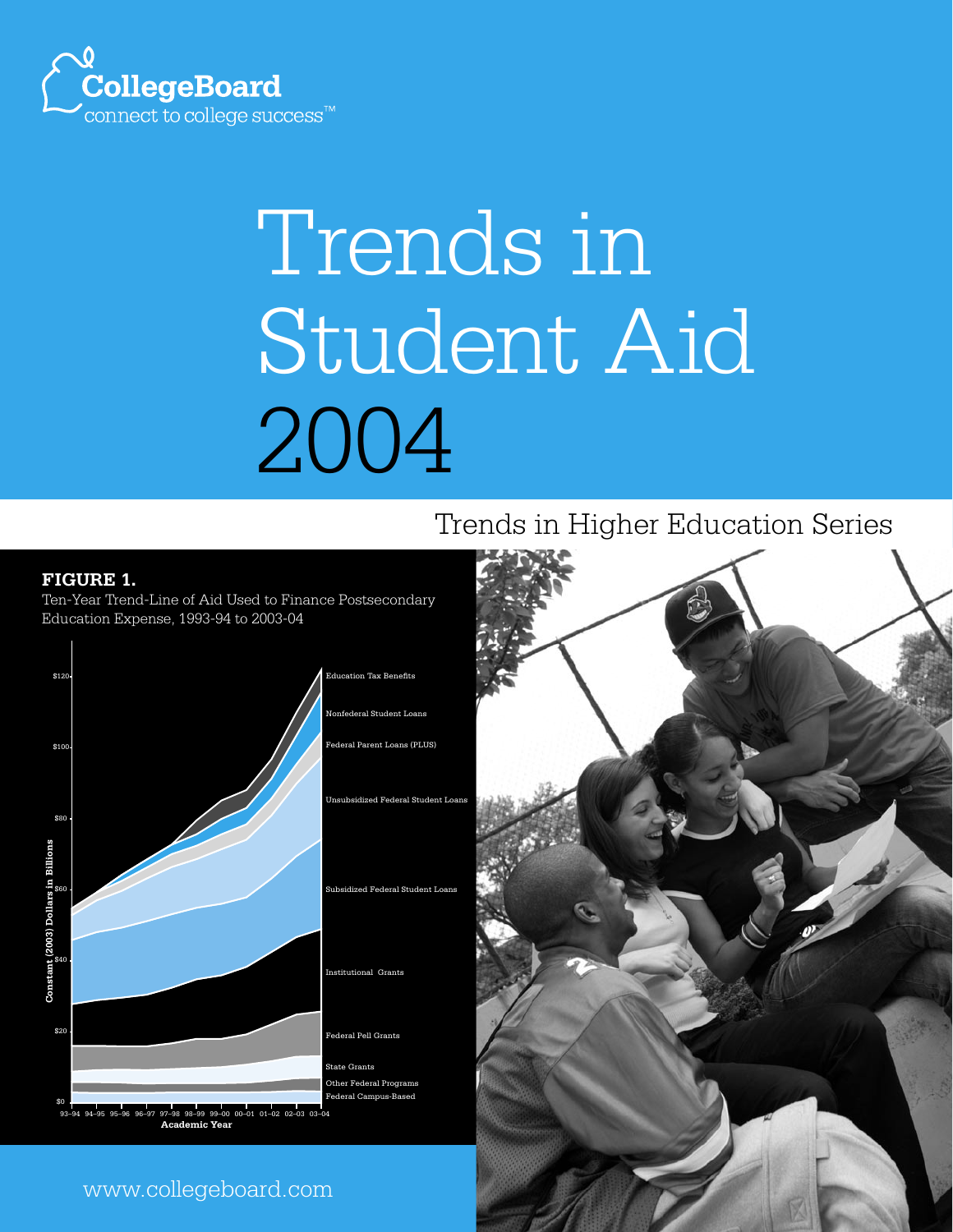# Introduction

*Trends in Student Aid* presents annual data on the amount of financial assistance—grants, loans, work-study, and education tax benefits—distributed to students to help them pay for postsecondary education. The College Board began this data series in 1983 to track the value of student financial aid over time from federal, state, and institutional sources. In the intervening years, student financing has become more complex and the line between student aid and other sources of funds has become less clear-cut. This report counts federal education tax benefits and unsubsidized loans to students, including those from private commercial sources, as student aid and also includes information on educational savings accounts, in addition to more traditional forms of assistance.

For the first time this year, we are able to separate the financial aid awarded to undergraduate students from the funds received by graduate students. Tables 1 and 2 still report financial aid to all postsecondary students, but we report federal loans separately for graduate and undergraduate students in Table 4 and show the difference in the composition of aid for the two groups of students in Figure 5 and Table 6.

To put financial aid into context, we also provide selected data from *Trends in College Pricing*, including changes in undergraduate tuition and fees relative to changes in the incomes of families most likely to have children in college and to changes in grants, loans, and total aid per student (Figure 12). Additional information on college affordability is available in *Trends in College Pricing*.

*Trends in College Pricing*, released together with this report, presents data from the College Board's Annual Survey of Colleges on undergraduate charges for tuition, fees, room and board, and other estimated expenses related to attending colleges and universities. Although the most recent data in *Trends in Student Aid* are for the 2003-04 academic year, while the data in *Trends in College Pricing*  extend to 2004-05, we publish the reports together to emphasize the relationship between how much colleges and universities charge and the assistance available to students to pay these charges. The net prices actually paid by students and families are more important for college access and affordability than the higher published prices.

# **Federal and State Roles**

The federal government provides 67 percent of the direct aid to students as described in this survey. Federal matching funds also leverage state and institutional funds in the form of grants and work-study. Most federal spending on higher education is in the form of grants, loan guarantees and subsidies, and tax benefits for students and parents. The states, on the other hand, provide the bulk of their subsidies in the form of operating support for institutions of higher education, which is not covered by this survey. Overall, the federal government contributes about 12 percent of current fund revenues of colleges and universities, while state governments contribute twice that amount.

This year, the *Trends* reports are accompanied by a third publication, *Education Pays: The Benefits of Higher Education for Individuals and Society.* The new report documents monetary and nonmonetary benefits of higher education, both for individuals and for society as a whole. It also sheds light on the distribution of these benefits by examining both the progress and the persistent gaps in participation in postsecondary education.

As always, we continue to refine our coverage of programs and update previously reported statistics when better data become available. Therefore, this update replaces previous *Trends in Student Aid* publications.

# Defining Student Aid

Students and their families pay only a fraction of the cost of higher education; the balance comes from a variety of sources. At public colleges and universities, tuition levels are significantly lower than institutional costs because state governments provide about \$60 billion per year in funding to colleges and universities. In recent years, the share of total costs covered by state appropriations has declined, while the share covered by tuition and fees has increased. Private colleges and universities charge significantly higher levels of tuition, but tuition is still almost always lower than the cost to the institution of educating students. It is subsidized primarily by revenues from private philanthropic sources. *Trends in Student Aid* does not address these general subsidies to students and their parents, which come from federal, state, institutional, and other private sources in a variety of forms including grants, loans, workstudy, and tax relief.

This report includes federal education tax credits and savings from federal tuition and fee tax deductions in the student aid total, but does not measure any other tax benefits. It also counts unsubsidized loans to students, including those from private commercial sources, as student aid. Information on educational savings accounts is included, but neither these funds nor other personal resources used to finance college education are measured as part of student aid.

From the students' perspective, grant aid, which is a pure subsidy not requiring repayment, is most desirable and is the one form of aid that unambiguously increases the financial accessibility of college. Education tax credits, first available in 1998, and the tax savings arising from the federal tuition and fee deduction, which was implemented in 2002, are also pure subsidies.

In addition to grants and tax benefits, our measure of student aid includes virtually all education loans. About 37 percent of education loans come through the federal government's subsidized Stafford Loan Program. Although these funds must be repaid after students complete their education, they involve significant subsidies since the federal government pays the interest while the student is in school and subsidizes the interest throughout the life of the loans. The unsubsidized Stafford Loan Program has a much smaller subsidy component because interest accrues while the student is in school, but like the subsidized Stafford loans, these loans are guaranteed by the federal government and the interest rates are below market levels. Interest rates on Parent Loans to Undergraduate Students (PLUS) are also limited by statute. Alternative education loans from banks and other private lenders, on which students are increasingly relying, do not provide any subsidy to students. They are included in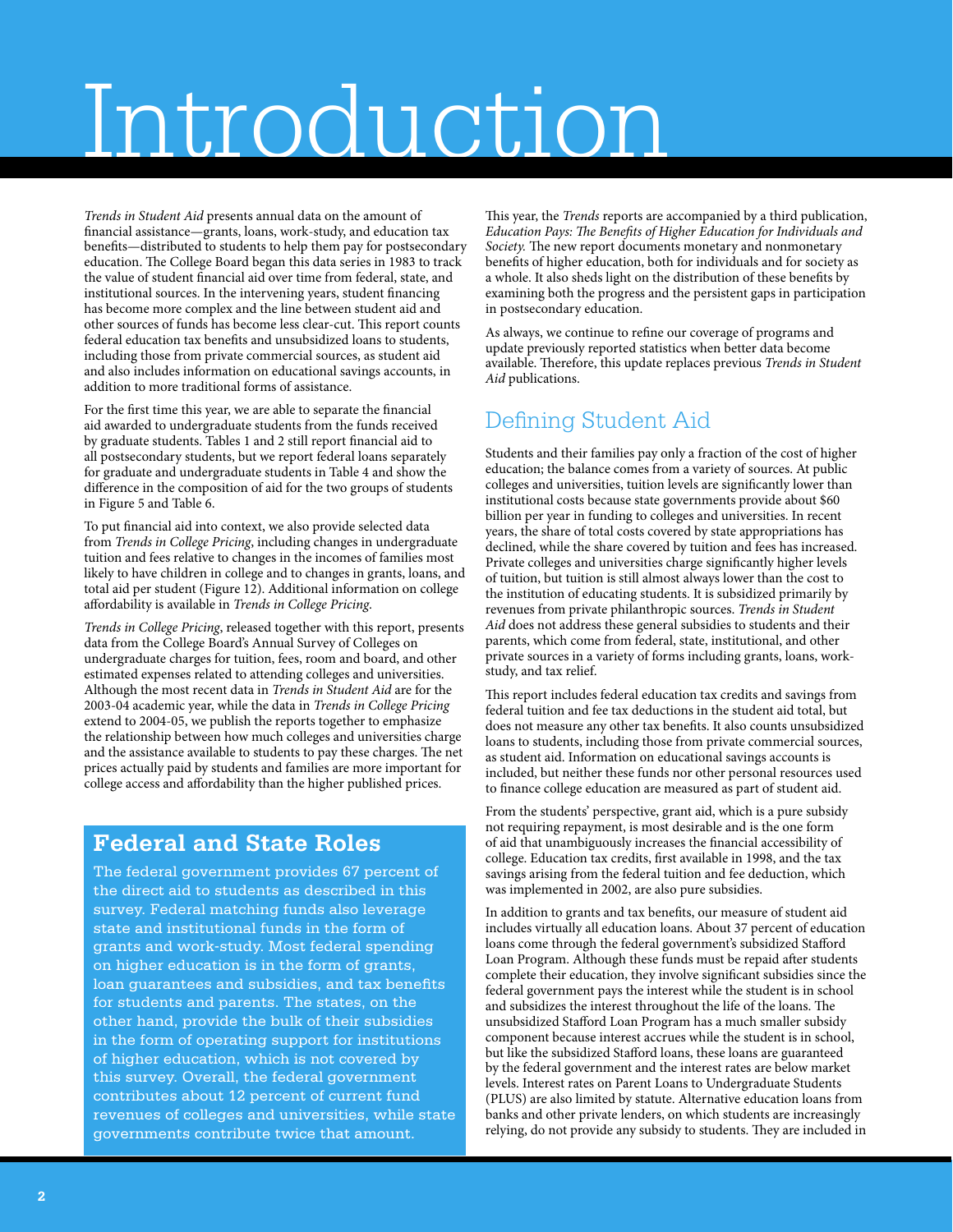our measure of total student aid because for students they substitute for other education loans. These loans generally must be certified by the financial aid office, and in some cases are included in the financial aid packages institutions award to students. However, they have grown more rapidly in proportionate terms than has any component of actual student aid. Federal, state, and institutional aid doubled over the decade from 1993-94 to 2003-04, after accounting for inflation. Including nonfederal loans, our measure of total aid increased by 122 percent. In reality, nonfederal loans are generally used to fill gaps left by traditional sources of student aid.

Work-study funds constitute only about 1 percent of student aid. These funds are actually subsidies to institutions, in the form of matching funds for student wages. However, they assure students of gainful employment and are included in the student aid packages colleges and universities award to students.

Tax benefits for higher education expenses have grown considerably in recent years. Although education tax credits and tax savings from the deduction for tuition and fees are the only subsidies of this form included in our total measure of student aid, students benefit from several other provisions of the tax code. In 2002, 6.7 million taxpayers claimed about \$4.5 billion in deductions for interest paid on student loans. Other exemptions from income taxation include: education benefits from employers; the interest on education savings bonds; returns on savings in Coverdell education savings accounts, 529 savings plans, and prepaid tuition programs; and work-related educational expenses. Figures 13 and 14 include information on assets in state-sponsored Section 529 college savings plans and prepaid tuition plans.

# Need-Based and Non-Need-Based Aid

The student aid described in this report serves a variety of purposes. In the 1970s and 1980s, most aid programs were designed to increase access to college for students who would otherwise be unable to afford to enroll. In recent years, student aid programs have been focused increasingly on affecting students' choice of institutions, on rewarding academic achievement, and on reducing the financial strain on middle-income families. Our data on federal grant aid, almost all of which is need-based, and on education tax benefits, document this trend at the federal level. We also include information that separates state need-based and non-need-based grant aid. While the line between need-based and non-need-based institutional aid is blurrier, we do document non-need-based institutional aid and the changing distribution of institutional grants by income levels (Figure 11).

## Student Debt

Since the early 1980s, this survey has tracked the growing reliance on borrowing for higher education. Last year we reported that over the past five years, from 1997-98 to 2002-03, grant aid had risen more rapidly than loan aid. However, the growth in borrowing has been particularly rapid for the past two years and in both 2002-03 and 2003-04, the rate of growth in grant aid slowed. As a result, the grant/loan ratio has declined since 2001-02. It is important to note that a disproportionate amount of the loan aid documented in this

report is used by graduate students. Graduate students receive a much lower proportion of available grant aid.

Although the proportions were equal in 2000-01, undergraduate students now receive slightly more funding in the form of loans than in grants. Private student loan programs have skyrocketed in recent years, and federal loans for parents have also increased rapidly. Unsubsidized student borrowing has grown more slowly, but, constitutes an increasing share of total federal Stafford loan volume. The loan volume estimates reported here do not include credit card financing, conventional consumer loans, or home equity loans and lines of credit. While home equity financing may be a financially sound decision for many families, this can rarely be said of credit card financing. Recent estimates suggest that as many as 25 percent of college students may be relying on credit card debt to help finance their education, but we have no way to document trends in this type of borrowing for inclusion in this report.

# Limitations of the Data Collection

We are unable to include all of the forms of grant aid available to students, but the omissions are relatively small. Our measure does not include tuition assistance that students receive from their employers or scholarships from a variety of private sources. Our definition of student aid is, however, consistent over time, with private loans and education tax credits recent additions representing new forms of student financing. Precise data are available on federal student aid, but this is not the case for all of the funding sources on which we report. Data on institutional grant aid awarded to students are particularly lacking. We have used all of the information available to us to arrive at the best possible estimates, but these figures should be recognized as approximations.

Basic program statistics for all years in our database back to 1963- 64 are available in the Appendixes. As always, we welcome reader comments and suggestions on ways to broaden the coverage and increase the usefulness of the *Trends in Student Aid* data series. Visit the College Board Web site at www.collegeboard.com and click on Educators for an electronic version of this document and the companion report, *Trends in College Pricing, 2004*.

# Acknowledgments

Sandy Baum, senior policy analyst at the College Board, and Consultant Kathleen Payea collected the data and authored this report. This publication would not have been possible without the cooperation and support of Kathleen Little and Holly Strychowski of College and University Enrollment Services at the College Board; Erin Thomas, Meredith Haber, and the staff of the Creative Services Division; and Jennifer Topiel of the Public Affairs Division.

Thanks to all those who contributed to the data collection and update of this publication, including state agency and specialaid program contacts, private lenders, and experts from the U.S. Department of Education. Special thanks to Dan Madzelan, Maria Rojtman, Mary Miller, and Steve Carter of the Policy, Budget, and Analysis Office of the U.S. Department of Education; Greg Gerrans of the U.S. Department of Education; and Michael Solomon of the Illinois Student Aid Commission (ISAC) for their assistance.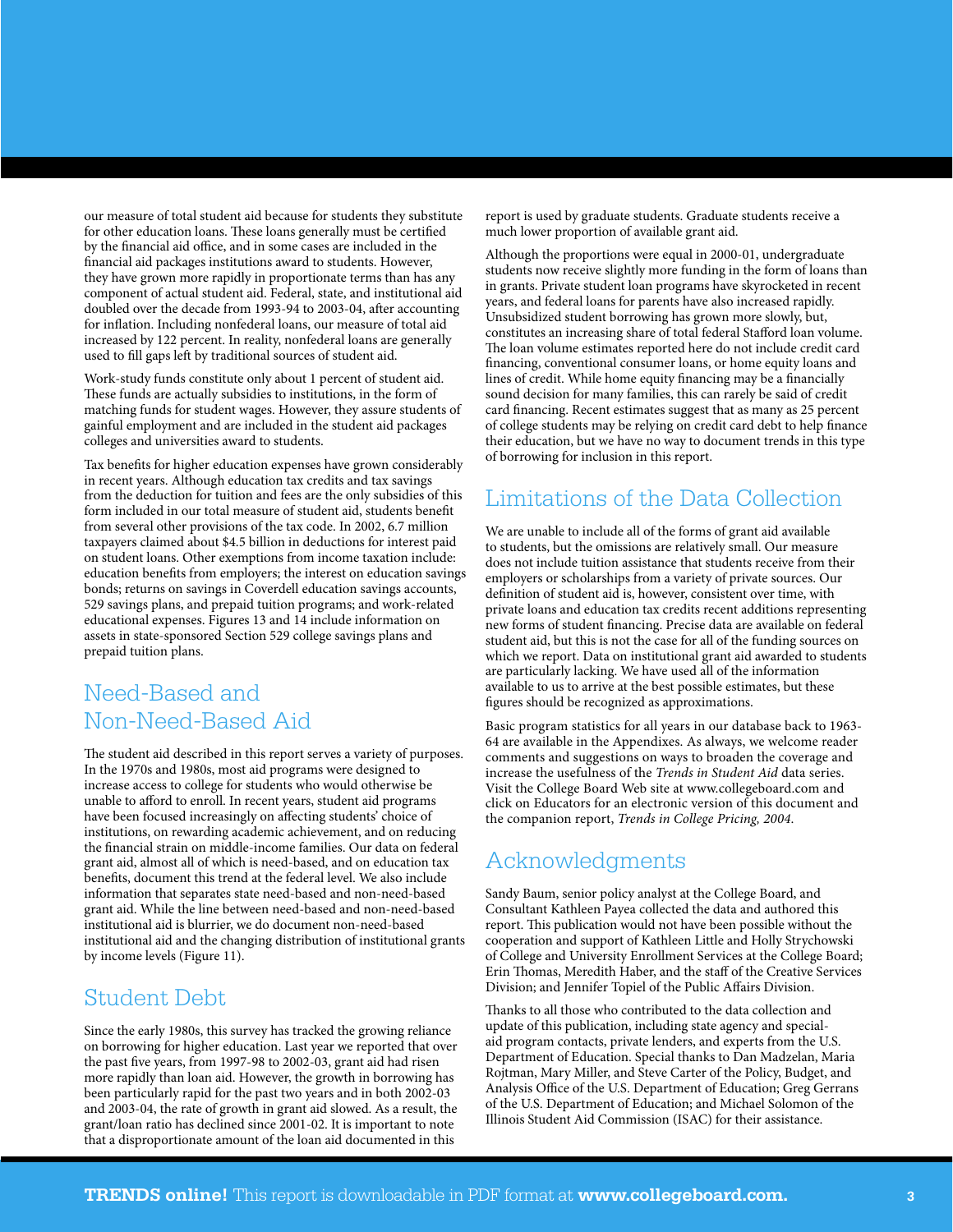# Highlights

| <b>Total Aid</b>                                            | Students received over \$122 billion in financial aid for undergraduate and graduate study in 2003-04, an increase of<br>11 percent over the preceding year after adjusting for inflation. Total aid excluding nonfederal loans, which do not<br>provide subsidies to students, totaled \$111 billion, an increase of 9 percent after adjusting for inflation. Grant aid, both<br>overall and for undergraduate students, grew by 6 percent in inflation-adjusted dollars, while education loan volume<br>rose by 16 percent. Grant aid per full-time equivalent student (FTE) grew 5 percent. The growth rate in loans per<br>student was about 3 times the growth rate of grants per student, both overall and for undergraduate students<br>(Tables 1, 2, and 7; Figure 1).                                                                                                                                                                                                                                                             |
|-------------------------------------------------------------|--------------------------------------------------------------------------------------------------------------------------------------------------------------------------------------------------------------------------------------------------------------------------------------------------------------------------------------------------------------------------------------------------------------------------------------------------------------------------------------------------------------------------------------------------------------------------------------------------------------------------------------------------------------------------------------------------------------------------------------------------------------------------------------------------------------------------------------------------------------------------------------------------------------------------------------------------------------------------------------------------------------------------------------------|
| 10-Year Trend                                               | Over the past decade, total aid has increased by 122 percent in constant dollars. Grant aid has increased by 84<br>percent in real terms, while education loan volume has grown by 137 percent. Part of the increase in aid volume<br>represents increased enrollments, but grants per FTE rose 64 percent in real terms, and loans per student rose<br>111 percent in constant dollars. While grant aid grew more rapidly than loans between 1996 and 2001, as it did<br>between 1990 and 1993, this was not the case in 2002 and 2003. If private loans to students are excluded, total<br>aid doubled over the decade from 1993-94 to 2003-04 (Tables 1, 2, 7; Figure 1).                                                                                                                                                                                                                                                                                                                                                               |
| Loans vs.<br>Grants                                         | In 2003-04, loans constituted 56 percent of aid, grants 38 percent, work 1 percent, and education tax benefits 5<br>percent. However, the composition of aid differs significantly for undergraduate and graduate students. Grants<br>constitute 44 percent of undergraduate aid (down from 48 percent in 1993-94), but only 22 percent of the aid<br>received by graduate students (down from 37 percent in 1993-94). Conversely, about half of the undergraduate aid<br>is in the form of loans, whereas three quarters of the graduate student aid is loans (Table 6; Figure 5).                                                                                                                                                                                                                                                                                                                                                                                                                                                        |
| <b>Total Federal</b><br>Aid and<br>College<br>Savings Plans | The federal government provided more than \$81 billion in student aid during 2003-04, a real increase of<br>10 percent over the previous year. Seventy percent of this aid takes the form of loans. This compares to 64<br>percent of federal aid in 1992-93, but 78 percent in 1996-97, after full implementation of the unsubsidized<br>Stafford loan program. This year's imbalance in the growth rates of loans and grants caused the portion<br>of federal aid consisting of loans to increase from the 68 percent to which it had declined last year. Grants<br>constitute 21 percent of federal aid and tax benefits now account for 8 percent.                                                                                                                                                                                                                                                                                                                                                                                     |
|                                                             | While most federal grant aid is need-based, and the Pell Grant program is the cornerstone of aid for low-<br>income students, a decreasing portion of federal aid is distributed according to need. Combined, unsubsidized<br>Stafford loans, federal loans to parents, and tax benefits now constitute 45 percent of total federal aid. While all<br>of these programs make college more affordable for students and families, they are not directed at the lowest<br>income students. Over 40 percent of the tax credit dollars and 76 percent of the tuition and fee deduction<br>dollars accrue to taxpayers with incomes of \$50,000 or higher. Tax benefits for college savings are also unlikely<br>to benefit low-income families significantly. While some of these tax provisions, including the tax credits, do<br>have income limits, this is not the case for Section 529 college savings plans. These rapidly growing accounts<br>now contain assets of \$54 billion and have an average value of about \$8,000 per account. |
|                                                             | The federal Leveraging Education Assistance Partnerships (LEAP) Program has declined 31 percent in real<br>terms over the decade. This program, which provides matching funds to states for providing need-based<br>grant aid, is a means by which the federal government creates incentives to states to increase their grant<br>assistance to low-income students.                                                                                                                                                                                                                                                                                                                                                                                                                                                                                                                                                                                                                                                                       |
| Pell Grants                                                 | Pell Grant funds increased by 6 percent between 2002-03 and 2003-04, after adjusting for inflation. This is the<br>smallest real increase since 1999–2000. Funding has risen 60 percent in real terms since that year. In 2003-04<br>the \$12.7 billion in Pell Grants funded 5.1 million students with average grants of \$2,466. Because there was an<br>estimated 7 percent increase in the number of Pell recipients in 2003-04, the average grant fell by 1 percent in<br>constant dollars. This was the first decline in the inflation-adjusted value of the average Pell Grant since 1999–2000.                                                                                                                                                                                                                                                                                                                                                                                                                                     |
|                                                             | The average grant has increased by 17 percent in real terms since 1999-2000. In 2003-04, the average Pell<br>Grant covered 32 percent of tuition and commuter room and board at the average public two-year college,<br>23 percent of the total charges at the average four-year public institution, and 9 percent of the total charges<br>at the average four-year private institution. The average Pell Grant covered 35 percent of public four-year<br>charges in 1980-81. The maximum Pell award was \$50 higher in 2003-04 than in 2002-03, an increase of 1<br>percent, but a 1 percent decline after adjusting for inflation. Over the decade from 1993-94 to 2003-04, the<br>maximum Pell Grant increased by 38 percent in real terms.                                                                                                                                                                                                                                                                                             |
|                                                             | The proportion of Pell Grants used by students in the for-profit postsecondary sector declined from 19<br>percent in 1992-93 to 12 percent in 1997-98, but had increased to 15 percent by 2002-03. Students in public<br>two-year colleges and those in public four-year colleges each receive about one-third of total Pell Grant<br>funds. Students in private four-year colleges and universities receive about one-half that amount.                                                                                                                                                                                                                                                                                                                                                                                                                                                                                                                                                                                                   |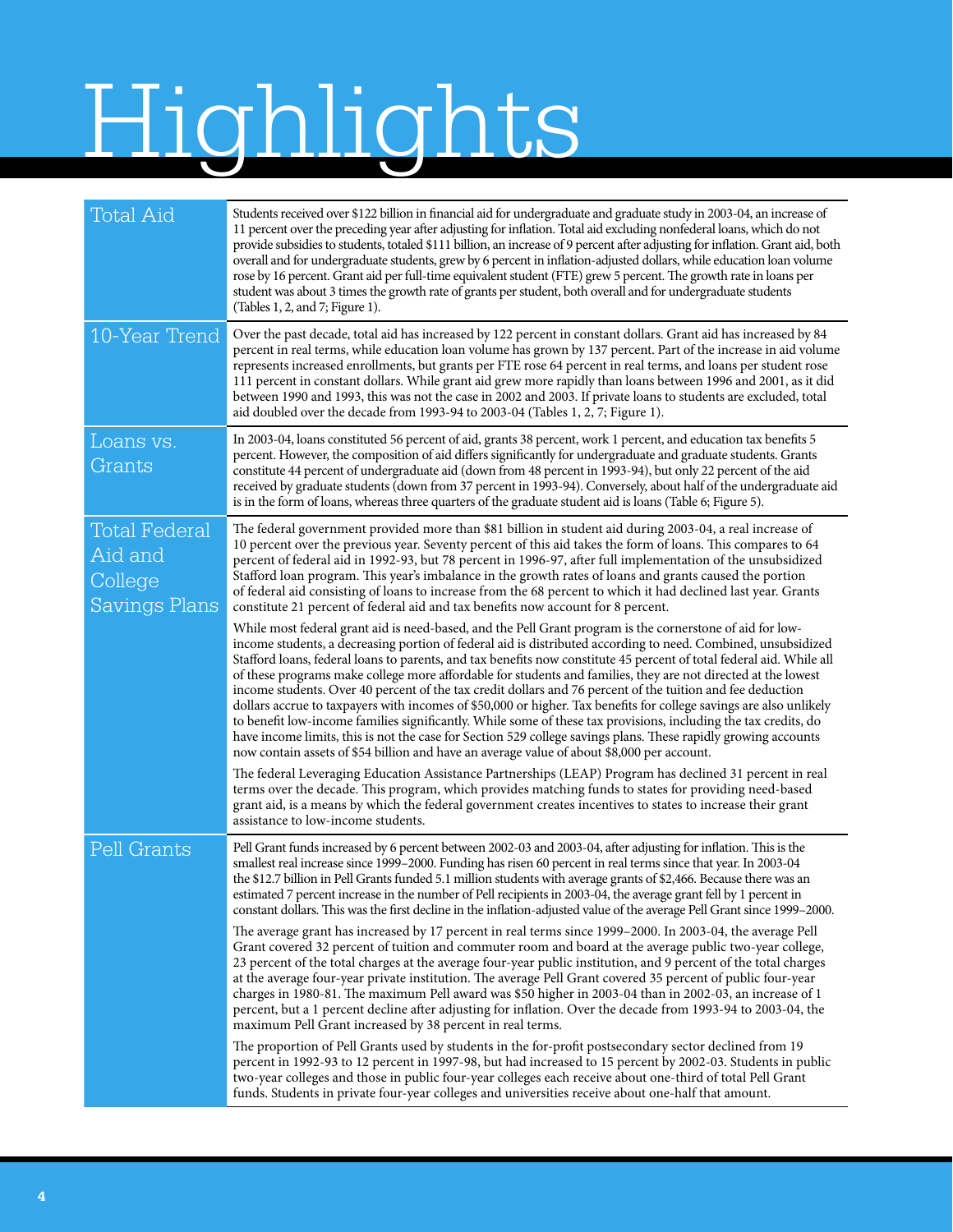| <b>State Grant</b><br>Programs | State grants, which constitute 5 percent of total student aid funds, increased by 99 percent in inflation-<br>adjusted dollars between 1993-94 and 2003-04. This year's 2 percent real growth was the smallest annual<br>increase since 1980. Ten years ago only about 10 percent of state grant dollars were awarded on criteria other<br>than need but that proportion has now risen to 25 percent.                                                                                                                                                                                                                                                                                                                                                                                                                                                                                                                                                                                                                                              |
|--------------------------------|----------------------------------------------------------------------------------------------------------------------------------------------------------------------------------------------------------------------------------------------------------------------------------------------------------------------------------------------------------------------------------------------------------------------------------------------------------------------------------------------------------------------------------------------------------------------------------------------------------------------------------------------------------------------------------------------------------------------------------------------------------------------------------------------------------------------------------------------------------------------------------------------------------------------------------------------------------------------------------------------------------------------------------------------------|
| Institutional<br>Aid           | The approximately \$23 billion distributed by colleges and universities in the form of grant aid represents 19<br>percent of total student aid funds and about half of all grant aid received by full-time undergraduate students.<br>Institutional grants doubled in constant dollars over the decade. About a quarter of the students enrolled in<br>public colleges and universities and about 60 percent of those in private institutions receive institutional grant<br>aid. Like state grants, institutional grants are increasingly concentrated on students in the upper half of the<br>income distribution. The proportion of institutional grants based on merit increased at private institutions<br>between 1992-93 and 1999–2000 and, in both sectors, aid rose most rapidly at the upper end of the income<br>distribution over the 1990s.                                                                                                                                                                                           |
| Stafford<br>Loans              | The average subsidized Stafford loan for undergraduate students declined 14 percent in inflation-adjusted<br>dollars between 1993-94 and 2003-04. However, the 56 percent increase in the number of borrowers led<br>to a 31 percent real increase in total subsidized loan volume. The average unsubsidized Stafford loan for<br>undergraduates increased by 8 percent in inflation-adjusted dollars over the decade.<br>Unsubsidized Stafford loans now constitute 48 percent of total Stafford loan volume, but only 43 percent of<br>Stafford loans to undergraduates. Overall, including PLUS and other federal loans, the subsidized Stafford<br>loan program has declined from 63 percent to 45 percent of total federal education loans over the past                                                                                                                                                                                                                                                                                      |
|                                | decade. (Tables 1, 2, and 4; Figure 3)<br>Under the Ford Direct Student Loan Program (FDSLP), students borrow directly from the federal<br>government through the institutions they attend, instead of receiving their federally guaranteed Stafford<br>loans from private lenders. The FDSLP's share of federal loans has declined from a peak of 33 percent in<br>1997-98 to 23 percent in 2003-04 (Tables 1, 2; Appendix C, D).                                                                                                                                                                                                                                                                                                                                                                                                                                                                                                                                                                                                                 |
| Parent Loans                   | The number of borrowers under the Parent Loans for Undergraduate Students (PLUS) program increased<br>from 310,000 in 1993-94 to 735,000 in 2003-04. The average loan amount of \$8,839 represents a 54 percent<br>increase over the decade, after adjusting for inflation (Tables 2 and 4).                                                                                                                                                                                                                                                                                                                                                                                                                                                                                                                                                                                                                                                                                                                                                       |
| Nonfederal<br>Loans            | Nonfederal borrowing reached \$11.3 billion in 2003-04, up 39 percent in real terms over the previous<br>year, and 147 percent in three years. \$10.6 billion of these loans are private, while the remainder are state-<br>sponsored. Borrowing through banks and other private lenders has increased from 5 percent to 11 percent of<br>education loan volume over the past five years (Tables 1 and 2; Figure 4).                                                                                                                                                                                                                                                                                                                                                                                                                                                                                                                                                                                                                               |
| Aid per<br>Student             | Full-time equivalent (FTE) enrollment at all postsecondary institutions increased by about 13 percent over<br>the decade. Because of increased college enrollment rates, accompanied by changing demographics, a weak<br>economy, and rising tuition levels, the proportion of students who require financial assistance to attend college<br>has increased. The number of Pell recipients increased by 37 percent during the decade, the number of SEOG<br>recipients rose by 16 percent, and the number of work-study participants is 51 percent higher than it was at the<br>beginning of the decade. The number of federal education loans issued each year has increased by 125 percent<br>for undergraduates and 193 percent for graduate students. The average total federal loan amount of \$3,957 per<br>borrower for undergraduates represents a 2 percent decline in constant dollars over the decade, but the \$9,215<br>per borrower for graduate students is 12 percent higher in inflation-adjusted dollars than it was in 1993-94. |
|                                | Overall, including grants and loans from all sources, loans per FTE in 2003-04 averaged \$5,840, total grant<br>aid per FTE was \$3,986, and federal education tax benefits provided \$540 per FTE. However, undergraduate<br>and graduate students face very different financing situations. On average, undergraduates receive loans of<br>\$4,343 per FTE, a 70 percent increase over the decade after adjusting for inflation, and \$3,872 in grant aid,<br>a 60 percent increase over the decade. For graduate students, in contrast, the average grant amount is only<br>\$583, less than 30 percent of the average loan amount per FTE (Tables 3, 4, and 7; Figure 6).                                                                                                                                                                                                                                                                                                                                                                      |
| Affordability<br>Gaps          | During the decade from 1983-84 to 1993-94, inflation-adjusted tuition and fees rose 54 percent at public<br>four-year institutions and 50 percent at private four-year institutions. In the decade since then, tuition growth<br>was somewhat slower—44 percent in the public sector and 35 percent in the private sector. Over the entire<br>time period the published price of college has significantly outpaced median income for families likely to have<br>college-aged children. The percentage growth in total student aid per student was higher than the percentage<br>increase in tuition and fees in both decades, but loans grew more rapidly than grants. Between 1993-94 and<br>2003-04, grant aid per FTE increased 64 percent, while loans per FTE rose 111 percent after adjusting for<br>inflation.                                                                                                                                                                                                                             |
|                                | Median family income tells only part of the story, because the gap between the incomes of those at the top<br>and the bottom of the income distribution has widened. Changes in median income relative to the price of<br>college overstate the impact on affluent families and understate the impact on lower-income families.                                                                                                                                                                                                                                                                                                                                                                                                                                                                                                                                                                                                                                                                                                                    |
|                                | Because of the increasing amount of student aid available, including grants and tax benefits, the net price<br>paid by students and families is significantly lower than the published tuition and fee levels. See Trends in<br>College Pricing for details.                                                                                                                                                                                                                                                                                                                                                                                                                                                                                                                                                                                                                                                                                                                                                                                       |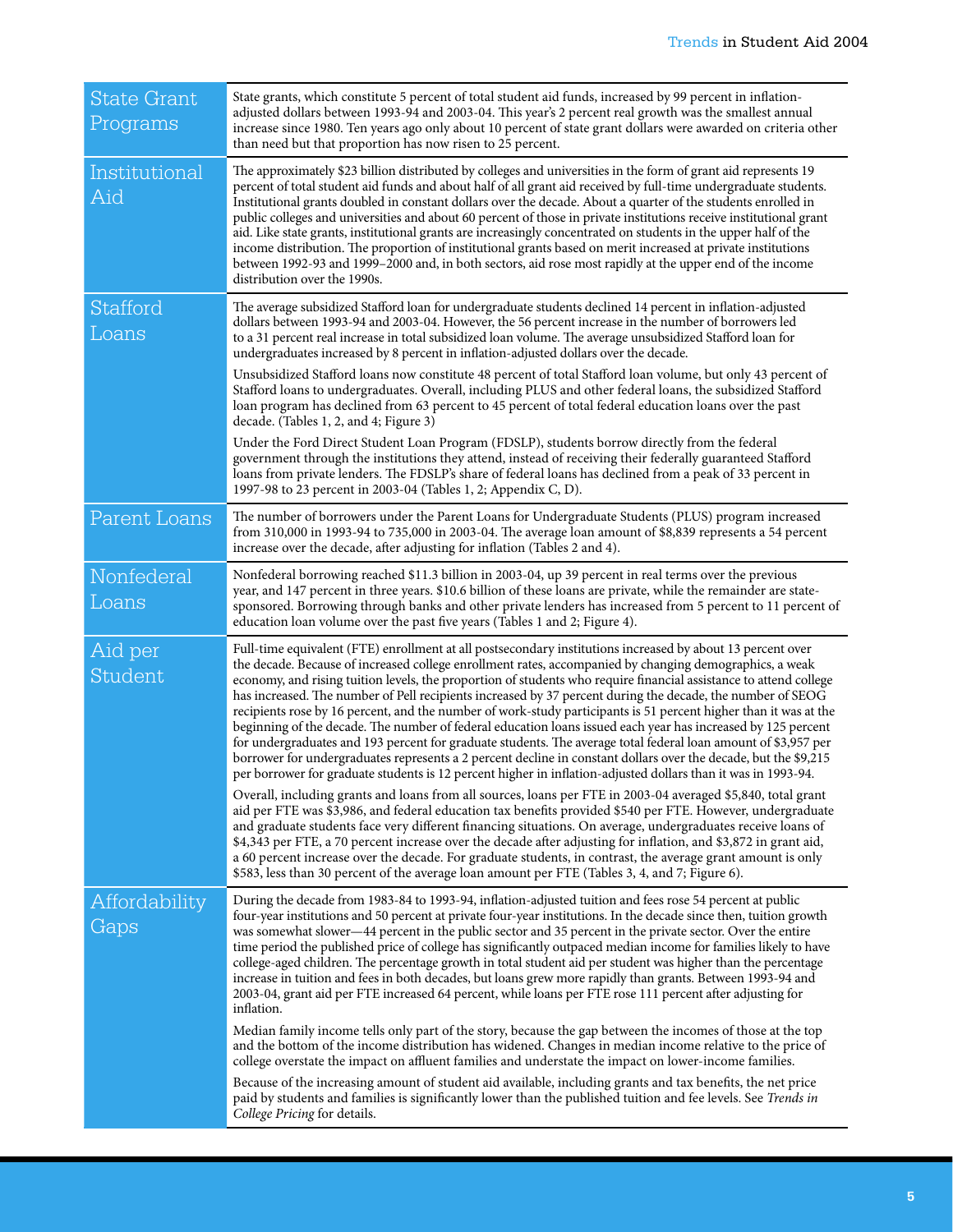# **Table 1.** *Aid Used to Finance Postsecondary Education Expenses in* Current Dollars *(in Millions), 1993-94 to 2003-04*

|                                                                                                                                         | <b>Academic Year</b>                                                                               |         |                            |           |           |          |                                                                                  |           |                                                                                  |                                                                                                                                                                                                                                                                    |                                                                                                           |              |  |
|-----------------------------------------------------------------------------------------------------------------------------------------|----------------------------------------------------------------------------------------------------|---------|----------------------------|-----------|-----------|----------|----------------------------------------------------------------------------------|-----------|----------------------------------------------------------------------------------|--------------------------------------------------------------------------------------------------------------------------------------------------------------------------------------------------------------------------------------------------------------------|-----------------------------------------------------------------------------------------------------------|--------------|--|
|                                                                                                                                         |                                                                                                    |         |                            |           |           |          |                                                                                  |           |                                                                                  |                                                                                                                                                                                                                                                                    |                                                                                                           | $10$ -Year*  |  |
| <b>Federally Supported</b>                                                                                                              |                                                                                                    |         |                            |           |           |          |                                                                                  |           |                                                                                  |                                                                                                                                                                                                                                                                    | Estimated Preliminary                                                                                     | $\%$         |  |
| Programs                                                                                                                                | $93 - 94$                                                                                          | 94-95   | $95 - 96$                  | $96 - 97$ | $97 - 98$ | 98-99    | $99 - 00$                                                                        | $00 - 01$ | $01 - 02$                                                                        | $02 - 03$                                                                                                                                                                                                                                                          | $03 - 04$                                                                                                 | Change       |  |
| <b>Grants</b>                                                                                                                           |                                                                                                    |         |                            |           |           |          |                                                                                  |           |                                                                                  |                                                                                                                                                                                                                                                                    |                                                                                                           |              |  |
| Pell Grants                                                                                                                             | \$5,654                                                                                            | \$5,519 | \$5,472                    | \$5,780   | \$6,331   | \$7,233  | \$7,208                                                                          | \$7,956   | \$9,975                                                                          | \$11,642                                                                                                                                                                                                                                                           | \$12,661                                                                                                  | 124%         |  |
| <b>SEOG</b>                                                                                                                             | \$583                                                                                              | \$583   | \$583                      | \$583     | \$583     | \$614    | \$619                                                                            | \$631     | \$691                                                                            | \$725                                                                                                                                                                                                                                                              | \$760                                                                                                     | 30%          |  |
| <b>LEAP</b>                                                                                                                             | \$72                                                                                               | \$72    | \$64                       | \$32      | \$50      | \$25     | \$25                                                                             | \$40      | \$55                                                                             | \$66                                                                                                                                                                                                                                                               | \$64                                                                                                      | $-12%$       |  |
| Veterans                                                                                                                                | \$1,192                                                                                            | \$1,256 | \$1,303                    | \$1,279   | \$1,347   | \$1,484  | \$1,491                                                                          | \$1,644   | \$1,883                                                                          | \$2,243                                                                                                                                                                                                                                                            | \$2,365                                                                                                   | 98%          |  |
| Military                                                                                                                                | \$405                                                                                              | \$419   | \$438                      | \$455     | \$463     | \$498    | \$534                                                                            | \$561     | \$654                                                                            | \$891                                                                                                                                                                                                                                                              | \$981                                                                                                     | 142%         |  |
| <b>Other Grants</b>                                                                                                                     | \$192                                                                                              | \$269   | \$262                      | \$268     | \$267     | \$266    | \$286                                                                            | \$322     | \$343                                                                            | \$305                                                                                                                                                                                                                                                              | \$353                                                                                                     | 83%          |  |
| <b>Subtotal</b>                                                                                                                         | \$8,099                                                                                            | \$8,119 | \$8,121                    | \$8,397   |           |          |                                                                                  |           |                                                                                  | \$9,040 \$10,120 \$10,163 \$11,155 \$13,601 \$15,872                                                                                                                                                                                                               | \$17,184                                                                                                  | 112%         |  |
| <b>Federal Work-Study</b>                                                                                                               | \$771                                                                                              | \$757   | \$764                      | \$776     | \$906     | \$913    | \$917                                                                            | \$939     | \$1,032                                                                          | \$1,097                                                                                                                                                                                                                                                            | \$1,218                                                                                                   | 58%          |  |
| Loans                                                                                                                                   |                                                                                                    |         |                            |           |           |          |                                                                                  |           |                                                                                  |                                                                                                                                                                                                                                                                    |                                                                                                           |              |  |
| Perkins Loans                                                                                                                           | \$919                                                                                              | \$971   | \$1,029                    | \$1,022   | \$1,062   | \$1,070  | \$1,101                                                                          | \$1,144   | \$1,239                                                                          | \$1,460                                                                                                                                                                                                                                                            | \$1,201                                                                                                   | 31%          |  |
| Subsidized Stafford                                                                                                                     |                                                                                                    |         |                            |           |           |          | \$14,157 \$15,498 \$16,381 \$17,624 \$17,994 \$17,698 \$18,237 \$18,502 \$19,722 |           |                                                                                  | \$22,342                                                                                                                                                                                                                                                           | \$25,291                                                                                                  | 79%          |  |
| (FDLP)                                                                                                                                  |                                                                                                    |         |                            |           |           |          |                                                                                  |           | $(1,099)$ (\$4,967) (\$5,634) (\$6,013) (\$5,946) (\$5,722) (\$5,442) (\$5,403)  |                                                                                                                                                                                                                                                                    | $(\$5,971)$ $(\$6,150)$                                                                                   | 460%         |  |
| (FFELP)                                                                                                                                 | $(14,157)$ $(14,399)$ $(14,414)$ $(11,990)$ $(11,980)$ $(11,752)$ $(12,515)$ $(13,060)$ $(14,320)$ |         |                            |           |           |          |                                                                                  |           |                                                                                  | (\$16,371)(\$19,140)                                                                                                                                                                                                                                               |                                                                                                           | 35%          |  |
| Unsubsidized Stafford                                                                                                                   | \$2,029                                                                                            | \$7,281 |                            |           |           |          |                                                                                  |           | \$8,674 \$10,320 \$11,606 \$12,169 \$14,027 \$15,192 \$17,080                    | \$19,970                                                                                                                                                                                                                                                           | \$23,105 1039%                                                                                            |              |  |
| (FDLP)                                                                                                                                  | $\overline{a}$                                                                                     |         |                            |           |           |          |                                                                                  |           | $(481)$ $(42,436)$ $(43,060)$ $(43,608)$ $(43,706)$ $(43,978)$ $(4008)$ $(4211)$ |                                                                                                                                                                                                                                                                    | $(S4,771)$ $(S4,903)$                                                                                     | 920%         |  |
| (FFELP)                                                                                                                                 |                                                                                                    |         |                            |           |           |          |                                                                                  |           |                                                                                  | $(\$2,029)$ $(\$6,801)$ $(\$6,237)$ $(\$7,260)$ $(\$7,999)$ $(\$8,463)$ $(\$10,049)$ $(\$11,184)$ $(\$12,869)$ $(\$15,198)$ $(\$18,202)$                                                                                                                           |                                                                                                           | 797%         |  |
| <b>PLUS</b>                                                                                                                             | \$1,527                                                                                            | \$1,824 | \$2,329                    | \$2,660   | \$3,051   | \$3,322  | \$3,750                                                                          | \$4,147   | \$4,602                                                                          | \$5,464                                                                                                                                                                                                                                                            | \$7,072                                                                                                   | 363%         |  |
| (FDLP)                                                                                                                                  | $\equiv$                                                                                           | (\$164) | $(*722)$                   | (\$836)   |           |          |                                                                                  |           | $(\$960)$ $(\$1,113)$ $(\$1,184)$ $(\$1,254)$ $(\$1,321)$                        |                                                                                                                                                                                                                                                                    | $($1,633)$ $($1,920)$ 1073%                                                                               |              |  |
| (FFELP)                                                                                                                                 |                                                                                                    |         |                            |           |           |          |                                                                                  |           |                                                                                  | $(1,527)$ $(1,660)$ $(1,607)$ $(1,824)$ $(2,091)$ $(2,210)$ $(2,566)$ $(2,893)$ $(3,281)$ $(3,831)$ $(5,152)$                                                                                                                                                      |                                                                                                           | 237%         |  |
| <b>SLS</b>                                                                                                                              | \$3,469                                                                                            | \$32    |                            |           |           |          |                                                                                  |           |                                                                                  |                                                                                                                                                                                                                                                                    |                                                                                                           |              |  |
| Other Loans                                                                                                                             | \$456                                                                                              | \$404   | \$325                      | \$281     | \$217     | \$117    | \$113                                                                            | \$116     | \$118                                                                            | \$125                                                                                                                                                                                                                                                              | \$125                                                                                                     | $-73%$       |  |
| Subtotal                                                                                                                                |                                                                                                    |         |                            |           |           |          |                                                                                  |           |                                                                                  | \$22,557 \$26,011 \$28,737 \$31,906 \$33,930 \$34,376 \$37,228 \$39,101 \$42,761 \$49,360                                                                                                                                                                          | \$56,794 152%                                                                                             |              |  |
| <b>Education Tax Benefits</b>                                                                                                           |                                                                                                    |         |                            |           |           | \$3,377  | \$4,772                                                                          | \$4,851   | \$5,205                                                                          | \$6,298                                                                                                                                                                                                                                                            | \$6,298                                                                                                   | 86%          |  |
|                                                                                                                                         |                                                                                                    |         |                            |           |           |          |                                                                                  |           |                                                                                  |                                                                                                                                                                                                                                                                    |                                                                                                           |              |  |
| <b>Total Federal Aid</b>                                                                                                                |                                                                                                    |         |                            |           |           |          |                                                                                  |           |                                                                                  |                                                                                                                                                                                                                                                                    | \$31,428 \$34,887 \$37,622 \$41,079 \$43,876 \$48,786 \$53,080 \$56,046 \$62,598 \$72,628 \$81,494 159%   |              |  |
| <b>State Grant Programs</b>                                                                                                             |                                                                                                    |         | $$2,374$ $$2,773$ $$3,000$ |           |           |          | \$3,163 \$3,404 \$3,669 \$4,064 \$4,766 \$5,223                                  |           |                                                                                  | \$5,792                                                                                                                                                                                                                                                            |                                                                                                           | \$6,017 153% |  |
| <b>Institutional Grants</b>                                                                                                             |                                                                                                    |         |                            |           |           |          |                                                                                  |           |                                                                                  | \$9,312 \$10,350 \$11,337 \$12,419 \$13,600 \$14,941 \$16,366 \$17,904 \$19,572 \$21,333                                                                                                                                                                           | \$23,253                                                                                                  | 150%         |  |
| Total Federal, State, Inst Aid \$43,114 \$48,009 \$51,959 \$56,662 \$60,880 \$67,396 \$73,510 \$78,717 \$87,393 \$99,752 \$110,764 157% |                                                                                                    |         |                            |           |           |          |                                                                                  |           |                                                                                  |                                                                                                                                                                                                                                                                    |                                                                                                           |              |  |
| Nonfederal Loans                                                                                                                        |                                                                                                    |         | \$1,334                    | \$1,866   | \$2,312   | \$2,903  | \$3,964                                                                          | \$4,296   | \$5,375                                                                          |                                                                                                                                                                                                                                                                    | \$7,910 \$11,271                                                                                          | 745%         |  |
| (State-Sponsored)                                                                                                                       |                                                                                                    |         | $(\$224)$                  | $(\$293)$ | (\$353)   | $(*438)$ | (\$500)                                                                          | $(\$544)$ | $(\$622)$                                                                        | (\$635)                                                                                                                                                                                                                                                            | $(\$677)$                                                                                                 | 203%         |  |
| (Private Sector)                                                                                                                        |                                                                                                    |         |                            |           |           |          |                                                                                  |           |                                                                                  | $(1,110)(1,170)(1,170)(1,170)(1,170)(1,170)(1,170)(1,170)(1,170)(1,170)(1,170)(1,170)(1,170)(1,170)(1,170)(1,170)(1,170)(1,170)(1,170)(1,170)(1,170)(1,170)(1,170)(1,170)(1,170)(1,170)(1,170)(1,170)(1,170)(1,170)(1,170)(1,170)(1,170)(1,170)(1,170)(1,170)(1,1$ |                                                                                                           | 855%         |  |
| <b>Total Aid Used to Finance</b><br><b>Postsecondary Expenses</b>                                                                       |                                                                                                    |         |                            |           |           |          |                                                                                  |           |                                                                                  |                                                                                                                                                                                                                                                                    | \$43,114 \$48,009 \$53,293 \$58,528 \$63,192 \$70,299 \$77,474 \$83,013 \$92,768 \$107,663 \$122,035 183% |              |  |

\* Where programs have been in existence for less than 10 years, percent change is calculated based on the age of the program. **Note:** Components may not sum exactly to totals due to rounding.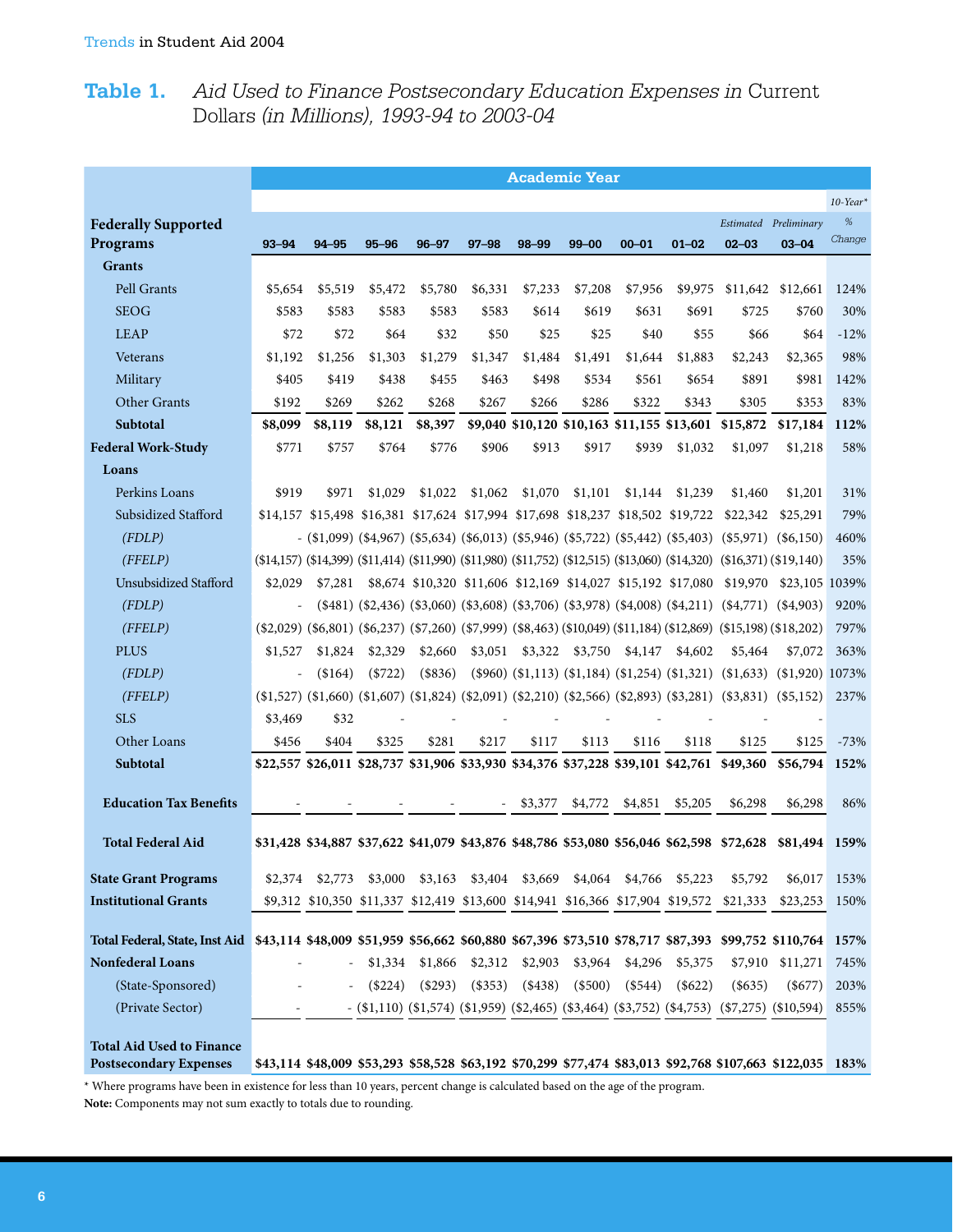# **Table 2.** *Aid Used to Finance Postsecondary Education Expenses in* Constant (2003) Dollars *(in Millions), 1993-94 to 2003-04*

|                                                                   | <b>Academic Year</b>                                                                                                     |                                                                                  |           |           |           |          |                                                      |           |                  |                                                                                                                            |                       |             |  |
|-------------------------------------------------------------------|--------------------------------------------------------------------------------------------------------------------------|----------------------------------------------------------------------------------|-----------|-----------|-----------|----------|------------------------------------------------------|-----------|------------------|----------------------------------------------------------------------------------------------------------------------------|-----------------------|-------------|--|
|                                                                   |                                                                                                                          |                                                                                  |           |           |           |          |                                                      |           |                  |                                                                                                                            |                       | $10$ -Year* |  |
| <b>Federally Supported</b>                                        |                                                                                                                          |                                                                                  |           |           |           |          |                                                      |           |                  |                                                                                                                            | Estimated Preliminary | $\%$        |  |
| Programs                                                          | $93 - 94$                                                                                                                | 94-95                                                                            | $95 - 96$ | $96 - 97$ | $97 - 98$ | 98-99    | $99 - 00$                                            | $00 - 01$ | $01 - 02$        | $02 - 03$                                                                                                                  | $03 - 04$             | Change      |  |
| <b>Grants</b>                                                     |                                                                                                                          |                                                                                  |           |           |           |          |                                                      |           |                  |                                                                                                                            |                       |             |  |
| Pell Grants                                                       | \$7,196                                                                                                                  | \$6,829                                                                          | \$6,591   | \$6,769   | \$7,284   | \$8,187  | \$7,932                                              |           | \$8,456 \$10,417 |                                                                                                                            | \$11,896 \$12,661     | 76%         |  |
| <b>SEOG</b>                                                       | \$742                                                                                                                    | \$721                                                                            | \$702     | \$683     | \$671     | \$695    | \$681                                                | \$671     | \$722            | \$741                                                                                                                      | \$760                 | 2%          |  |
| <b>LEAP</b>                                                       | \$91                                                                                                                     | \$90                                                                             | \$77      | \$37      | \$57      | \$28     | \$28                                                 | \$43      | \$57             | \$68                                                                                                                       | \$64                  | $-31%$      |  |
| Veterans                                                          | \$1,518                                                                                                                  | \$1,554                                                                          | \$1,569   | \$1,498   | \$1,549   | \$1,680  | \$1,641                                              | \$1,748   | \$1,966          | \$2,292                                                                                                                    | \$2,365               | 56%         |  |
| Military                                                          | \$515                                                                                                                    | \$518                                                                            | \$527     | \$533     | \$532     | \$564    | \$587                                                | \$596     | \$683            | \$910                                                                                                                      | \$981                 | 90%         |  |
| Other Grants                                                      | \$245                                                                                                                    | \$333                                                                            | \$315     | \$314     | \$307     | \$301    | \$315                                                | \$343     | \$358            | \$312                                                                                                                      | \$353                 | 44%         |  |
| <b>Subtotal</b>                                                   | \$10,308 \$10,045                                                                                                        |                                                                                  | \$9,782   |           |           |          | \$9,834 \$10,401 \$11,455 \$11,183 \$11,856 \$14,204 |           |                  | \$16,219 \$17,184                                                                                                          |                       | 67%         |  |
| <b>Federal Work-Study</b>                                         | \$982                                                                                                                    | \$937                                                                            | \$920     | \$909     | \$1,043   | \$1,034  | \$1,009                                              | \$998     | \$1,078          | \$1,122                                                                                                                    | \$1,218               | 24%         |  |
| Loans                                                             |                                                                                                                          |                                                                                  |           |           |           |          |                                                      |           |                  |                                                                                                                            |                       |             |  |
| Perkins Loans                                                     | \$1,169                                                                                                                  | \$1,201                                                                          | \$1,239   | \$1,196   | \$1,222   | \$1,211  | \$1,211                                              | \$1,216   | \$1,294          | \$1,492                                                                                                                    | \$1,201               | 3%          |  |
| Subsidized Stafford                                               |                                                                                                                          | \$18,018 \$19,175 \$19,730 \$20,639 \$20,703 \$20,033 \$20,067 \$19,664 \$20,597 |           |           |           |          |                                                      |           |                  |                                                                                                                            | \$22,830 \$25,291     | 40%         |  |
| (FDLP)                                                            |                                                                                                                          |                                                                                  |           |           |           |          |                                                      |           |                  | $(1,360)(5,982)(5,677)(5,679)$ (\$6,919) (\$6,730) (\$6,296) (\$5,784) (\$5,642) (\$6,102) (\$6,150)                       |                       | 352%        |  |
| (FFELP)                                                           | $(18,018)$ (\$17,815) (\$13,748) (\$14,041) (\$13,784) (\$13,302) (\$13,771) (\$13,880) (\$14,954) (\$16,729) (\$19,140) |                                                                                  |           |           |           |          |                                                      |           |                  |                                                                                                                            |                       | 6%          |  |
| Unsubsidized Stafford                                             | \$2,582                                                                                                                  |                                                                                  |           |           |           |          |                                                      |           |                  | \$9,009 \$10,447 \$12,085 \$13,354 \$13,775 \$15,435 \$16,146 \$17,837 \$20,406 \$23,105                                   |                       | 795%        |  |
| (FDLP)                                                            | $\equiv$                                                                                                                 |                                                                                  |           |           |           |          |                                                      |           |                  | $(\$595)$ $(\$2,934)$ $(\$3,583)$ $(\$4,151)$ $(\$4,195)$ $(\$4,377)$ $(\$4,260)$ $(\$4,398)$ $(\$4,876)$ $(\$4,903)$      |                       | 725%        |  |
| (FFELP)                                                           |                                                                                                                          |                                                                                  |           |           |           |          |                                                      |           |                  | $(1,2582)$ $(1,3414)$ $(1,5513)$ $(1,85502)$ $(1,69203)$ $(1,6580)$ $(1,1058)$ $(1,1386)$ $(1,3439)$ $(15,531)$ $(18,202)$ |                       | 605%        |  |
| <b>PLUS</b>                                                       | \$1,943                                                                                                                  | \$2,257                                                                          | \$2,805   | \$3,115   | \$3,511   | \$3,760  | \$4,127                                              | \$4,408   | \$4,806          | \$5,583                                                                                                                    | \$7,072               | 264%        |  |
| (FDLP)                                                            |                                                                                                                          |                                                                                  |           |           |           |          |                                                      |           |                  | $(1,203)$ $(1,60,869)$ $(1,0579)$ $(1,105)$ $(1,259)$ $(1,303)$ $(1,333)$ $(1,380)$ $(1,669)$ $(1,920)$                    |                       | 848%        |  |
| (FFELP)                                                           |                                                                                                                          |                                                                                  |           |           |           |          |                                                      |           |                  | $(1,943)$ $(2,054)$ $(1,936)$ $(2,136)$ $(2,406)$ $(52,501)$ $(52,824)$ $(53,075)$ $(53,426)$ $(53,914)$ $(55,152)$        |                       | 165%        |  |
| <b>SLS</b>                                                        | \$4,415                                                                                                                  | \$40                                                                             |           |           |           |          |                                                      |           |                  |                                                                                                                            |                       |             |  |
| Other Loans                                                       | \$580                                                                                                                    | \$500                                                                            | \$392     | \$329     | \$249     | \$132    | \$125                                                | \$123     | \$123            | \$128                                                                                                                      | \$125                 | $-78%$      |  |
| Subtotal                                                          |                                                                                                                          |                                                                                  |           |           |           |          |                                                      |           |                  | \$28,708 \$32,182 \$34,613 \$37,364 \$39,038 \$38,912 \$40,965 \$41,558 \$44,656 \$50,440 \$56,794                         |                       | 98%         |  |
| <b>Education Tax Benefits</b>                                     |                                                                                                                          |                                                                                  |           |           |           | \$3,823  | \$5,251                                              | \$5,156   | \$5,436          | \$6,436                                                                                                                    | \$6,298               | 65%         |  |
|                                                                   |                                                                                                                          |                                                                                  |           |           |           |          |                                                      |           |                  |                                                                                                                            |                       |             |  |
| <b>Total Federal Aid</b>                                          |                                                                                                                          |                                                                                  |           |           |           |          |                                                      |           |                  | \$39,998 \$43,163 \$45,315 \$48,106 \$50,481 \$55,223 \$58,408 \$59,567 \$65,374 \$74,216 \$81,494 104%                    |                       |             |  |
| <b>State Grant Programs</b>                                       | \$3,022                                                                                                                  | \$3,431                                                                          | \$3,613   | \$3,704   | \$3,917   | \$4,153  | \$4,472                                              | \$5,066   | \$5,454          | \$5,918                                                                                                                    | \$6,017               | 99%         |  |
| <b>Institutional Grants</b>                                       |                                                                                                                          | \$11,852 \$12,805 \$13,656 \$14,544 \$15,648 \$16,912 \$18,009 \$19,029 \$20,439 |           |           |           |          |                                                      |           |                  |                                                                                                                            | \$21,800 \$23,253     | 96%         |  |
| <b>Total Federal, State, Inst Aid</b>                             | \$54,872 \$59,399 \$62,583 \$66,355 \$70,046 \$76,288 \$80,889 \$83,662 \$91,267 \$101,934 \$110,764 102%                |                                                                                  |           |           |           |          |                                                      |           |                  |                                                                                                                            |                       |             |  |
| Nonfederal Loans                                                  |                                                                                                                          | ÷,                                                                               | \$1,606   | \$2,185   | \$2,660   | \$3,287  | \$4,361                                              | \$4,566   | \$5,613          |                                                                                                                            | \$8,083 \$11,271 602% |             |  |
| (State-Sponsored)                                                 |                                                                                                                          |                                                                                  | $(\$269)$ | $(*343)$  | $(\$406)$ | $(*496)$ | $(\$550)$                                            | $(\$579)$ | $(\$649)$        | $(\$649)$                                                                                                                  | $(\$677)$             | 151%        |  |
| (Private Sector)                                                  |                                                                                                                          |                                                                                  |           |           |           |          |                                                      |           |                  | $(1,337)(1,843)(1,843)(1,82,790)(1,83,812)(1,83,988)(1,84,964)(1,7434)(1,810,594)$                                         |                       | 692%        |  |
|                                                                   |                                                                                                                          |                                                                                  |           |           |           |          |                                                      |           |                  |                                                                                                                            |                       |             |  |
| <b>Total Aid Used to Finance</b><br><b>Postsecondary Expenses</b> |                                                                                                                          |                                                                                  |           |           |           |          |                                                      |           |                  | \$54,872 \$59,399 \$64,190 \$68,540 \$72,706 \$79,575 \$85,250 \$88,229 \$96,880 \$110,018 \$122,035 122%                  |                       |             |  |

\* Where programs have been in existence for less than 10 years, percent change is calculated based on the age of the program. **Note:** Components may not sum exactly to totals due to rounding.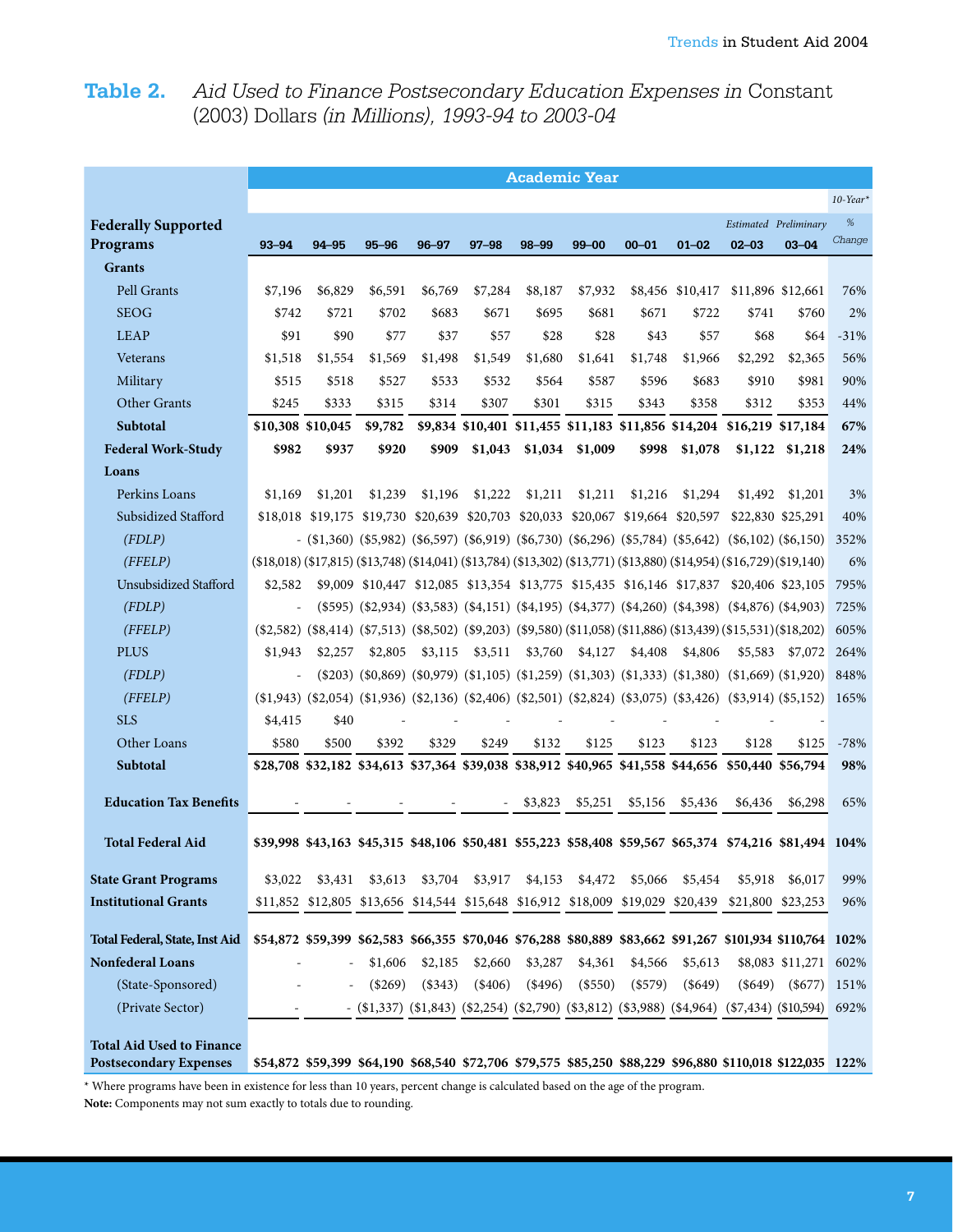Growth of Federal, Institutional, and State Grant Dollars in Constant **Figure 2.** (2003) Dollars, 1996-97 to 2003-04



Figure 3. Growth of Stafford, PLUS, and Nonfederal Loan Dollars in Constant (2003) Dollars, 1996-97 to 2003-04

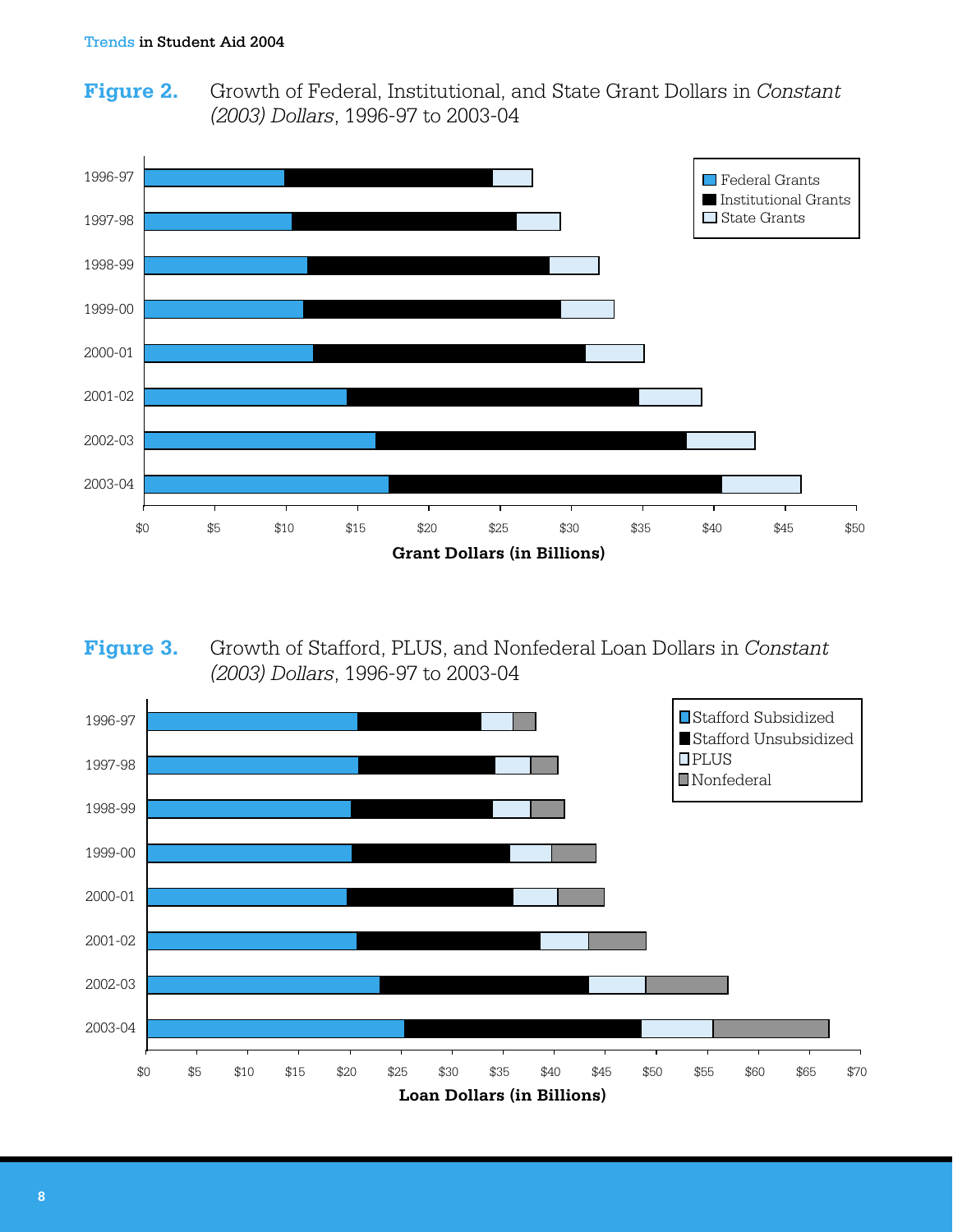Number of Recipients and Aid Per Recipient for Pell Grants, Campus-Table 3. Based, and Education Tax Benefit Programs in Current and Constant (2003) Dollars, 1993-94 to 2003-04

|                                       | <b>Academic Year</b> |           |           |           |           |                                                                                         |           |           |           |                     |           |                         |  |  |
|---------------------------------------|----------------------|-----------|-----------|-----------|-----------|-----------------------------------------------------------------------------------------|-----------|-----------|-----------|---------------------|-----------|-------------------------|--|--|
|                                       |                      |           |           |           |           |                                                                                         |           |           |           |                     | Estimated | $10$ -Year <sup>*</sup> |  |  |
| <b>Pell Grants</b>                    | $93 - 94$            | $94 - 95$ | $95 - 96$ | $96 - 97$ | $97 - 98$ | 98-99                                                                                   | $99 - 00$ | $00 - 01$ | $01 - 02$ | $02 - 03$           | $03 - 04$ | % Change                |  |  |
| Recipients (000)                      | 3,756                | 3,675     | 3,612     | 3,666     | 3,733     | 3,855                                                                                   | 3,764     | 3,899     | 4,341     | 4,779               | 5,135     | 37%                     |  |  |
| Aid Per Recipient (Current)           |                      |           |           |           |           | \$1,506 \$1,502 \$1,515 \$1,577 \$1,696 \$1,876 \$1,915 \$2,040 \$2,298 \$2,436 \$2,466 |           |           |           |                     |           |                         |  |  |
| Aid Per Recipient (Constant)          |                      |           |           |           |           | \$1,916 \$1,858 \$1,825 \$1,847 \$1,951 \$2,124 \$2,107 \$2,169 \$2,400 \$2,490 \$2,466 |           |           |           |                     |           | 29%                     |  |  |
| <b>Federal SEOG</b>                   | $93 - 94$            | 94-95     | $95 - 96$ | $96 - 97$ | $97 - 98$ | 98-99                                                                                   | $99 - 00$ | $00 - 01$ | $01 - 02$ | $02 - 03$           | $03 - 04$ | % Change                |  |  |
| Recipients (000)                      | 1,068                | 1,057     | 1,083     | 1,191     | 1,116     | 1,163                                                                                   | 1,170     | 1,174     | 1,295     | 1,355               | 1,236     | 16%                     |  |  |
| Aid Per Recipient (Current)           | \$546                | \$552     | \$538     | \$489     | \$523     | \$528                                                                                   | \$529     | \$537     | \$534     | \$535               | \$615     |                         |  |  |
| Aid Per Recipient (Constant)          | \$695                | \$683     | \$648     | \$573     | \$601     | \$598                                                                                   | \$582     | \$571     | \$557     | \$547               | \$615     | $-11\%$                 |  |  |
| <b>Federal Work-Study</b>             | $93 - 94$            | 94-95     | $95 - 96$ | $96 - 97$ | $97 - 98$ | 98-99                                                                                   | $99 - 00$ | $00 - 01$ | $01 - 02$ | $02 - 03$ $03 - 04$ |           | % Change                |  |  |
| Recipients (000)                      | 712                  | 701       | 702       | 691       | 746       | 744                                                                                     | 733       | 713       | 741       |                     | 759 1,073 | 51%                     |  |  |
| Aid Per Recipient (Current)           |                      |           |           |           |           | \$1,084 \$1,081 \$1,087 \$1,123 \$1,215 \$1,228 \$1,252 \$1,318 \$1,394 \$1,446 \$1,135 |           |           |           |                     |           |                         |  |  |
| Aid Per Recipient (Constant)          |                      |           |           |           |           | \$1,379 \$1,337 \$1,310 \$1,315 \$1,398 \$1,390 \$1,377 \$1,401 \$1,455 \$1,477 \$1,135 |           |           |           |                     |           | $-18%$                  |  |  |
| <b>Federal Perkins</b>                | $93 - 94$            | $94 - 5$  | $95 - 96$ | $96 - 97$ | $97 - 98$ | 98-99                                                                                   | $99 - 00$ | $00 - 01$ | $01 - 02$ | 02-03 03-04         |           | % Change                |  |  |
| Recipients (000)                      | 685                  | 663       | 688       | 674       | 679       | 669                                                                                     | 655       | 639       | 661       | 729                 | 640       | $-7%$                   |  |  |
| Aid Per Recipient (Current)           |                      |           |           |           |           | \$1,342 \$1,464 \$1,496 \$1,515 \$1,564 \$1,600 \$1,681 \$1,790 \$1,875 \$2,003 \$1,877 |           |           |           |                     |           |                         |  |  |
| Aid Per Recipient (Constant)          |                      |           |           |           |           | \$1,708 \$1,811 \$1,802 \$1,775 \$1,799 \$1,812 \$1,850 \$1,902 \$1,958 \$2,047 \$1,877 |           |           |           |                     |           | 10%                     |  |  |
| <b>Federal Education Tax Benefits</b> | $93 - 94$            | $94 - 95$ | $95 - 96$ | $96 - 97$ | $97 - 98$ | 98-99                                                                                   | $99 - 00$ | $00 - 01$ | $01 - 02$ | $02 - 03$           | $03 - 04$ | % Change                |  |  |
| Recipients (000)                      |                      |           |           |           |           | 4,653                                                                                   | 6,437     | 6,815     |           | 7,282 10,002        | N/A       | 115%                    |  |  |
| Aid Per Recipient (Current)           |                      |           |           |           |           | \$726                                                                                   | \$741     | \$712     | \$715     | \$630               | N/A       |                         |  |  |
| Aid Per Recipient (Constant)          |                      |           |           |           |           | \$822                                                                                   | \$816     | \$756     | \$746     | \$643               | N/A       | $-22\%$                 |  |  |

\* Where programs have been in existence for less than 10 years, percent change is calculated based on the age of the program. Note: Education tax credit amounts equal the dollar value of the credits. Tax deduction amounts are estimated tax savings from deductions claimed.

#### Estimated Student Aid by Source for Academic Year 2003-04 Figure 4. Current Dollars (in Billions)

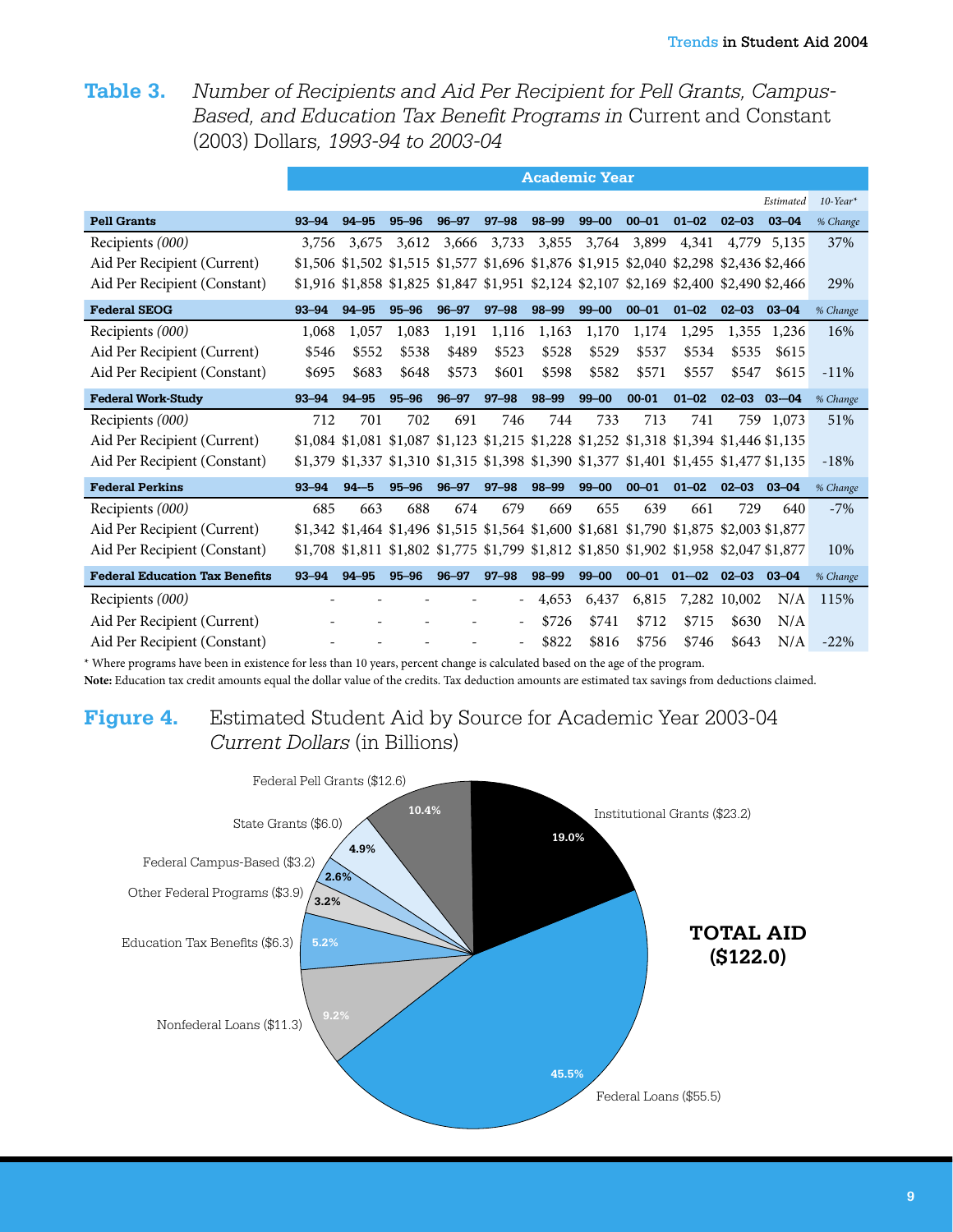# **Table 4.** *Number of Borrowers, Number of Loans, Total Program Dollars, and Average Loan Amount for Federal Loan Programs in* Current and Constant (2003) Dollars*, 1993-94 to 2003-04*

|                              | <b>Undergraduate Students</b> |           |           |           |                                                                                                                                                                                                                                                                                                                                                                                                                                                                                                                                                                                                                                                                                                                                                                                                                                                                                                                                                                                                                                                                                                                                                                                                                                                                                                                                                                                                                                                                                                                                                                                                                                                                                                                                                                                                                                                                                                                                                                                                                                     |         |            |         |         |         |           |            |
|------------------------------|-------------------------------|-----------|-----------|-----------|-------------------------------------------------------------------------------------------------------------------------------------------------------------------------------------------------------------------------------------------------------------------------------------------------------------------------------------------------------------------------------------------------------------------------------------------------------------------------------------------------------------------------------------------------------------------------------------------------------------------------------------------------------------------------------------------------------------------------------------------------------------------------------------------------------------------------------------------------------------------------------------------------------------------------------------------------------------------------------------------------------------------------------------------------------------------------------------------------------------------------------------------------------------------------------------------------------------------------------------------------------------------------------------------------------------------------------------------------------------------------------------------------------------------------------------------------------------------------------------------------------------------------------------------------------------------------------------------------------------------------------------------------------------------------------------------------------------------------------------------------------------------------------------------------------------------------------------------------------------------------------------------------------------------------------------------------------------------------------------------------------------------------------------|---------|------------|---------|---------|---------|-----------|------------|
|                              |                               |           |           |           |                                                                                                                                                                                                                                                                                                                                                                                                                                                                                                                                                                                                                                                                                                                                                                                                                                                                                                                                                                                                                                                                                                                                                                                                                                                                                                                                                                                                                                                                                                                                                                                                                                                                                                                                                                                                                                                                                                                                                                                                                                     |         |            |         |         |         |           |            |
|                              |                               |           |           |           | <b>Academic Year</b><br>Estimated<br>$97 - 98$<br>98-99<br>$99 - 00$<br>$00 - 01$<br>$01 - 02$<br>$02 - 03$<br>$03 - 04$<br>3,933<br>3,880<br>3,931<br>3,988<br>4,242<br>4,683<br>5,225<br>4,338<br>4,264<br>4,293<br>4,367<br>4,675<br>5,769<br>5,166<br>\$10,483 \$11,240 \$11,614 \$12,531 \$12,864 \$12,603 \$12,885 \$13,059 \$13,789 \$15,510 \$17,525<br>\$2,965<br>\$2,956<br>\$3,002<br>\$2,990<br>\$2,950<br>\$3,002 \$3,038<br>\$3,412<br>\$3,346<br>\$3,303<br>\$3,178<br>\$3,081<br>\$3,068<br>\$3,038<br>Estimated<br>$97 - 98$<br>98-99<br>$99 - 00$<br>$00 - 01$<br>$01 - 02$<br>$02 - 03$<br>$03 - 04$<br>2,899<br>2,135<br>2,186<br>2,423<br>2,606<br>3,225<br>3,630<br>2,396<br>2,883<br>2,447<br>2,677<br>3,233<br>3,613<br>4,080<br>\$6,997<br>\$7,207<br>\$8,259<br>\$9,046 \$10,141 \$11,592 \$13,355<br>\$2,920<br>\$2,945<br>\$3,085<br>\$3,137<br>\$3,137<br>\$3,208 \$3,274<br>\$3,360<br>\$3,334<br>\$3,395<br>\$3,335<br>\$3,276<br>\$3,278<br>\$3,274<br>Estimated<br>$97 - 98$<br>$99 - 00$<br>$02 - 03$<br>98-99<br>$00 - 01$<br>$01 - 02$<br>$03 - 04$<br>412<br>477<br>509<br>530<br>557<br>615<br>735<br>450<br>437<br>479<br>509<br>543<br>566<br>599<br>666<br>800<br>\$3,750<br>\$3,050<br>\$3,321<br>\$4,147<br>\$4,601<br>\$5,463<br>\$7,071<br>\$6,363<br>\$6,528<br>\$6,906<br>\$7,321<br>\$7,682<br>\$8,198<br>\$8,839<br>\$7,321<br>\$7,389<br>\$7,599<br>\$7,781<br>\$8,023<br>\$8,378<br>\$8,839<br>Estimated<br>$97 - 98$<br>98-99<br>$99 - 00$<br>$00 - 01$<br>$01 - 02$<br>$02 - 03$<br>$03 - 04$<br>6,863<br>7,698<br>6,518<br>6,542<br>7,124<br>8,523<br>9,590<br>\$13,523 \$17,488 \$19,163 \$21,373 \$22,912 \$23,131 \$24,894 \$26,252 \$28,531 \$32,564 \$37,951<br>\$3,515<br>\$3,536<br>\$3,627<br>\$3,685<br>\$3,706<br>\$3,821 \$3,957<br>\$4,044<br>\$4,002<br>\$3,992<br>\$3,916<br>\$3,871<br>\$3,904 \$3,957<br><b>Graduate Students</b><br><b>Academic Year</b><br>Estimated<br>$97 - 98$<br>98-99<br>$99 - 00$<br>$01 - 02$<br>$03 - 04$<br>$00 - 01$<br>$02 - 03$ |         | $10$ -Year |         |         |         |           |            |
| <b>Stafford Subsidized</b>   | 93-94                         | $94 - 95$ | $95 - 96$ | $96 - 97$ |                                                                                                                                                                                                                                                                                                                                                                                                                                                                                                                                                                                                                                                                                                                                                                                                                                                                                                                                                                                                                                                                                                                                                                                                                                                                                                                                                                                                                                                                                                                                                                                                                                                                                                                                                                                                                                                                                                                                                                                                                                     |         |            |         |         |         |           | % Change   |
| $# B$ orrowers $(000)$       | 3,356                         | 3,515     | 3,609     | 3,841     |                                                                                                                                                                                                                                                                                                                                                                                                                                                                                                                                                                                                                                                                                                                                                                                                                                                                                                                                                                                                                                                                                                                                                                                                                                                                                                                                                                                                                                                                                                                                                                                                                                                                                                                                                                                                                                                                                                                                                                                                                                     |         |            |         |         |         |           |            |
| # Loans (000)                | 3,763                         | 3,892     | 3,967     | 4,237     |                                                                                                                                                                                                                                                                                                                                                                                                                                                                                                                                                                                                                                                                                                                                                                                                                                                                                                                                                                                                                                                                                                                                                                                                                                                                                                                                                                                                                                                                                                                                                                                                                                                                                                                                                                                                                                                                                                                                                                                                                                     |         |            |         |         |         |           | 53%        |
| Total \$ Amount (000)        |                               |           |           |           |                                                                                                                                                                                                                                                                                                                                                                                                                                                                                                                                                                                                                                                                                                                                                                                                                                                                                                                                                                                                                                                                                                                                                                                                                                                                                                                                                                                                                                                                                                                                                                                                                                                                                                                                                                                                                                                                                                                                                                                                                                     |         |            |         |         |         |           |            |
| Avg. Loan (Current)          | \$2,786                       | \$2,888   | \$2,928   | \$2,957   |                                                                                                                                                                                                                                                                                                                                                                                                                                                                                                                                                                                                                                                                                                                                                                                                                                                                                                                                                                                                                                                                                                                                                                                                                                                                                                                                                                                                                                                                                                                                                                                                                                                                                                                                                                                                                                                                                                                                                                                                                                     |         |            |         |         |         |           |            |
| Avg. Loan (Constant)         | \$3,545                       | \$3,573   | \$3,526   | \$3,463   |                                                                                                                                                                                                                                                                                                                                                                                                                                                                                                                                                                                                                                                                                                                                                                                                                                                                                                                                                                                                                                                                                                                                                                                                                                                                                                                                                                                                                                                                                                                                                                                                                                                                                                                                                                                                                                                                                                                                                                                                                                     |         |            |         |         |         |           | $-14%$     |
|                              |                               |           |           |           |                                                                                                                                                                                                                                                                                                                                                                                                                                                                                                                                                                                                                                                                                                                                                                                                                                                                                                                                                                                                                                                                                                                                                                                                                                                                                                                                                                                                                                                                                                                                                                                                                                                                                                                                                                                                                                                                                                                                                                                                                                     |         |            |         |         |         |           |            |
| <b>Stafford Unsubsidized</b> | $93 - 94$                     | 94-95     | $95 - 96$ | $96 - 97$ |                                                                                                                                                                                                                                                                                                                                                                                                                                                                                                                                                                                                                                                                                                                                                                                                                                                                                                                                                                                                                                                                                                                                                                                                                                                                                                                                                                                                                                                                                                                                                                                                                                                                                                                                                                                                                                                                                                                                                                                                                                     |         |            |         |         |         |           | % Change   |
| $# B$ orrowers $(000)$       | 590                           | 1,469     | 1,689     | 1,941     |                                                                                                                                                                                                                                                                                                                                                                                                                                                                                                                                                                                                                                                                                                                                                                                                                                                                                                                                                                                                                                                                                                                                                                                                                                                                                                                                                                                                                                                                                                                                                                                                                                                                                                                                                                                                                                                                                                                                                                                                                                     |         |            |         |         |         |           |            |
| # Loans (000)                | 640                           | 1,632     | 1,879     | 2,176     |                                                                                                                                                                                                                                                                                                                                                                                                                                                                                                                                                                                                                                                                                                                                                                                                                                                                                                                                                                                                                                                                                                                                                                                                                                                                                                                                                                                                                                                                                                                                                                                                                                                                                                                                                                                                                                                                                                                                                                                                                                     |         |            |         |         |         |           | 538%       |
| Total \$ Amount (000)        | \$1,517                       | \$4,425   | \$5,227   | \$6,190   |                                                                                                                                                                                                                                                                                                                                                                                                                                                                                                                                                                                                                                                                                                                                                                                                                                                                                                                                                                                                                                                                                                                                                                                                                                                                                                                                                                                                                                                                                                                                                                                                                                                                                                                                                                                                                                                                                                                                                                                                                                     |         |            |         |         |         |           |            |
| Avg. Loan (Current)          | \$2,372                       | \$2,712   | \$2,782   | \$2,844   |                                                                                                                                                                                                                                                                                                                                                                                                                                                                                                                                                                                                                                                                                                                                                                                                                                                                                                                                                                                                                                                                                                                                                                                                                                                                                                                                                                                                                                                                                                                                                                                                                                                                                                                                                                                                                                                                                                                                                                                                                                     |         |            |         |         |         |           |            |
| Avg. Loan (Constant)         | \$3,018                       | \$3,355   | \$3,351   | \$3,331   |                                                                                                                                                                                                                                                                                                                                                                                                                                                                                                                                                                                                                                                                                                                                                                                                                                                                                                                                                                                                                                                                                                                                                                                                                                                                                                                                                                                                                                                                                                                                                                                                                                                                                                                                                                                                                                                                                                                                                                                                                                     |         |            |         |         |         |           | 8%         |
|                              |                               |           |           |           |                                                                                                                                                                                                                                                                                                                                                                                                                                                                                                                                                                                                                                                                                                                                                                                                                                                                                                                                                                                                                                                                                                                                                                                                                                                                                                                                                                                                                                                                                                                                                                                                                                                                                                                                                                                                                                                                                                                                                                                                                                     |         |            |         |         |         |           |            |
| <b>PLUS</b>                  | $93 - 94$                     | 94-95     | $95 - 96$ | $96 - 97$ |                                                                                                                                                                                                                                                                                                                                                                                                                                                                                                                                                                                                                                                                                                                                                                                                                                                                                                                                                                                                                                                                                                                                                                                                                                                                                                                                                                                                                                                                                                                                                                                                                                                                                                                                                                                                                                                                                                                                                                                                                                     |         |            |         |         |         |           | % Change   |
| # Borrowers (000)            | 310                           | 327       | 380       |           |                                                                                                                                                                                                                                                                                                                                                                                                                                                                                                                                                                                                                                                                                                                                                                                                                                                                                                                                                                                                                                                                                                                                                                                                                                                                                                                                                                                                                                                                                                                                                                                                                                                                                                                                                                                                                                                                                                                                                                                                                                     |         |            |         |         |         |           |            |
| $#$ Loans $(000)$            | 337                           | 348       | 402       |           |                                                                                                                                                                                                                                                                                                                                                                                                                                                                                                                                                                                                                                                                                                                                                                                                                                                                                                                                                                                                                                                                                                                                                                                                                                                                                                                                                                                                                                                                                                                                                                                                                                                                                                                                                                                                                                                                                                                                                                                                                                     |         |            |         |         |         |           | 137%       |
| Total \$ Amount (000)        | \$1,524                       | \$1,822   | \$2,322   | \$2,653   |                                                                                                                                                                                                                                                                                                                                                                                                                                                                                                                                                                                                                                                                                                                                                                                                                                                                                                                                                                                                                                                                                                                                                                                                                                                                                                                                                                                                                                                                                                                                                                                                                                                                                                                                                                                                                                                                                                                                                                                                                                     |         |            |         |         |         |           |            |
| Avg. Loan (Current)          | \$4,519                       | \$5,230   | \$5,770   | \$6,068   |                                                                                                                                                                                                                                                                                                                                                                                                                                                                                                                                                                                                                                                                                                                                                                                                                                                                                                                                                                                                                                                                                                                                                                                                                                                                                                                                                                                                                                                                                                                                                                                                                                                                                                                                                                                                                                                                                                                                                                                                                                     |         |            |         |         |         |           |            |
| Avg. Loan (Constant)         | \$5,752                       | \$6,471   | \$6,949   | \$7,107   |                                                                                                                                                                                                                                                                                                                                                                                                                                                                                                                                                                                                                                                                                                                                                                                                                                                                                                                                                                                                                                                                                                                                                                                                                                                                                                                                                                                                                                                                                                                                                                                                                                                                                                                                                                                                                                                                                                                                                                                                                                     |         |            |         |         |         |           | 54%        |
|                              |                               |           |           |           |                                                                                                                                                                                                                                                                                                                                                                                                                                                                                                                                                                                                                                                                                                                                                                                                                                                                                                                                                                                                                                                                                                                                                                                                                                                                                                                                                                                                                                                                                                                                                                                                                                                                                                                                                                                                                                                                                                                                                                                                                                     |         |            |         |         |         |           |            |
| <b>Total</b>                 | $93 - 94$                     | 94-95     | $95 - 96$ | $96 - 97$ |                                                                                                                                                                                                                                                                                                                                                                                                                                                                                                                                                                                                                                                                                                                                                                                                                                                                                                                                                                                                                                                                                                                                                                                                                                                                                                                                                                                                                                                                                                                                                                                                                                                                                                                                                                                                                                                                                                                                                                                                                                     |         |            |         |         |         |           | % Change   |
| $#$ Loans $(000)$            | 4,256                         | 5,311     | 5,677     | 6,193     |                                                                                                                                                                                                                                                                                                                                                                                                                                                                                                                                                                                                                                                                                                                                                                                                                                                                                                                                                                                                                                                                                                                                                                                                                                                                                                                                                                                                                                                                                                                                                                                                                                                                                                                                                                                                                                                                                                                                                                                                                                     |         |            |         |         |         |           | 125%       |
| Total \$ Amount (000)        |                               |           |           |           |                                                                                                                                                                                                                                                                                                                                                                                                                                                                                                                                                                                                                                                                                                                                                                                                                                                                                                                                                                                                                                                                                                                                                                                                                                                                                                                                                                                                                                                                                                                                                                                                                                                                                                                                                                                                                                                                                                                                                                                                                                     |         |            |         |         |         |           |            |
| Avg. Loan (Current)          | \$3,178                       | \$3,293   | \$3,375   | \$3,451   |                                                                                                                                                                                                                                                                                                                                                                                                                                                                                                                                                                                                                                                                                                                                                                                                                                                                                                                                                                                                                                                                                                                                                                                                                                                                                                                                                                                                                                                                                                                                                                                                                                                                                                                                                                                                                                                                                                                                                                                                                                     |         |            |         |         |         |           |            |
| Avg. Loan (Constant)         | \$4,044                       | \$4,074   | \$4,065   | \$4,042   |                                                                                                                                                                                                                                                                                                                                                                                                                                                                                                                                                                                                                                                                                                                                                                                                                                                                                                                                                                                                                                                                                                                                                                                                                                                                                                                                                                                                                                                                                                                                                                                                                                                                                                                                                                                                                                                                                                                                                                                                                                     |         |            |         |         |         |           | $-2\%$     |
|                              |                               |           |           |           |                                                                                                                                                                                                                                                                                                                                                                                                                                                                                                                                                                                                                                                                                                                                                                                                                                                                                                                                                                                                                                                                                                                                                                                                                                                                                                                                                                                                                                                                                                                                                                                                                                                                                                                                                                                                                                                                                                                                                                                                                                     |         |            |         |         |         |           |            |
|                              |                               |           |           |           |                                                                                                                                                                                                                                                                                                                                                                                                                                                                                                                                                                                                                                                                                                                                                                                                                                                                                                                                                                                                                                                                                                                                                                                                                                                                                                                                                                                                                                                                                                                                                                                                                                                                                                                                                                                                                                                                                                                                                                                                                                     |         |            |         |         |         |           |            |
|                              |                               |           |           |           |                                                                                                                                                                                                                                                                                                                                                                                                                                                                                                                                                                                                                                                                                                                                                                                                                                                                                                                                                                                                                                                                                                                                                                                                                                                                                                                                                                                                                                                                                                                                                                                                                                                                                                                                                                                                                                                                                                                                                                                                                                     |         |            |         |         |         |           |            |
|                              |                               |           |           |           |                                                                                                                                                                                                                                                                                                                                                                                                                                                                                                                                                                                                                                                                                                                                                                                                                                                                                                                                                                                                                                                                                                                                                                                                                                                                                                                                                                                                                                                                                                                                                                                                                                                                                                                                                                                                                                                                                                                                                                                                                                     |         |            |         |         |         |           | $10$ -Year |
| <b>Stafford Subsidized</b>   | $93 - 94$                     | 94-95     | $95 - 96$ | $96 - 97$ |                                                                                                                                                                                                                                                                                                                                                                                                                                                                                                                                                                                                                                                                                                                                                                                                                                                                                                                                                                                                                                                                                                                                                                                                                                                                                                                                                                                                                                                                                                                                                                                                                                                                                                                                                                                                                                                                                                                                                                                                                                     |         |            |         |         |         |           | % Change   |
| $# B$ orrowers $(000)$       | 547                           | 537       | 665       | 698       | 686                                                                                                                                                                                                                                                                                                                                                                                                                                                                                                                                                                                                                                                                                                                                                                                                                                                                                                                                                                                                                                                                                                                                                                                                                                                                                                                                                                                                                                                                                                                                                                                                                                                                                                                                                                                                                                                                                                                                                                                                                                 | 681     | 717        | 724     | 772     | 874     | 987       |            |
| # Loans (000)                | 699                           | 662       | 752       | 796       | 783                                                                                                                                                                                                                                                                                                                                                                                                                                                                                                                                                                                                                                                                                                                                                                                                                                                                                                                                                                                                                                                                                                                                                                                                                                                                                                                                                                                                                                                                                                                                                                                                                                                                                                                                                                                                                                                                                                                                                                                                                                 | 773     | 802        | 819     | 902     | 1,028   | 1,159     | 66%        |
| Total \$ Amount (000)        | \$3,674                       | \$4,258   | \$4,767   | \$5,093   | \$5,129                                                                                                                                                                                                                                                                                                                                                                                                                                                                                                                                                                                                                                                                                                                                                                                                                                                                                                                                                                                                                                                                                                                                                                                                                                                                                                                                                                                                                                                                                                                                                                                                                                                                                                                                                                                                                                                                                                                                                                                                                             | \$5,095 | \$5,352    | \$5,442 | \$5,933 | \$6,832 | \$7,765   |            |
| Avg. Loan (Current)          | \$5,259                       | \$6,429   | \$6,337   | \$6,402   | \$6,550                                                                                                                                                                                                                                                                                                                                                                                                                                                                                                                                                                                                                                                                                                                                                                                                                                                                                                                                                                                                                                                                                                                                                                                                                                                                                                                                                                                                                                                                                                                                                                                                                                                                                                                                                                                                                                                                                                                                                                                                                             | \$6,590 | \$6,674    | \$6,649 | \$6,580 | \$6,645 | \$6,699   |            |
| Avg. Loan (Constant)         | \$6,693                       | \$7,954   | \$7,633   | \$7,497   | \$7,536                                                                                                                                                                                                                                                                                                                                                                                                                                                                                                                                                                                                                                                                                                                                                                                                                                                                                                                                                                                                                                                                                                                                                                                                                                                                                                                                                                                                                                                                                                                                                                                                                                                                                                                                                                                                                                                                                                                                                                                                                             | \$7,460 | \$7,344    | \$7,067 | \$6,872 | \$6,790 | \$6,699   | 0%         |
|                              |                               |           |           |           |                                                                                                                                                                                                                                                                                                                                                                                                                                                                                                                                                                                                                                                                                                                                                                                                                                                                                                                                                                                                                                                                                                                                                                                                                                                                                                                                                                                                                                                                                                                                                                                                                                                                                                                                                                                                                                                                                                                                                                                                                                     |         |            |         |         |         | Estimated |            |

| <b>Stafford Unsubsidized</b> | $93 - 94$ | $94 - 95$       | $95 - 96$ | $96 - 97$ | $97 - 98$ | $98 - 99$ | $99 - 00$                       | $00 - 01$ | $01 - 02$ | $02 - 03$                                                     | $03 - 04$       | % Change |
|------------------------------|-----------|-----------------|-----------|-----------|-----------|-----------|---------------------------------|-----------|-----------|---------------------------------------------------------------|-----------------|----------|
| # Borrowers (000)            | 103       | 394             | 472       | 525       | 540       | 550       | 616                             | 628       | 685       | 794                                                           | 914             |          |
| $#$ Loans $(000)$            | 115       | 455             | 547       | 627       | 648       | 659       | 722                             | 745       | 847       | 992                                                           | 1,143           | 890%     |
| Total \$ Amount (000)        | \$512     | \$2,857         | \$3,446   | \$4,130   | \$4,609   | \$4,962   | \$5,768                         | \$6,146   | \$6,939   |                                                               | \$8,378 \$9,750 |          |
| Avg. Loan (Current)          | \$4,433   | \$6,275         | \$6,298   | \$6,591   | \$7,107   | \$7,535   | \$7,990                         | \$8,245   | \$8,192   |                                                               | \$8,448 \$8,534 |          |
| Avg. Loan (Constant)         |           | \$5,642 \$7,763 | \$7,585   | \$7,718   | \$8,177   | \$8,530   | \$8,792                         | \$8,763   | \$8,555   |                                                               | \$8,633 \$8,534 | 51%      |
|                              |           |                 |           |           |           |           |                                 |           |           |                                                               | Estimated       |          |
| Total                        | $93 - 94$ | $94 - 95$       | $95 - 96$ | $96 - 97$ | $97 - 98$ | 98-99     | $99 - 00$                       | $00 - 01$ | $01 - 02$ | $02 - 03$                                                     | $03 - 04$       | % Change |
| $#$ Loans $(000)$            | 649       | 931             | 1,136     | 1,223     | 1,225     | 1,231     | 1,334                           | 1,351     | 1,457     | 1,669                                                         | 1.901           | 193%     |
| Total \$ Amount (000)        | \$4,186   | \$7,114         | \$8,213   | \$9,223   |           |           |                                 |           |           | \$9,738 \$10,057 \$11,120 \$11,588 \$12,872 \$15,210 \$17,516 |                 |          |
| Avg. Loan (Current)          | \$6,446   | \$7,643         | \$7,229   | \$7,543   | \$7,947   | \$8,171   | \$8,338                         | \$8,576   |           | \$8,834 \$9,115 \$9,215                                       |                 |          |
| Avg. Loan (Constant)         | \$8,204   | \$9,457         | \$8,707   |           |           |           | \$8,833 \$9,144 \$9,249 \$9,175 | \$9,115   |           | \$9,225 \$9,314 \$9,215                                       |                 | 12%      |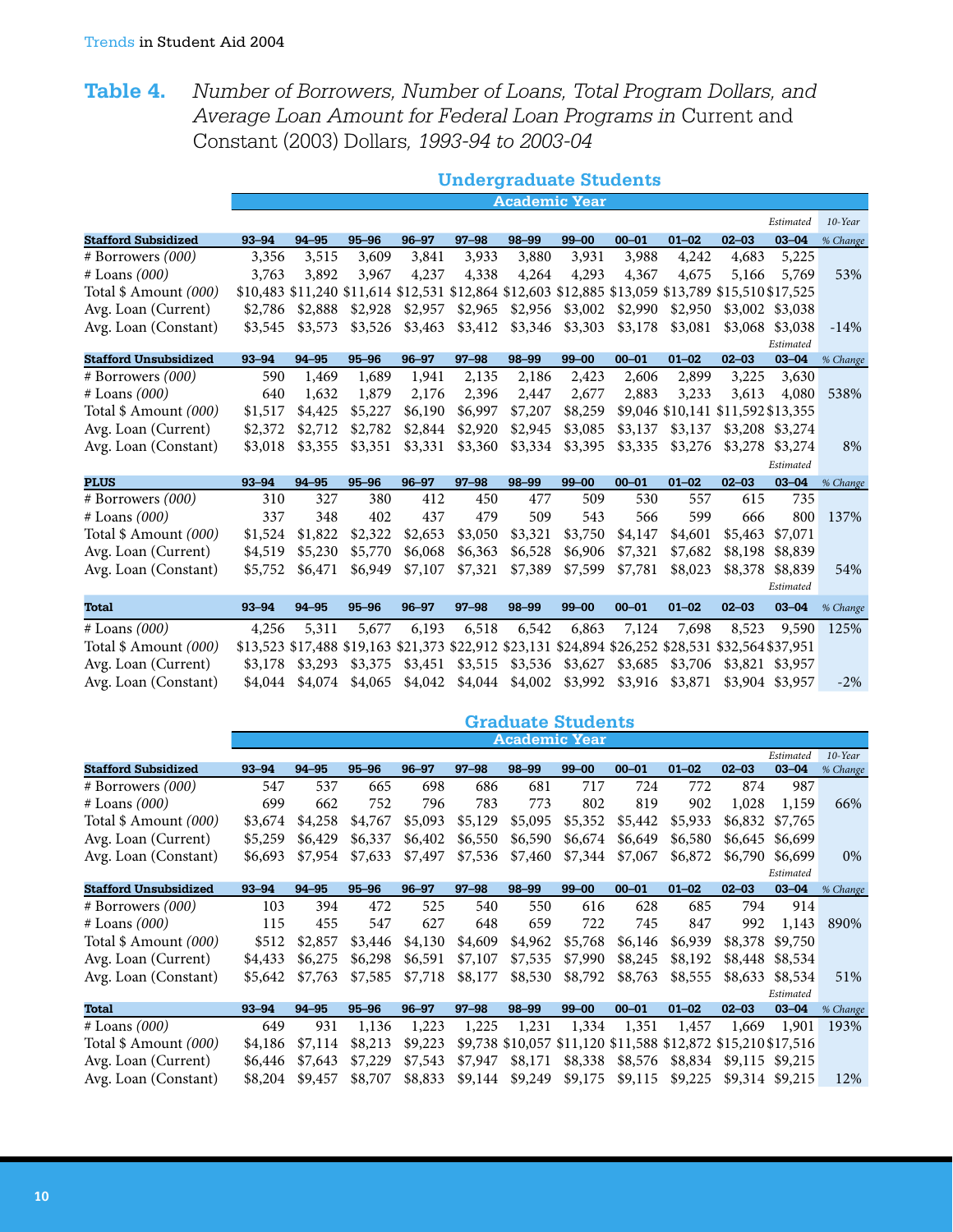# **Table 5.** *Percentage Distribution of Aid from the Federal Pell, Campus-Based, Stafford Loan, and PLUS Programs by Type of Institution, 1992-93 to 2002-03*

|                              | <b>Academic Year</b> |                       |                                                                                                                                 |           |           |           |                                                                                                    |           |           |                   |           |          |  |
|------------------------------|----------------------|-----------------------|---------------------------------------------------------------------------------------------------------------------------------|-----------|-----------|-----------|----------------------------------------------------------------------------------------------------|-----------|-----------|-------------------|-----------|----------|--|
|                              |                      |                       |                                                                                                                                 |           |           |           |                                                                                                    |           |           |                   | Estimated | 10-Year  |  |
| <b>Pell Grant</b>            | $92 - 93$            | $93 - 94$             | 94-95                                                                                                                           | $95 - 96$ | $96 - 97$ | $97 - 98$ | 98-99                                                                                              | $99 - 00$ | $00 - 01$ | $01 - 02$         | $02 - 03$ | Change   |  |
| <b>Public Institutions</b>   | 62.0%                | 65.9%                 | 67.8%                                                                                                                           | 68.7%     | 69.0%     | 69.2%     | 68.9%                                                                                              | 68.3%     | 68.0%     | 68.0%             | 67.7%     | 5.7%     |  |
| Two-Year                     |                      | $(25.7\%)$ $(30.0\%)$ | $(32.7%)$ $(32.7%)$ $(33.0%)$ $(32.8%)$ $(32.4%)$ $(33.4%)$ $(33.7%)$ $(35.0%)$ $(34.7%)$                                       |           |           |           |                                                                                                    |           |           |                   |           | 9.0%     |  |
| Four-Year                    |                      |                       | $(36.3\%)$ $(35.9\%)$ $(35.1\%)$ $(36.0\%)$ $(36.0\%)$ $(36.4\%)$ $(36.4\%)$ $(34.8\%)$ $(34.4\%)$ $(33.0\%)$ $(33.0\%)$        |           |           |           |                                                                                                    |           |           |                   |           | $-3.3%$  |  |
| <b>Private Institutions</b>  | 19.5%                | 18.8%                 | 19.0%                                                                                                                           | 18.8%     | 18.5%     | 18.6%     | 18.6%                                                                                              | 18.6%     | 18.3%     | 17.9%             | 16.9%     | $-2.6%$  |  |
| Proprietary Institutions     | 18.5%                | 15.3%                 | 13.2%                                                                                                                           | 12.5%     | 12.5%     | 12.2%     | 12.5%                                                                                              | 13.1%     | 13.6%     | 14.2%             | 15.4%     | $-3.1%$  |  |
| <b>Total</b>                 |                      |                       | 100.0% 100.0% 100.0% 100.0% 100.0% 100.0% 100.0% 100.0% 100.0% 100.0% 100.0%                                                    |           |           |           |                                                                                                    |           |           |                   |           |          |  |
|                              |                      |                       |                                                                                                                                 |           |           |           |                                                                                                    |           |           |                   | Estimated |          |  |
| <b>Campus-Based Programs</b> | $92 - 93$            | 93-94                 | 94-95                                                                                                                           | $95 - 96$ | $96 - 97$ | $97 - 98$ | 98-99                                                                                              | $99 - 00$ | $00 - 01$ | $01 - 02$         | $02 - 03$ | Change   |  |
| <b>Public Institutions</b>   | 49.1%                | 49.6%                 | 50.1%                                                                                                                           | 50.4%     | 50.8%     | 50.6%     | 50.5%                                                                                              | 50.1%     | 49.9%     | 49.2%             | 49.0%     | $0.0\%$  |  |
| Two-Year                     | $(9.7\%)$            | $(9.6\%)$             | $(9.7\%)$                                                                                                                       | $(9.6\%)$ | $(9.8\%)$ | $(9.9\%)$ | $(9.9\%)$                                                                                          | $(9.8\%)$ | $(9.8\%)$ | $(9.8\%)$         | $(9.0\%)$ | $-0.7%$  |  |
| Four-Year                    |                      | $(39.4\%) (40.0\%)$   |                                                                                                                                 |           |           |           | $(40.4\%)$ $(40.9\%)$ $(41.1\%)$ $(40.7\%)$ $(40.5\%)$ $(40.3\%)$ $(40.1\%)$ $(39.4\%)$ $(40.1\%)$ |           |           |                   |           | 0.7%     |  |
| Private Institutions         | 45.5%                | 45.3%                 | 45.5%                                                                                                                           | 45.6%     | 45.1%     | 45.5%     | 45.5%                                                                                              | 45.7%     | 45.9%     | 46.0%             | 45.7%     | 0.2%     |  |
| Proprietary Institutions     | 5.5%                 | 5.1%                  | 4.4%                                                                                                                            | 4.0%      | 4.1%      | 3.9%      | 4.0%                                                                                               | 4.2%      | 4.2%      | 4.8%              | 5.3%      | $-0.2%$  |  |
| <b>Total</b>                 |                      |                       | 100.0% 100.0% 100.0% 100.0% 100.0% 100.0% 100.0% 100.0% 100.0% 100.0% 100.0%                                                    |           |           |           |                                                                                                    |           |           |                   |           |          |  |
|                              |                      |                       |                                                                                                                                 |           |           |           |                                                                                                    |           |           |                   | Estimated |          |  |
| <b>Stafford Sub. Loans</b>   | $92 - 93$            | $93 - 94$             | 94-95                                                                                                                           | $95 - 96$ | $96 - 97$ | $97 - 98$ | 98-99                                                                                              | $99 - 00$ | $00 - 01$ | $01 - 02$         | $02 - 03$ | Change   |  |
| <b>Public Institutions</b>   | 52.5%                | 52.0%                 | 52.3%                                                                                                                           | 53.4%     | 53.8%     | 53.8%     | 52.8%                                                                                              | 51.1%     | 50.1%     | 49.3%             | 49.8%     | $-2.7%$  |  |
| Two-Year                     | $(6.3\%)$            | $(6.1\%)$             | $(5.9\%)$                                                                                                                       | $(5.8\%)$ | $(5.8\%)$ | $(5.8\%)$ | $(5.7\%)$                                                                                          | $(5.5\%)$ | $(5.4\%)$ | $(5.7\%)$         | $(6.3\%)$ | 0.0%     |  |
| Four-Year                    |                      |                       | $(46.2\%)$ $(45.9\%)$ $(46.5\%)$ $(47.5\%)$ $(48.0\%)$ $(48.0\%)$ $(47.2\%)$ $(45.6\%)$ $(44.7\%)$ $(43.6\%)$ $(43.5\%)$        |           |           |           |                                                                                                    |           |           |                   |           | $-2.7%$  |  |
| Private Institutions         | 37.6%                | 38.4%                 | 38.9%                                                                                                                           | 38.4%     | 37.8%     | 37.7%     | 37.6%                                                                                              | 37.9%     | 38.2%     | 37.6%             | 35.8%     | $-1.8%$  |  |
| Proprietary Institutions     | 9.9%                 | 9.5%                  | 8.8%                                                                                                                            | 8.2%      | 8.4%      | 8.5%      | 9.6%                                                                                               | 10.4%     |           | 11.8% 13.1%       | 14.4%     | 4.5%     |  |
| <b>Total</b>                 |                      |                       | 100.0% 100.0% 100.0% 100.0% 100.0% 100.0% 100.0% 100.0% 100.0% 100.0% 100.0%                                                    |           |           |           |                                                                                                    |           |           |                   |           |          |  |
|                              |                      |                       |                                                                                                                                 |           |           |           |                                                                                                    |           |           |                   | Estimated |          |  |
| <b>Stafford Unsub. Loans</b> | $92 - 93$            | $93 - 94$             | 94-95                                                                                                                           | $95 - 96$ | $96 - 97$ | $97 - 98$ | 98-99                                                                                              | $99 - 00$ | $00 - 01$ | $01 - 02$         | $02 - 03$ | Change   |  |
| <b>Public Institutions</b>   | 66.3%                | 40.4%                 | 44.1%                                                                                                                           | 46.5%     | 47.3%     | 47.2%     | 46.1%                                                                                              | 45.6%     | 45.1%     | 44.9%             | 45.0%     | $-21.3%$ |  |
| Two-Year                     | $(6.7\%)$            | $(4.3\%)$             | $(4.9\%)$                                                                                                                       | $(5.1\%)$ | $(5.0\%)$ | $(5.0\%)$ | $(4.7\%)$                                                                                          | $(4.4\%)$ | $(4.4\%)$ | $(4.7\%)$         | $(5.3\%)$ | $-1.4%$  |  |
| Four-Year                    |                      |                       | $(59.6\%)$ $(36.1\%)$ $(39.2\%)$ $(41.5\%)$ $(42.3\%)$ $(42.2\%)$ $(41.5\%)$ $(41.2\%)$ $(40.7\%)$ $(40.2\%)$ $(39.7\%)$ -19.9% |           |           |           |                                                                                                    |           |           |                   |           |          |  |
| Private Institutions         | 29.0%                | 45.7%                 | 43.0%                                                                                                                           | 41.7%     | 41.2%     | 41.5%     | 41.5%                                                                                              | 40.6%     | 40.8%     | 39.7%             | 37.9%     | 8.9%     |  |
| Proprietary Institutions     | 4.7%                 | 13.9%                 | 12.9%                                                                                                                           | 11.7%     | 11.5%     | 11.3%     | 12.4%                                                                                              | 12.9%     | 14.1%     | 15.4%             | 17.1%     | 12.4%    |  |
| <b>Total</b>                 |                      |                       | 100.0% 100.0% 100.0% 100.0% 100.0% 100.0% 100.0% 100.0% 100.0% 100.0% 100.0%                                                    |           |           |           |                                                                                                    |           |           |                   |           |          |  |
|                              |                      |                       |                                                                                                                                 |           |           |           |                                                                                                    |           |           |                   | Estimated |          |  |
| <b>PLUS Loans</b>            | 92–93                | $93 - 94$             | 94–95                                                                                                                           | $95 - 96$ | $96 - 97$ | $97 - 98$ | 98-99                                                                                              | $99 - 00$ | 00–01     | 01–02             | $02 - 03$ | Change   |  |
| Public Institutions          | 41.4%                | 34.8%                 | 36.4%                                                                                                                           | 38.2%     | 38.6%     | 39.3%     | 39.7%                                                                                              | 38.2%     | 36.9%     | 37.8%             | 39.1%     | $-2.3%$  |  |
| Two-Year                     | $(2.9\%)$            | $(1.6\%)$             | $(1.2\%)$                                                                                                                       | $(1.2\%)$ | $(1.1\%)$ | $(1.1\%)$ | $(1.1\%)$                                                                                          | $(0.9\%)$ |           | $(1.0\%) (1.0\%)$ | $(1.0\%)$ | $-1.9\%$ |  |
| Four-Year                    |                      |                       | $(38.5%)$ $(33.3%)$ $(35.2%)$ $(36.9%)$ $(37.5%)$ $(38.3%)$ $(38.7%)$ $(37.3%)$ $(35.9%)$ $(36.8%)$ $(38.1%)$                   |           |           |           |                                                                                                    |           |           |                   |           | $-0.4%$  |  |
| Private Institutions         | 42.1%                | 47.9%                 | 50.3%                                                                                                                           | 49.3%     | 48.9%     | 48.2%     | 46.3%                                                                                              | 45.9%     |           | 46.2% 44.4%       | 43.5%     | 1.4%     |  |
| Proprietary Institutions     | 16.5%                | 17.3%                 | 13.4%                                                                                                                           | 12.6%     | 12.5%     | 12.5%     | 14.0%                                                                                              | 15.9%     |           | 16.9% 17.8%       | 17.4%     | 0.9%     |  |
| <b>Total</b>                 |                      |                       | 100.0% 100.0% 100.0% 100.0% 100.0% 100.0% 100.0% 100.0% 100.0% 100.0% 100.0%                                                    |           |           |           |                                                                                                    |           |           |                   |           |          |  |

**Note:** Components may not sum exactly to totals due to rounding.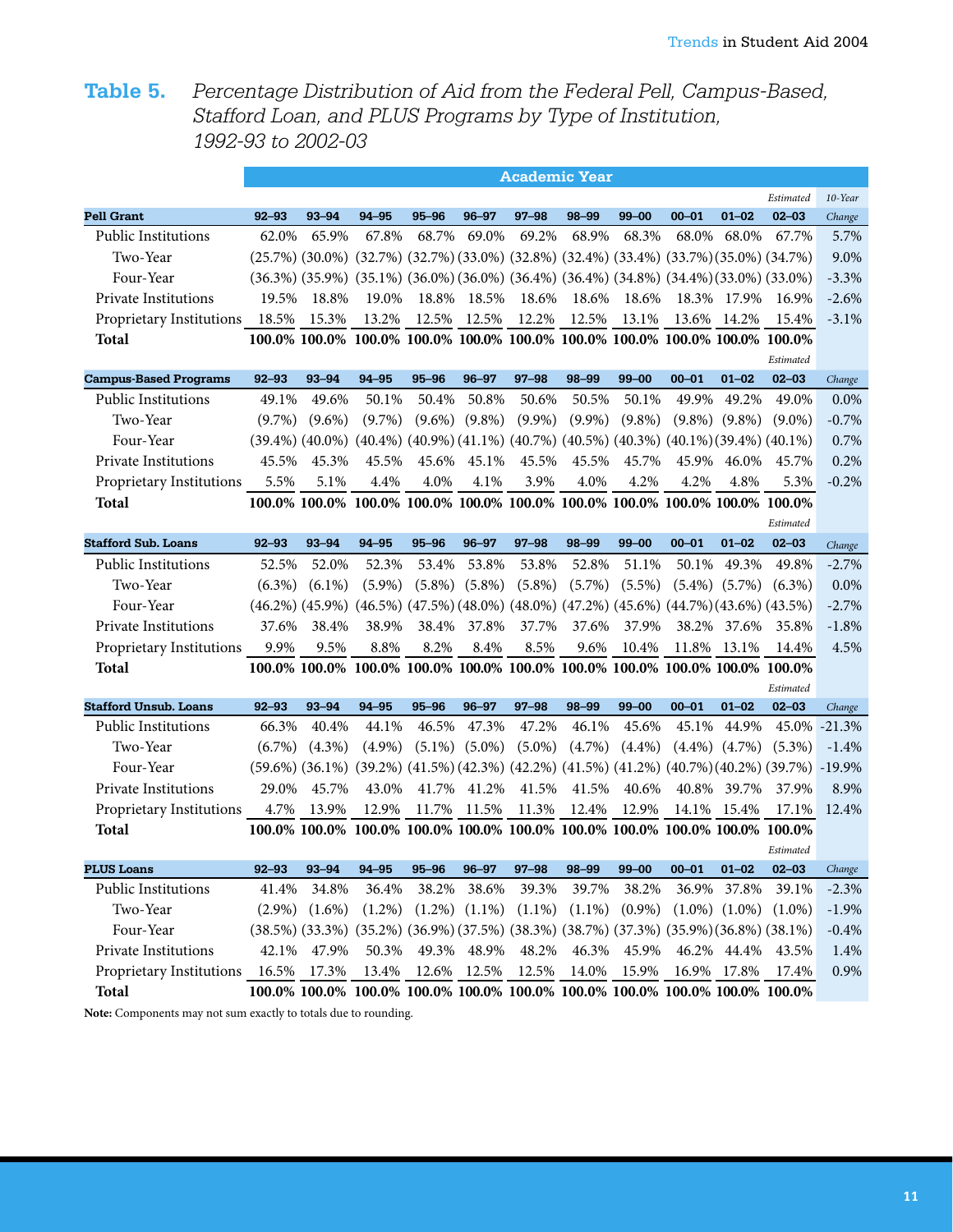Grant, Loan, Work-Study, and Education Tax Benefit Funding in Current Table 6. Dollars (in Millions) and as a Percentage of Total Aid, 1993-94 to 2003-04

|                  | <b>All Students (Current Dollars)</b><br>Estimated |       |                                                                                  |           |           |         |                                            |           |           |                                                                                                      |           |             |  |
|------------------|----------------------------------------------------|-------|----------------------------------------------------------------------------------|-----------|-----------|---------|--------------------------------------------|-----------|-----------|------------------------------------------------------------------------------------------------------|-----------|-------------|--|
|                  |                                                    |       |                                                                                  |           |           |         |                                            |           |           |                                                                                                      |           | $10$ -Year* |  |
|                  | $93 - 94$                                          | 94-95 | $95 - 96$                                                                        | $96 - 97$ | $97 - 98$ | 98-99   | $99 - 00$                                  | $00 - 01$ | $01 - 02$ | $02 - 03$                                                                                            | $03 - 04$ | % Change    |  |
| Grants           |                                                    |       | \$19,786 \$21,241 \$22,458 \$23,980 \$26,044 \$28,730 \$30,593 \$33,826 \$38,395 |           |           |         |                                            |           |           | \$42,996                                                                                             | \$46,454  | 135%        |  |
| Loans            |                                                    |       | \$22,557 \$26,011 \$30,071 \$33,772 \$36,242 \$37,279 \$41,192 \$43,398 \$48,135 |           |           |         |                                            |           |           | \$57,271                                                                                             | \$68,065  | 202%        |  |
| Work             | \$771                                              | \$757 | \$764                                                                            | \$776     | \$906     | \$913   | \$917                                      | \$939     | \$1,032   | \$1,097                                                                                              | \$1,218   | 58%         |  |
| Ed. Tax Benefits |                                                    |       |                                                                                  |           | $\sim$    | \$3,377 | \$4,772 \$4,851                            |           | \$5,205   | \$6,298                                                                                              | \$6,298   | 86%         |  |
| <b>Total</b>     |                                                    |       |                                                                                  |           |           |         |                                            |           |           | \$43,114 \$48,009 \$53,293 \$58,528 \$63,192 \$70,299 \$77,474 \$83,013 \$92,768 \$107,663 \$122,035 |           | 183%        |  |
|                  |                                                    |       |                                                                                  |           |           |         | <b>All Students (Percentage)</b>           |           |           |                                                                                                      |           |             |  |
|                  |                                                    |       |                                                                                  |           |           |         |                                            |           |           |                                                                                                      | Estimated |             |  |
|                  | $93 - 94$                                          | 94-95 | $95 - 96$                                                                        | $96 - 97$ | $97 - 98$ | 98-99   | $99 - 00$                                  | $00 - 01$ | $01 - 02$ | $02 - 03$                                                                                            | $03 - 04$ |             |  |
| Grants           | 46%                                                | 44%   | 42%                                                                              | 41%       | 41%       | 41%     | 39%                                        | 41%       | 41%       | 40%                                                                                                  | 38%       |             |  |
| Loans            | 52%                                                | 54%   | 56%                                                                              | 58%       | 57%       | 53%     | 53%                                        | 52%       | 52%       | 53%                                                                                                  | 56%       |             |  |
| Work             | 2%                                                 | 2%    | 1%                                                                               | 1%        | 1%        | 1%      | 1%                                         | 1%        | 1%        | 1%                                                                                                   | 1%        |             |  |
| Ed. Tax Benefits |                                                    |       |                                                                                  |           |           | 5%      | 6%                                         | 6%        | 6%        | 6%                                                                                                   | 5%        |             |  |
| <b>Total</b>     | 100%                                               | 100%  | 100%                                                                             | 100%      | 100%      | 100%    | 100%                                       | 100%      | 100%      | 100%                                                                                                 | 100%      |             |  |
|                  |                                                    |       |                                                                                  |           |           |         | <b>Undergraduate Students (Percentage)</b> |           |           |                                                                                                      |           |             |  |
|                  |                                                    |       |                                                                                  |           |           |         |                                            |           |           |                                                                                                      | Estimated |             |  |
|                  | 93-94                                              | 94-95 | $95 - 96$                                                                        | $96 - 97$ | $97 - 98$ | 98-99   | $99 - 00$                                  | $00 - 01$ | $01 - 02$ | $02 - 03$                                                                                            | $03 - 04$ |             |  |
| Grants           | 48%                                                | 48%   | 47%                                                                              | 46%       | 46%       | 45%     | 44%                                        | 46%       | 47%       | 45%                                                                                                  | 44%       |             |  |
| Loans            | 50%                                                | 50%   | 51%                                                                              | 53%       | 52%       | 48%     | 48%                                        | 46%       | 46%       | 47%                                                                                                  | 49%       |             |  |
| Work             | 2%                                                 | 2%    | 2%                                                                               | 2%        | 2%        | 2%      | 1%                                         | 1%        | 1%        | 1%                                                                                                   | 1%        |             |  |
| Ed. Tax Benefits |                                                    |       |                                                                                  |           |           | 6%      | 7%                                         | 7%        | 6%        | 7%                                                                                                   | 6%        |             |  |
| <b>Total</b>     | 100%                                               | 100%  | 100%                                                                             | 100%      | 100%      | 100%    | 100%                                       | 100%      | 100%      | 100%                                                                                                 | 100%      |             |  |
|                  |                                                    |       |                                                                                  |           |           |         | <b>Graduate Students (Percentage)</b>      |           |           |                                                                                                      |           |             |  |
|                  |                                                    |       |                                                                                  |           |           |         |                                            |           |           |                                                                                                      | Estimated |             |  |
|                  | 93-94                                              | 94-95 | $95 - 96$                                                                        | $96 - 97$ | $97 - 98$ | 98-99   | $99 - 00$                                  | $00 - 01$ | $01 - 02$ | $02 - 03$                                                                                            | $03 - 04$ |             |  |
| Grants           | 37%                                                | 29%   | 26%                                                                              | 26%       | 26%       | 27%     | 27%                                        | 26%       | 25%       | 23%                                                                                                  | 22%       |             |  |
| Loans            | 62%                                                | 70%   | 73%                                                                              | 74%       | 73%       | 70%     | 70%                                        | 71%       | 72%       | 73%                                                                                                  | 75%       |             |  |
| Work             | 1%                                                 | $1\%$ | $1\%$                                                                            | $1\%$     | 1%        | 1%      | ${<}1\%$                                   | ${<}1\%$  | ${<}1\%$  | ${<}1\%$                                                                                             | ${<}1\%$  |             |  |
| Ed. Tax Benefits |                                                    |       |                                                                                  |           |           | 2%      | 3%                                         | 3%        | 3%        | 3%                                                                                                   | 2%        |             |  |
| Total            | 100%                                               | 100%  | 100%                                                                             | 100%      | 100%      | 100%    | 100%                                       | 100%      | 100%      | 100%                                                                                                 | 100%      |             |  |

Total 100% 100% 100% 100% 100% 100% 100% 100% 100% 100% \*Where programs have been in existence for less than 10 years, percent change is calculated based on the age of the program. Note: Components may not sum exactly to totals due to rounding.

#### Grants vs. Loans, Growth and Percent Share of Total Aid, Figure 5. 1993-94 to 2003-04

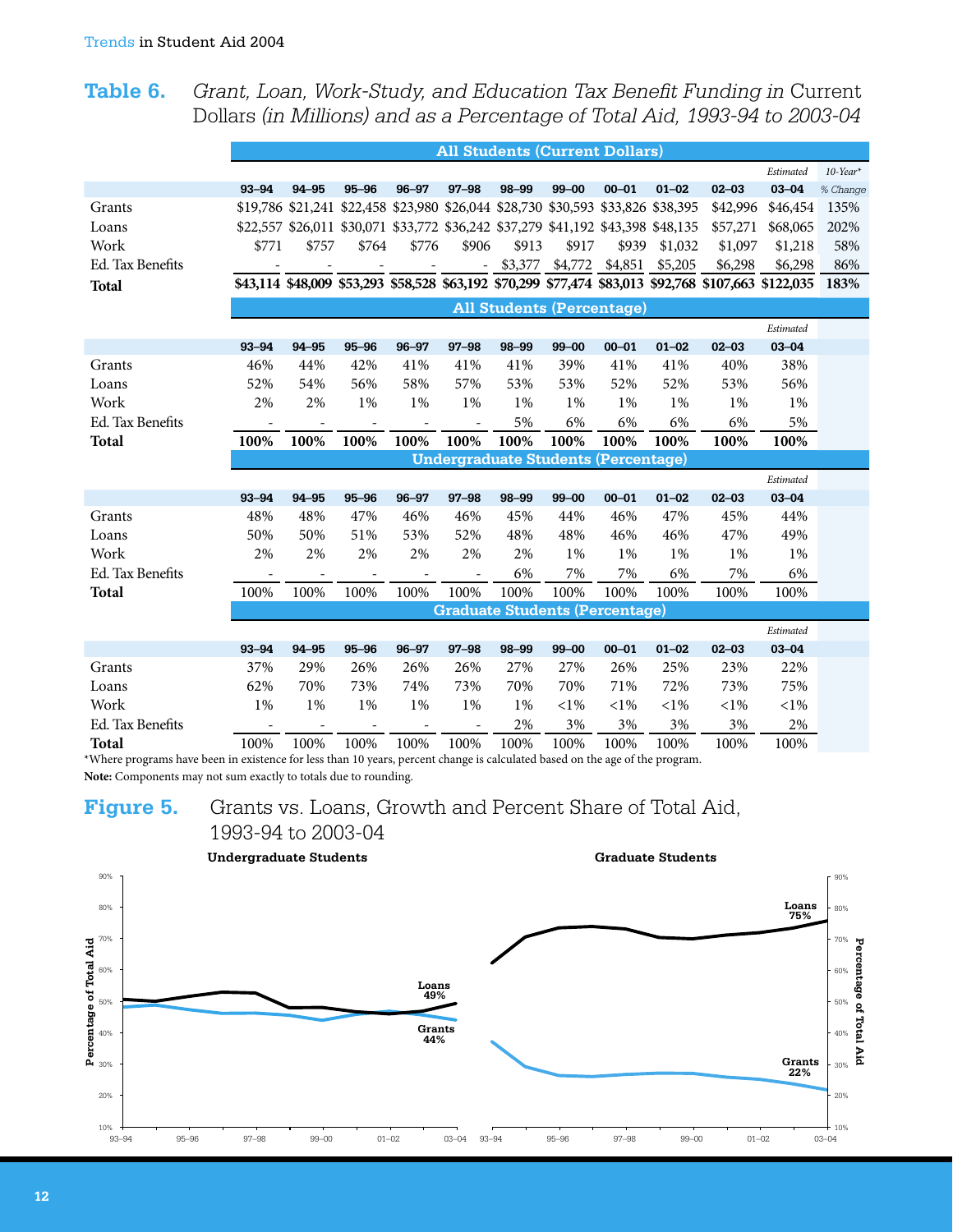Total Aid, Grant Aid, Loan Aid, and Education Tax Benefits per Table 7. Full-Time Equivalent (FTE) Student in Constant (2003) Dollars, 1983-84 to 2003-04

|         |            |                  |          |                  |                  |            |            |                  | <b>Education</b> |
|---------|------------|------------------|----------|------------------|------------------|------------|------------|------------------|------------------|
|         |            |                  |          |                  |                  |            |            | <b>Education</b> | <b>Tax</b>       |
|         |            | <b>Total Aid</b> | Avg. Aid | <b>Grant Aid</b> | <b>Grant Aid</b> | Loans      | Loans per  | <b>Tax</b>       | <b>Benefits</b>  |
|         | <b>FTE</b> | (millions)       | per FTE  | (millions)       | per FTE          | (millions) | <b>FTE</b> | <b>Benefits</b>  | per FTE          |
| 1983-84 | 9,166,398  | \$28,357         | \$3,094  | \$15,215         | \$1,660          | \$15,098   | \$1,647    |                  |                  |
| 1984-85 | 8,951,695  | \$31,305         | \$3,497  | \$16,764         | \$1,873          | \$16,337   | \$1,825    |                  |                  |
| 1985-86 | 8,943,433  | \$32,330         | \$3,615  | \$17,925         | \$2,004          | \$16,318   | \$1,825    |                  |                  |
| 1986-87 | 9,064,165  | \$31,915         | \$3,521  | \$17,590         | \$1,941          | \$16,505   | \$1,821    |                  |                  |
| 1987-88 | 9,229,736  | \$35,623         | \$3,860  | \$18,233         | \$1,975          | \$19,590   | \$2,123    |                  |                  |
| 1988-89 | 9,464,271  | \$36,323         | \$3,838  | \$18,587         | \$1,964          | \$19,752   | \$2,087    |                  |                  |
| 1989-90 | 9,780,881  | \$36,381         | \$3,720  | \$19,376         | \$1,981          | \$19,139   | \$1,957    |                  |                  |
| 1990-91 | 9,983,436  | \$36,650         | \$3,671  | \$20,294         | \$2,033          | \$18,822   | \$1,885    |                  |                  |
| 1991-92 | 10,360,606 | \$39,968         | \$3,858  | \$22,704         | \$2,191          | \$20,016   | \$1,932    |                  |                  |
| 1992-93 | 10,436,776 | \$46,628         | \$4,468  | \$24,430         | \$2,341          | \$21,180   | \$2,029    |                  |                  |
| 1993-94 | 10,351,415 | \$54,872         | \$5,301  | \$25,182         | \$2,433          | \$28,708   | \$2,773    |                  |                  |
| 1994-95 | 10,348,072 | \$59,399         | \$5,740  | \$26,281         | \$2,540          | \$32,182   | \$3,110    |                  |                  |
| 1995-96 | 10,334,956 | \$64,190         | \$6,211  | \$27,050         | \$2,617          | \$36,219   | \$3,505    |                  |                  |
| 1996-97 | 10,481,886 | \$68,540         | \$6,539  | \$28,082         | \$2,679          | \$39,549   | \$3,773    |                  |                  |
| 1997-98 | 10,615,028 | \$72,706         | \$6,849  | \$29,965         | \$2,823          | \$41,698   | \$3,928    |                  |                  |
| 1998-99 | 10,698,775 | \$79,575         | \$7,438  | \$32,520         | \$3,040          | \$42,198   | \$3,944    | \$3,823          | \$357            |
| 1999-00 | 10,943,609 | \$85,250         | \$7,790  | \$33,664         | \$3,076          | \$45,327   | \$4,142    | \$5,251          | \$480            |
| 2000-01 | 11,267,025 | \$88,229         | \$7,831  | \$35,951         | \$3,191          | \$46,124   | \$4,094    | \$5,156          | \$458            |
| 2001-02 | 11,402,000 | \$96,880         | \$8,497  | \$40,097         | \$3,517          | \$50,269   | \$4,409    | \$5,436          | \$477            |
| 2002-03 | 11,552,000 | \$110,018        | \$9,524  | \$43,937         | \$3,803          | \$58,524   | \$5,066    | \$6,436          | \$557            |
| 2003-04 | 11,654,000 | \$122,035        | \$10,472 | \$46,454         | \$3,986          | \$68,065   | \$5,840    | \$6,298          | \$540            |

## Figure 6.

Average Aid per Full-Time Equivalent Student, 1983-84 to 2003-04

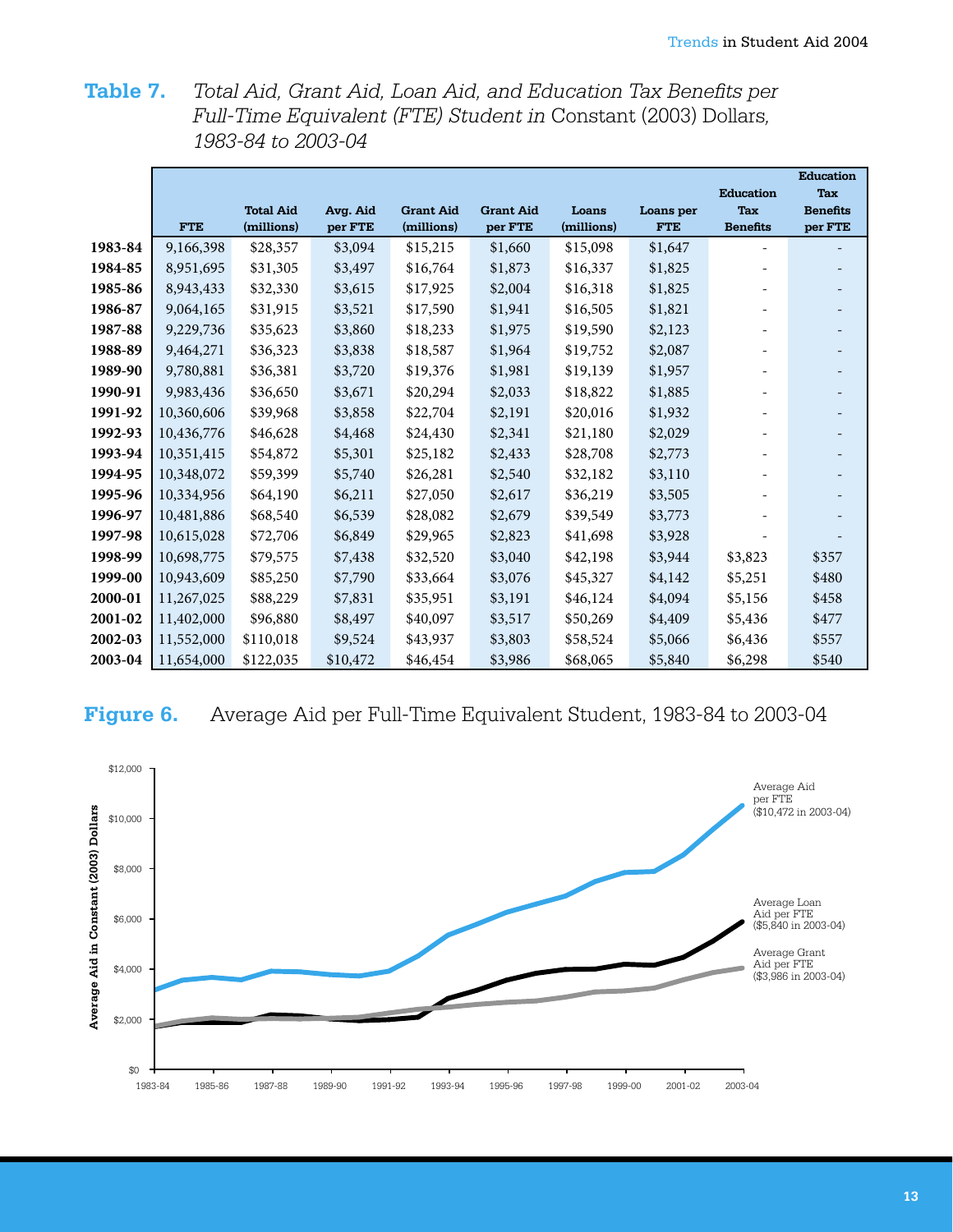# **Table 8.** *Description of Federal Pell Grant Awards in* Current and Constant (2003) Dollars*, 1973-74 to 2003-04*

|             |          | <b>Expenditures</b> | <b>Authorized</b>     |          |                       | <b>Actual</b>   | <b>Actual</b>  |          |                              |                     | Percent                         |
|-------------|----------|---------------------|-----------------------|----------|-----------------------|-----------------|----------------|----------|------------------------------|---------------------|---------------------------------|
|             |          | (in millions)       | <b>Maximum</b> Awards |          | <b>Maximum</b> Awards |                 | Minimum Awards |          | Percent<br>Cap               | <b>Number</b><br>of | of<br><b>Recipients</b>         |
|             | Current  | <b>Constant</b>     | <b>Current</b>        | Constant | Current               | <b>Constant</b> | <b>Current</b> | Constant |                              |                     | on Costs Recipients Independent |
|             |          |                     |                       |          |                       |                 |                |          |                              | (in thousands)      |                                 |
| 1973-74     | \$48     | \$200               | \$1,400               | \$5,873  | \$452                 | \$1,896         | \$50           | \$210    | 50                           | 176                 | 13.3%                           |
| 1974-75     | \$358    | \$1,364             | \$1,400               | \$5,328  | \$1,050               | \$3,996         | \$50           | \$190    | 50                           | 567                 | 21.9%                           |
| 1975-76     | \$926    | \$3,199             | \$1,400               | \$4,837  | \$1,400               | \$4,837         | \$200          | \$691    | 50                           | 1,217               | 29.8%                           |
| 1976-77     | \$1,475  | \$4,799             | \$1,400               | \$4,554  | \$1,400               | \$4,554         | \$200          | \$651    | 50                           | 1,944               | 38.3%                           |
| 1977-78     | \$1,524  | \$4,671             | \$1,800               | \$5,516  | \$1,400               | \$4,290         | \$200          | \$613    | 50                           | 2,011               | 38.5%                           |
| 1978-79     | \$1,541  | \$4,405             | \$1,800               | \$5,146  | \$1,600               | \$4,574         | \$50           | \$143    | 50                           | 1,893               | 36.7%                           |
| 1979-80     | \$2,357  | \$6,100             | \$1,800               | \$4,658  | \$1,800               | \$4,658         | \$200          | \$518    | 50                           | 2,538               | 33.8%                           |
| 1980-81     | \$2,387  | \$5,442             | \$1,800               | \$4,104  | \$1,750               | \$3,990         | \$150          | \$342    | 50                           | 2,708               | 40.6%                           |
| 1981-82     | \$2,300  | \$4,723             | \$1,900               | \$3,902  | \$1,670               | \$3,430         | \$120          | \$246    | 50                           | 2,709               | 41.9%                           |
| 1982-83     | \$2,421  | \$4,637             | \$2,100               | \$4,023  | \$1,800               | \$3,448         | \$50           | \$96     | 50                           | 2,523               | 45.9%                           |
| 1983-84     | \$2,797  | \$5,179             | \$2,300               | \$4,259  | \$1,800               | \$3,333         | \$200          | \$370    | 50                           | 2,759               | 47.5%                           |
| 1984-85     | \$3,053  | \$5,430             | \$2,500               | \$4,446  | \$1,900               | \$3,379         | \$200          | \$356    | 50                           | 2,747               | 48.6%                           |
| 1985-86     | \$3,597  | \$6,172             | \$2,600               | \$4,461  | \$2,100               | \$3,603         | \$200          | \$343    | 60                           | 2,813               | 50.4%                           |
| 1986-87     | \$3,460  | \$5,799             | \$2,600               | \$4,357  | \$2,100               | \$3,520         | \$100          | \$168    | 60                           | 2,660               | 53.9%                           |
| 1987-88     | \$3,754  | \$6,109             | \$2,300               | \$3,743  | \$2,100               | \$3,417         | \$200          | \$325    | 60                           | 2,882               | 57.5%                           |
| 1988-89     | \$4,476  | \$6,994             | \$2,500               | \$3,907  | \$2,200               | \$3,438         | \$200          | \$313    | 60                           | 3,198               | 57.9%                           |
| 1989-90     | \$4,778  | \$7,129             | \$2,700               | \$4,029  | \$2,300               | \$3,432         | \$200          | \$298    | 60                           | 3,322               | 59.0%                           |
| 1990-91     | \$4,935  | \$7,007             | \$2,900               | \$4,117  | \$2,300               | \$3,265         | \$100          | \$142    | 60                           | 3,405               | 61.1%                           |
| 1991-92     | \$5,793  | \$7,842             | \$3,100               | \$4,197  | \$2,400               | \$3,249         | \$200          | \$271    | 60                           | 3,786               | 61.5%                           |
| 1992-93     | \$6,176  | \$8,115             | \$3,100               | \$4,073  | \$2,400               | \$3,153         | \$200          | \$263    | 60                           | 4,002               | 62.1%                           |
| 1993-94     | \$5,654  | \$7,212             | \$3,700               | \$4,720  | \$2,300               | \$2,934         | \$400          | \$510    | $\overline{\phantom{m}}$     | 3,756               | 59.2%                           |
| 1994-95     | \$5,519  | \$6,860             | \$3,900               | \$4,847  | \$2,300               | \$2,859         | \$400          | \$497    | $\overline{\phantom{a}}$     | 3,675               | 59.3%                           |
| 1995-96     | \$5,472  | \$6,615             | \$4,100               | \$4,957  | \$2,340               | \$2,829         | \$400          | \$484    | $\overline{\phantom{a}}$     | 3,612               | 58.5%                           |
| 1996-97     | \$5,780  | \$6,797             | \$4,300               | \$5,057  | \$2,470               | \$2,905         | \$400          | \$470    | $\overline{a}$               | 3,666               | 57.6%                           |
| 1997-98     | \$6,331  | \$7,255             | \$4,500               | \$5,157  | \$2,700               | \$3,094         | \$400          | \$458    | $\overline{\phantom{a}}$     | 3,733               | 56.6%                           |
| 1998-99     | \$7,233  | \$8,156             | \$4,500               | \$5,074  | \$3,000               | \$3,383         | \$400          | \$451    |                              | 3,855               | 55.3%                           |
| 1999-00     | \$7,208  | \$7,985             | \$4,500               | \$4,985  | \$3,125               | \$3,462         | \$400          | \$443    | $\overline{\phantom{0}}$     | 3,764               | 55.5%                           |
| 2000-01     | \$7,956  | \$8,527             | \$4,800               | \$5,144  | \$3,300               | \$3,537         | \$400          | \$429    | Ξ.                           | 3,899               | 56.2%                           |
| $2001 - 02$ | \$9,975  | \$10,364            | \$5,100               | \$5,299  | \$3,750               | \$3,896         | \$400          | \$416    | -                            | 4,341               | 57.1%                           |
| 2002-03     | \$11,642 | \$11,912            | \$5,100               | \$5,219  | \$4,000               | \$4,093         | \$400          | \$409    | -                            | 4,779               | 57.5%                           |
| 2003-04     | \$12,661 | \$12,661            | \$5,100               | \$5,100  | \$4,050               | \$4,050         | \$400          | \$400    | $\qquad \qquad \blacksquare$ | 5,135               | 58.0%                           |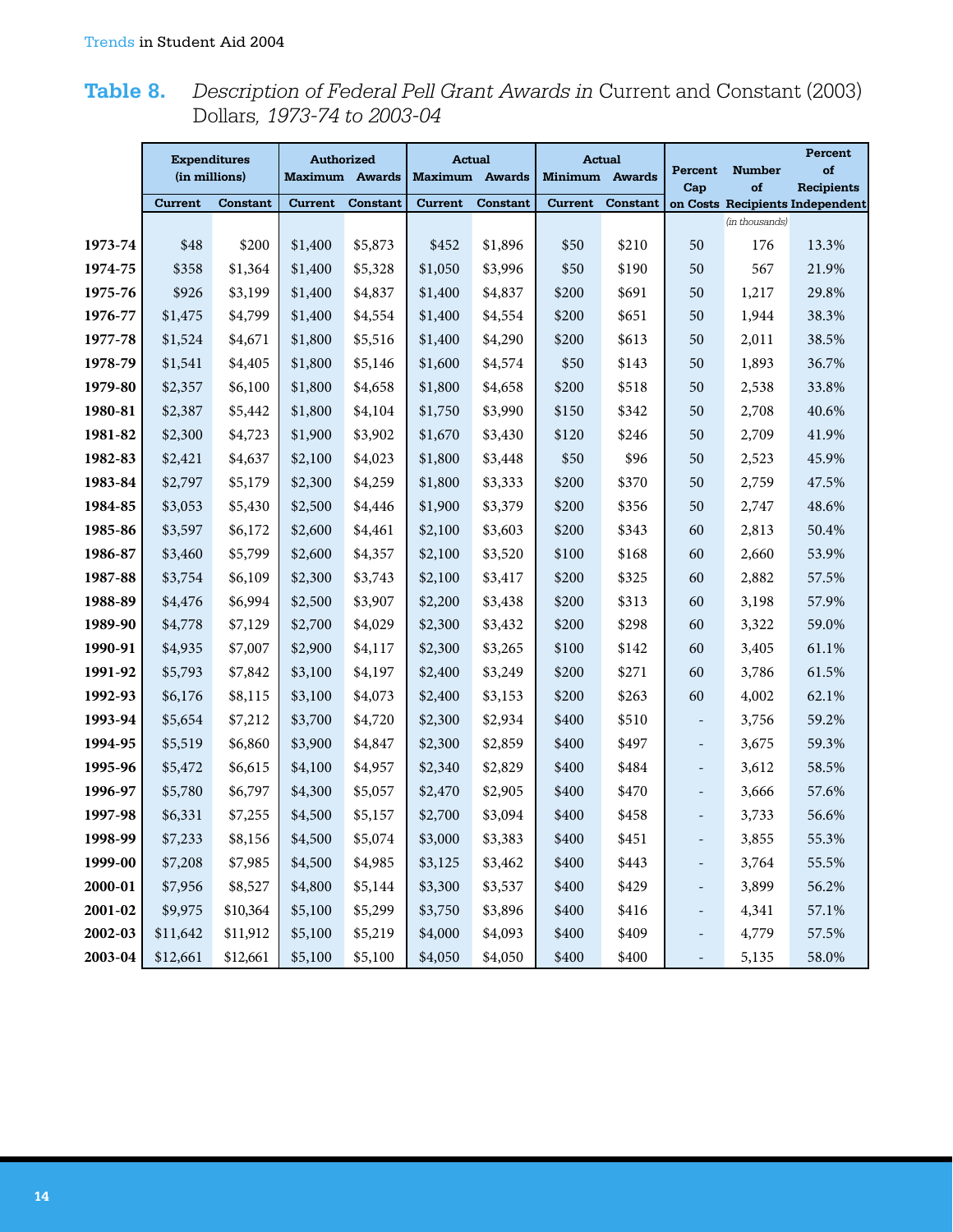# **Pell Grants:**

**Figure 7.** 

Number of Pell Grant Recipients, 1981-82 to  $2003 - 04$ 



Figure 8. Total Pell Expenditures, Maximum Pell Grant, and Average Pell Grant in Constant (2003) Dollars, 1981-82 to 2003-04



## **State Grants:**

Figure 9. Total Need-Based and Non-Need-Based State Grant Aid in Constant (2003) Dollars, 1982 to 2002 **Figure 10.** Percent of Total Undergraduate State Aid Not Based on Need, 1982 to 2002



Source: Based on annual survey of National Association of State Student Grant and Aid Programs (NASSGAP). Notes: These data are based on undergraduate state grants, excluding Puerto Rico.

Source: Table 2, Table 3, and Table 8.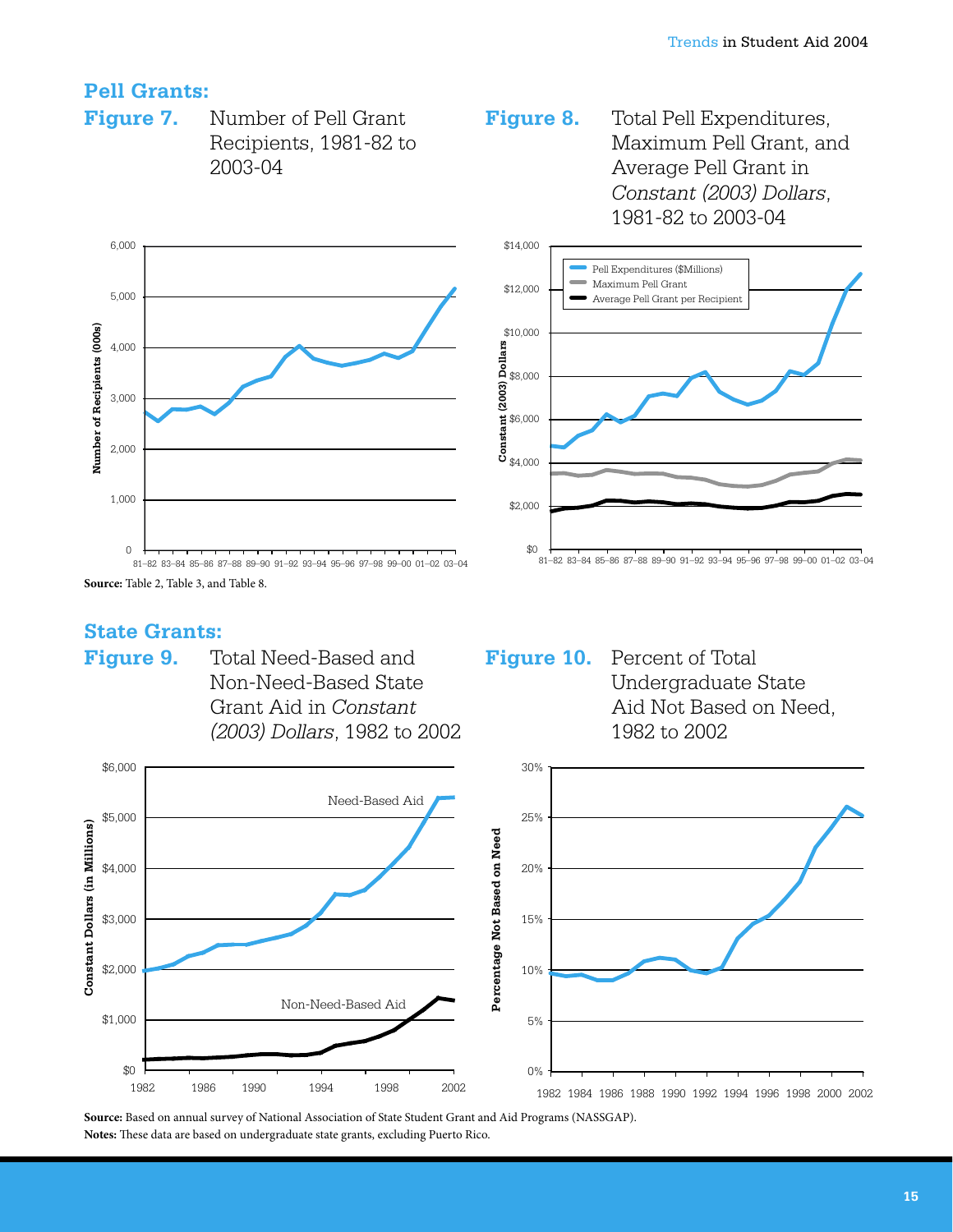# **Institutional Grants: Figure 11.** Institutional Grant Aid: Average Dollars per Student (Grants Based Exclusively on Merit and Total Grants) by Income Quartile, in Constant (1999) Dollars

The bottom segment of each bar shows percent of grant aid based exclusively on academic or athletic merit, averaged across all full-time undergraduates in the sector. The upper segment shows need-based and other grant aid, and the entire bar represents average total grant aid per full-time student. Note that the scales on the two graphs differ. Overall, in public four-year institutions, merit-based aid constituted 51 percent of total institutional grant aid in 1992-93, 40 percent in 1995-96, and 43 percent in 1999–2000. In private four-year institutions, merit-based aid constituted 27 percent of total institutional grant aid in 1992-93, 30 percent in 1995-96, and 36 percent in 1999-2000.



Notes: Income definitions (in 1999 Dollars) for Lowest, Middle, and Highest quartiles: For parents of Dependent students: < \$31,000; \$31,000 to \$82,999; \$83,000 or more, respectively. For Independent students: <\$12,000; \$12,000 to \$47,999; \$48,000 or more, respectively. Source: What Colleges Contribute, NCES 2003 (based on NPSAS data); Calculations by the authors.

## **Figure 12.** Inflation-Adjusted Changes in Tuition, Family Income, and Student Aid, 1983-84 to 1993-94 and 1993-94 to 2003-04

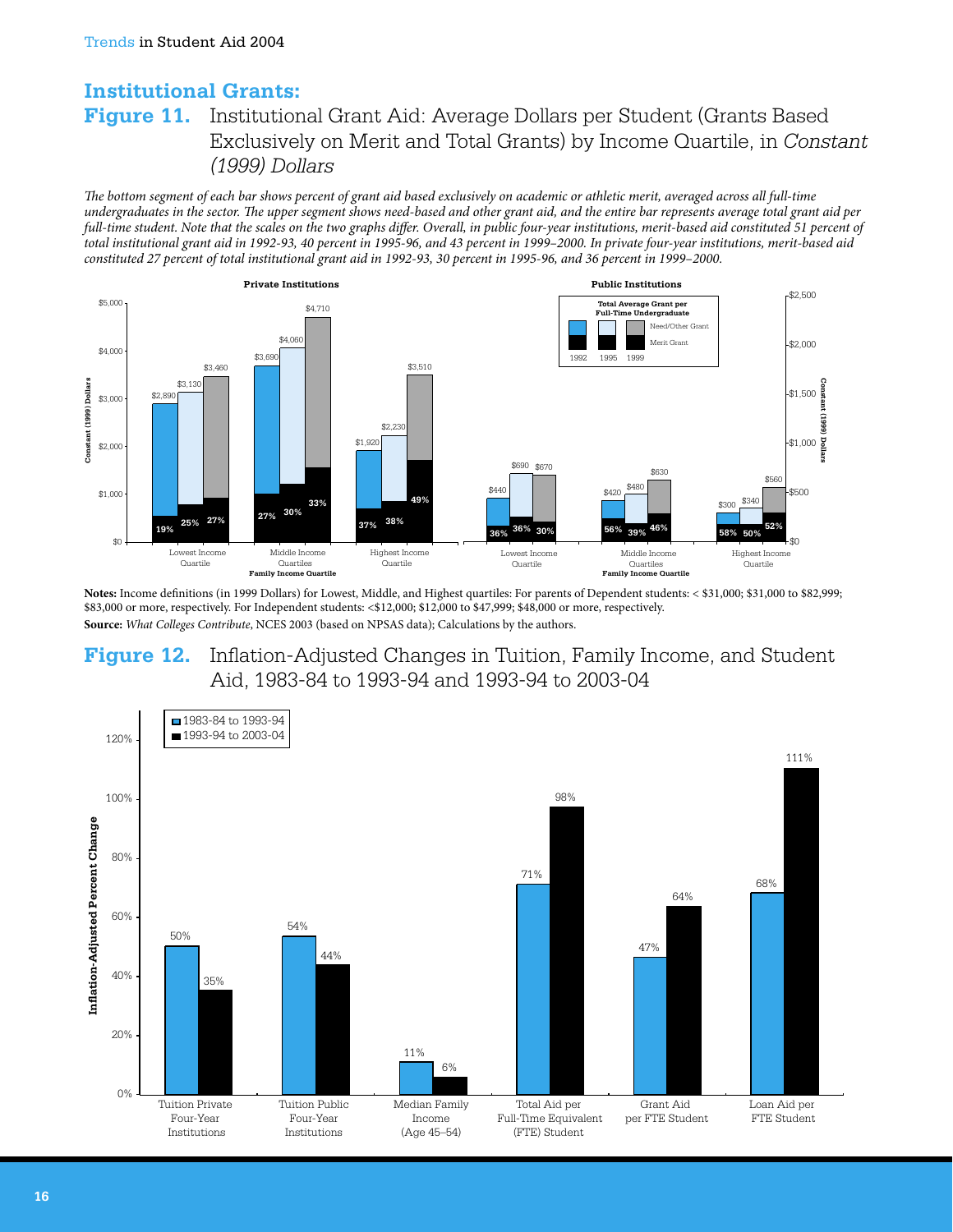### **College Savings Plans:**

**Figure 13.** Total Assets in Section 529 Figure 14. Number of Section 529 College Savings Plans, Accounts (With Average 1996 to 2004 Savings), 1996 to 2004



Note: Information on type of account is not available for years before 1999, although the majority were prepaid tuition plans. 2004 data are as of June 30, 2004. Source: College Savings Plans Network (collegesavings.org), National Association of State Treasurers.

Figure 15. Federal Education Tax Credits: Distribution of Savings by Adjusted Gross Income Level, 2002

AGI < \$15,000 (\$347) \$15,000-\$29,999 (\$660)  $(4%$ \$50,000-\$99.999 (\$924)  $(24%)$  $(42%)$  $(30%)$ \$30,000-\$49,999 (\$785)

Figure 16. Federal Tuition and Fee Deduction: Distribution of Savings by Adjusted Gross Income Level, 2002



Source: Individual Income Tax Returns, Preliminary Data 2002, Table A; calculations by the authors.

Source: Individual Tax Returns, Preliminary Data 2002, Table A; calculations by the authors.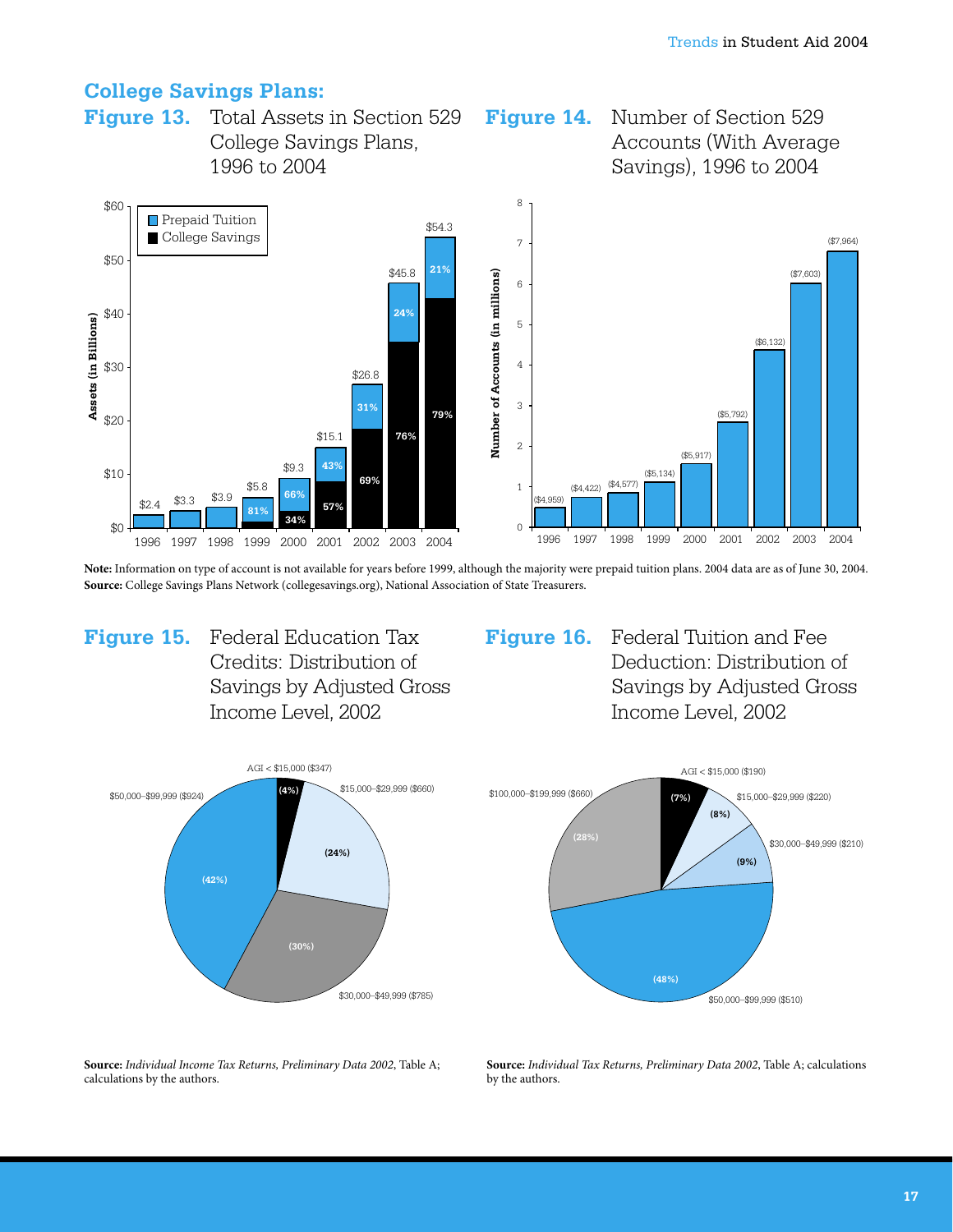# Appendix A Appendix A

|                                                   |                      |                     | 92-93                  |        | 6,176         | 580         | $\overline{\triangledown}$ | $\circ$ | 1,037    | 393      | 182           | 8,439    | 780                    |       | 892           | 5                             | 411             | 14,914                           |                                                        | 25,441                            | 2,125                   | 8,166                             | 35,732                                                                                                                       |
|---------------------------------------------------|----------------------|---------------------|------------------------|--------|---------------|-------------|----------------------------|---------|----------|----------|---------------|----------|------------------------|-------|---------------|-------------------------------|-----------------|----------------------------------|--------------------------------------------------------|-----------------------------------|-------------------------|-----------------------------------|------------------------------------------------------------------------------------------------------------------------------|
|                                                   |                      |                     | $91 - 92$              |        | 5,793         | 520         | $\varnothing$              | $\circ$ | 876      | 394      | 160           | 7,804    | 760                    |       | 868           | $\overline{5}$                | 367             |                                  | 9,914 10,182 12,493 13,195 13,414 13,890 15,232 16,222 | 23,79                             | 1,968                   | 7,091                             |                                                                                                                              |
|                                                   |                      |                     | $90 - 91$              |        | 4,935         | 458         | 59                         | $\circ$ | 679      | 369      | 118           | 6,618    | 728                    |       | 870           | $\circ$                       | 345             | 11,985 12,151 12,669 13,993      |                                                        | 21,235                            | 1,860                   | 6,126                             | 8,520 10,344 10,345 10,859 11,287 13,929 16,792 17,627 16,369 17,542 18,968 20,201 20,757 23,885 25,502 27,298 29,221 32,855 |
|                                                   |                      |                     | $06 - 88$              |        | 4,778         | 437         | $\overline{7}$             | $\circ$ | 790      | 364      | 110           | 6,550    | 663                    |       | 903           | $\circ$                       | 355             |                                  |                                                        |                                   | 1,719                   | 4,951                             |                                                                                                                              |
|                                                   |                      |                     | 88-89                  |        | 4,476         | 408         | 72                         | $\circ$ | 724      | 341      | 102           | 6,122    | 625                    |       | 874           | 5                             | 332             |                                  |                                                        |                                   | 1,581                   | 3,978                             |                                                                                                                              |
|                                                   |                      |                     | 87-88                  |        | 3,754         | 412         | 75                         | $\circ$ | 762      | 349      | $\mathcal{S}$ | 5,445    | 635                    |       | 805           | $\overline{5}$                | 298             |                                  |                                                        |                                   | 1,503                   | 3,808                             |                                                                                                                              |
|                                                   |                      |                     | 86-87                  |        | 3,460         | 393         | $73\,$                     | $\circ$ | 783      | 361      | 74            | 5,143    | 629                    |       | 763           | $\,$ I                        | 316             | 9,102 11,385                     |                                                        | 15,92 15,954 18,573 19,943 20,628 | 1,432                   | 3,371                             |                                                                                                                              |
| Current Dollars (in Millions), 1963-64 to 1992-93 |                      |                     | 85-86                  |        | 3,597         | 411         | 76                         | $\circ$ | 864      | 342      | $\mathcal{L}$ | 5,358    | 656                    |       | 703           |                               | 372             | 8,839                            |                                                        |                                   | 1,311                   | 2,962                             |                                                                                                                              |
|                                                   |                      |                     | 84-85                  |        | 3,053         | 375         | $76$                       | 35      | 1,004    | 329      | $\degree$     | 4,933    | 645                    |       | 677           |                               | 327             | 8,608                            | 9,612                                                  | 15,190                            | 1,222                   | 2,556                             |                                                                                                                              |
|                                                   |                      |                     | 83-84                  |        | 2,797         | 353         | $\infty$                   | 220     | 1,148    | 297      | $\infty$      | 4,937    | 683                    |       | 682           |                               | 279             | 7,576                            | 8,537                                                  |                                   | 1,106                   | 2,280                             |                                                                                                                              |
|                                                   |                      |                     | $82 - 83$              |        | 2,421         | 352         | $\overline{7}$             | 733     | 1,356    | 266      | 85            | 5,286    | 615                    |       | 597           | ı                             | 210             | 6,695                            | 7,502                                                  | 13,404 14,157                     | 1,006                   | 1,960                             |                                                                                                                              |
|                                                   | <b>Academic Year</b> |                     | $81 - 82$              |        | 2,300         | 367         | $78$                       | 1,996   | 1,351    | 232      | 106           | 6,429    | 624                    |       | 580           |                               | 109             | 7,219                            | 7,907                                                  |                                   | 921                     | 1,746                             |                                                                                                                              |
|                                                   |                      |                     | $80 - 81$              |        | 2,387         | 369         | 72                         | 1,883   | 1,714    | 201      | 122           | 6,748    | 660                    |       | 694           |                               | ${\cal O}$      | 6,202                            | 6,958                                                  | 11,681 14,366 14,960              | 801                     | 1,625                             |                                                                                                                              |
|                                                   |                      |                     | $79 - 80$              |        | 2,357         | 338         | 76                         | 1,587   | 1,821    | 167      | 114           | 6,461    | 602                    |       | 651           |                               | $\overline{42}$ | 3,926                            | 4,619                                                  |                                   | 788                     | 1,460                             |                                                                                                                              |
|                                                   |                      |                     | $78 - 79$              |        | 1,541         | 270         | $\mathcal{A}$              | 1,477   | 2,176    | 117      | $\frac{8}{3}$ | 5,742    | 489                    |       | 640           | $\overline{\phantom{a}}$      | $\frac{4}{6}$   | 2,360                            | 3,047                                                  | 9,277                             | 726                     | 1,283                             |                                                                                                                              |
|                                                   |                      |                     | $77 - 78$              |        | 1,524         | 250         | $\infty$                   | 1,370   | 2,700    | 104      | $\infty$      | 6,091    | 469                    |       | 615           | $\mathbf I$                   | $\overline{4}$  | 1,737                            | 2,394                                                  | 8,954                             | 677                     | 1,228                             |                                                                                                                              |
|                                                   |                      |                     | $-77$<br>$\mathcal{R}$ |        | 1,475         | 240         | 44                         | 1,250   | 2,997    | $101\,$  | 67            | 6,174    | 436                    |       | 559           |                               | $47\,$          | 1,325                            | 1,931                                                  | 541<br>ထ                          | 608                     | 1,195                             |                                                                                                                              |
|                                                   |                      |                     | $75 - 76$              |        | 926           | 240         | 20                         | 1,093   | 4,180    | 97       | $63$          | 6,619    | 295                    |       | 460           |                               | 45              | 1,267                            | 1,772                                                  | 8,686                             | 490                     | 1,169                             |                                                                                                                              |
|                                                   |                      |                     |                        |        | 358           | 210         | $\overline{a}$             | 894     | 3,353    | 95       | 57            | 4,986    | 295                    |       | 40            | $\,$ I                        | 59              | 1,298                            | 1,797                                                  | 7,078                             | 422                     | 1,020                             |                                                                                                                              |
|                                                   |                      |                     | 72-73 73-74 74-75      |        | $\frac{8}{3}$ | 210         |                            | 784     | 2,261    | 80       | 33            | 3,416    | 296                    |       | 433           |                               | $\mathcal{O}$   | 1,139                            | 1,634                                                  | 5,346                             | 364                     | 1,009                             | 6,719                                                                                                                        |
|                                                   |                      |                     |                        |        |               | 210         |                            | 701     | 1,936    | 55       | 27            | 2,929    | 266                    |       | 398           |                               | 57              | 1,171                            | 1,626                                                  | 4,821                             | 315                     | 978                               | 6,113                                                                                                                        |
|                                                   |                      |                     | $71 - 72$              |        |               | 177         |                            | 570     | 1,320    | 59       | 20            | 2,147    | 319                    |       | 312           |                               | 5               | 1,274                            | 1,637                                                  | 4,102                             | 269                     | 942                               | 5,313                                                                                                                        |
|                                                   |                      |                     |                        |        |               | 165         |                            | 499     | 1,121    | \$       | $\geq$        | 1,865    | 200                    |       | 241           |                               | $\overline{4}$  | 1,015                            | 1,297                                                  | 3,363                             | 236                     | 837                               | 4,436                                                                                                                        |
|                                                   |                      |                     | $63 - 647 - 71$        |        |               |             |                            |         | 67       | 42       | $\circ$       | 118      |                        |       | 114           |                               |                 |                                  | 114                                                    | 231                               | 56                      | 270                               | 557                                                                                                                          |
| Aid Awarded to Postsecondary Students in          |                      | Federally Supported | Programs               | Grants | Pell Grants   | <b>SEOG</b> | LEAP                       | SSEC    | Veterans | Military | Other Grants  | Subtotal | Federal Work-<br>Study | Loans | Perkins Loans | Contingent<br>Income<br>Loans | Other Loans     | <b>Education Loans</b><br>Family | Subtotal                                               | Total Federal Aid                 | State Grant<br>Programs | Institutional and<br>Other Grants | and Institutional Aid<br>Total Federal, State,                                                                               |

Note: Components may not sum exactly to totals due to rounding. **Note:** Components may not sum exactly to totals due to rounding.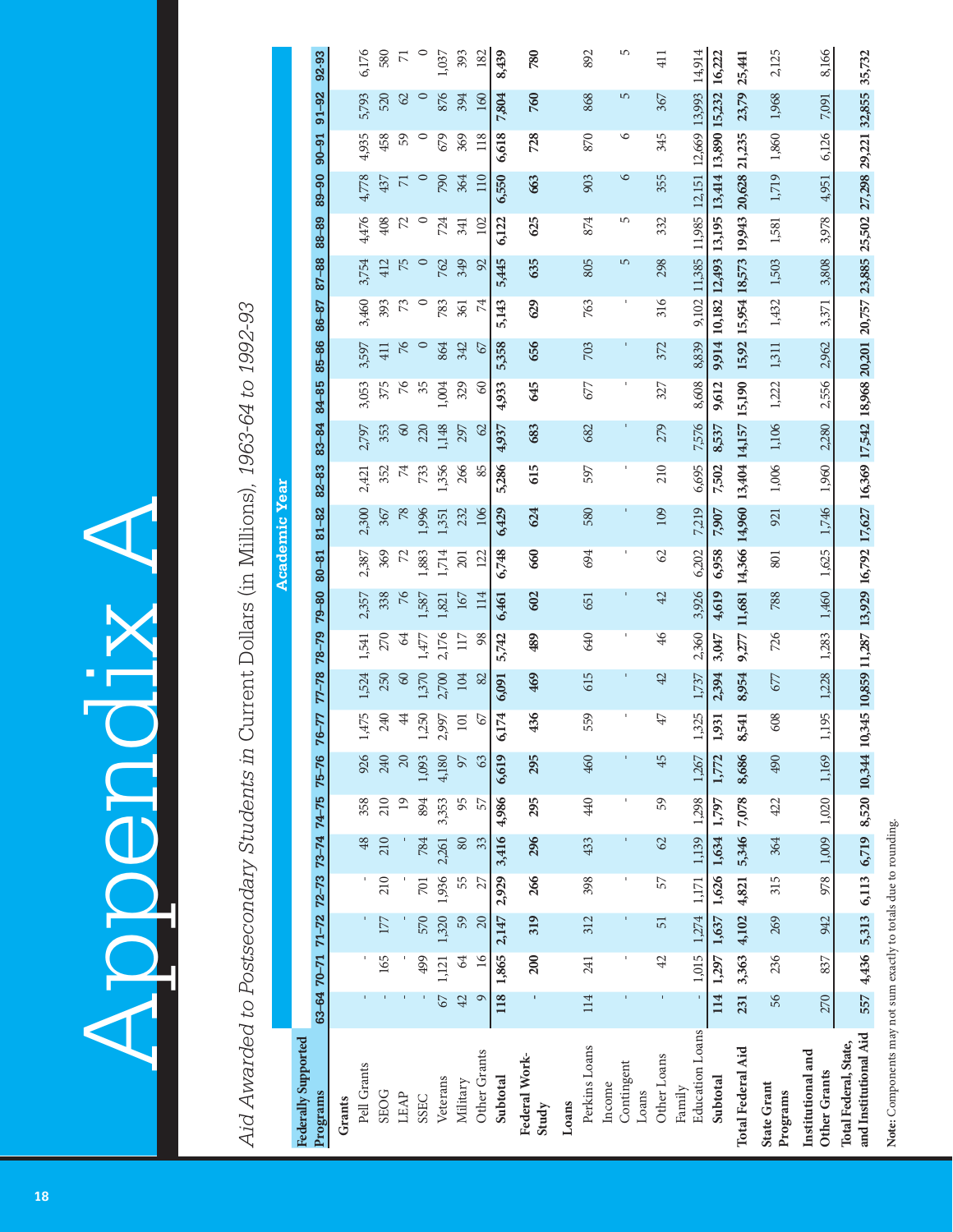Appendix B Appendix B

Aid Awarded to Postsecondary Students in Constant (2003) Dollars (in Millions), 1963-64 to 1992-93 *Aid Awarded to Postsecondary Students in* Constant (2003) Dollars (in Millions)*, 1963-64 to 1992-93*

|                                                                                                |                                                 |       |                                   |       |       |                                   |           |           |             |       |           |           | Academic Year                                                                                                          |           |                               |       |       |       |            |                |           |                   |           |         |
|------------------------------------------------------------------------------------------------|-------------------------------------------------|-------|-----------------------------------|-------|-------|-----------------------------------|-----------|-----------|-------------|-------|-----------|-----------|------------------------------------------------------------------------------------------------------------------------|-----------|-------------------------------|-------|-------|-------|------------|----------------|-----------|-------------------|-----------|---------|
| Federally Supported                                                                            |                                                 |       |                                   |       |       |                                   |           |           |             |       |           |           |                                                                                                                        |           |                               |       |       |       |            |                |           |                   |           |         |
| Programs                                                                                       | $63-6470-717127272373-7474$                     |       |                                   |       |       |                                   | $75 - 76$ | $76 - 77$ | 77-78 78-79 |       | $79 - 80$ | $80 - 81$ | $81 - 82$                                                                                                              | $82 - 83$ | 83-84                         | 84-85 | 85-86 | 86-87 | 87-88      | 88-89          | $89 - 90$ | $90 - 91$         | $91 - 92$ | 92-93   |
| Grants                                                                                         |                                                 |       |                                   |       |       |                                   |           |           |             |       |           |           |                                                                                                                        |           |                               |       |       |       |            |                |           |                   |           |         |
| Pell Grants                                                                                    |                                                 |       |                                   |       | 190   | 1,288                             | 3,107     | 4,678     | 4,529       | 4,186 | 5,650     | 5,128     | 4,548                                                                                                                  | 4,589     | 5,114                         | 5,372 | 6,152 | 5,789 | 6,031      | 6,872          | 7,002     | 6,858             | 7,800     | 8,064   |
| <b>SEOG</b>                                                                                    |                                                 | 771   | 802                               | 914   | 839   | 756                               | 806       | 761       | 743         | 733   | 811       | 792       | 726                                                                                                                    | 667       | 645                           | 659   | 704   | 657   | 662        | 627            | 640       | 636               | 700       | 757     |
| LEAP                                                                                           |                                                 |       |                                   |       |       | 68                                | 66        | 139       | 177         | 173   | 183       | 155       | 154                                                                                                                    | 140       | 110                           | 134   | 130   | 122   | 121        | $\Xi$          | 105       | 82                | 84        | 93      |
| <b>SSEC</b>                                                                                    |                                                 | 2,338 | 2,578                             | 3,047 | 3,129 | 3,212                             | 3,668     | 3,963     | 4,070       | 4,013 | 3,804     | 4,045     | 3,947                                                                                                                  | 1,390     | 402                           | 62    |       |       |            |                |           |                   |           |         |
| Veterans                                                                                       | 404                                             | 5,251 | 5,969                             | 8,416 |       | 9,024 12,048 14,026               |           | 9,502     | 8,022       | 5,911 | 4,365     | 3,683     | 2,671                                                                                                                  | 2,570     | 2,098                         | 1,767 | 1,477 | 1,310 | 1,224      | 1,111          | 1,158     | 944               | 1,179     | 1,354   |
| Military                                                                                       | 252                                             | 302   | 268                               | 239   | 321   | 340                               | 325       | 320       | 310         | 317   | 400       | 431       | 459                                                                                                                    | 505       | 544                           | 580   | 586   | 604   | 561        | 523            | 534       | 513               | 530       | 513     |
| Other Grants                                                                                   | 54                                              | 75    | 90                                | 117   | 132   | 205                               | 211       | 212       | 244         | 266   | 273       | 262       | 209                                                                                                                    | 162       | 113                           | 106   | 115   | 123   | 148        | 156            | 161       | 163               | 215       | 238     |
| Subtotal                                                                                       | 710                                             | 8,737 |                                   |       |       | 9,708 12,733 13,635 17,916 22,209 |           |           |             |       |           |           | 19,577 18,096 15,600 15,488 14,496 12,712 10,023                                                                       |           | 9,026                         | 8,679 | 9,163 | 8,605 | 8,747      | 9,401          | 9,600     | 9,196 10,507      |           | 11,019  |
| Federal Work-<br>Study                                                                         |                                                 |       | 938 1,441 1,155 1,181 1,060       |       |       |                                   | 990       | 1,383     | 1,394       | 1,327 | 1,442     | 1,418     | 1,234                                                                                                                  | 1,166     | 1,250                         | 1,135 | 1,122 | 1,053 | 1,020      | 960            | 972       | 1,011             | 1,023     | 1,018   |
| Loans                                                                                          |                                                 |       |                                   |       |       |                                   |           |           |             |       |           |           |                                                                                                                        |           |                               |       |       |       |            |                |           |                   |           |         |
| Perkins Loans                                                                                  |                                                 |       | 686 1,127 1,411 1,729 1,728 1,581 |       |       |                                   | 1,544     |           |             |       |           |           | 1,774 1,827 1,740 1,560 1,490 1,147 1,132                                                                              |           | 1,247 1,192 1,202 1,277 1,293 |       |       |       |            | 1,342          |           | 1,323 1,210 1,168 |           | 1,164   |
| Contingent<br>Income                                                                           |                                                 |       |                                   |       |       |                                   |           |           |             |       |           |           |                                                                                                                        |           |                               |       |       |       |            |                |           |                   |           |         |
| Loans                                                                                          |                                                 |       |                                   |       |       |                                   |           |           |             |       |           |           |                                                                                                                        |           |                               | I.    |       |       | $^{\circ}$ | $\overline{ }$ | $\infty$  | $\infty$          |           | $\circ$ |
| Other Loans                                                                                    |                                                 | 196   | 231                               | 248   | 247   | 211                               | 151       | 147       | 125         | 126   | 100       | 134       | 215                                                                                                                    | 398       | 509                           | 575   | 637   | 529   | 479        | 510            | 521       | 479               | 494       | 537     |
| <b>Education</b> Loans<br>Family                                                               |                                                 |       | 4,755 5,761 5,090 4,546 4,664     |       |       |                                   | 4,251     | 4.201     |             |       |           |           | 5.161 6.411 9.411 13.324 14.274 12.694 13.851 15.146 15.116 15.228 18.289 18.403 17.808 17.605 18.841 19.472           |           |                               |       |       |       |            |                |           |                   |           |         |
| Subtotal                                                                                       | 686 6,078 7,403                                 |       |                                   | 7,067 | 6,521 | 6,456                             | 5,946     | 6,123     | 7,113       |       |           |           | 8,277 11,071 14,948 15,636 14,224 15,607 16,912 16,955 17,034 20,069 20,262 19,660 19,301 20,510                       |           |                               |       |       |       |            |                |           |                   |           | 21,180  |
| <b>Total Federal Aid</b>                                                                       | 1,396 15,753 18,552 20,955 21,338 25,432 29,145 |       |                                   |       |       |                                   |           |           |             |       |           |           | 27,082 26,603 25,203 28,001 30,862 29,582 25,413 25,883 26,726 27,240 26,691 29,837 30,623 30,232 29,508 32,040 33,217 |           |                               |       |       |       |            |                |           |                   |           |         |
| <b>State Grant</b><br>Programs                                                                 |                                                 |       | 338 1,106 1,216 1,369 1,453 1,516 |       |       |                                   | 1,644     | 1,928     | 2,011       | 1,972 | 1,889     | 1,721     | 1,821                                                                                                                  | 1,908     | 2,022                         | 2,150 | 2,242 | 2,396 | 2,415      | 2,427          | 2,519     | 2,584             | 2,650     | 2,775   |
| Institutional and<br>Other Grants                                                              | 1,626                                           | 3,920 | 4,259                             | 4,250 | 4,028 | 3,664                             | 3,921     | 3,790     | 3,648       | 3,486 | 3,499     | 3,490     | 3,453                                                                                                                  | 3,715     | 4,168                         | 4,498 | 5,065 | 5,639 | 6,117      | 6,109          | 7,256     | 8,513             | 9,548     | 10,662  |
| and Institutional Aid 3,361 20,778 24,027 26,575 26,818 30,612 34,711<br>Total Federal, State, |                                                 |       |                                   |       |       |                                   |           |           |             |       |           |           | 32,800 32,263 30,662 33,389 36,073 34,856 31,036 32,072 33,374 34,547 34,727 38,369 39,158 40,008 40,606 44,237 46,655 |           |                               |       |       |       |            |                |           |                   |           |         |

Note: Components may not sum exactly to totals due to rounding. **Note:** Components may not sum exactly to totals due to rounding.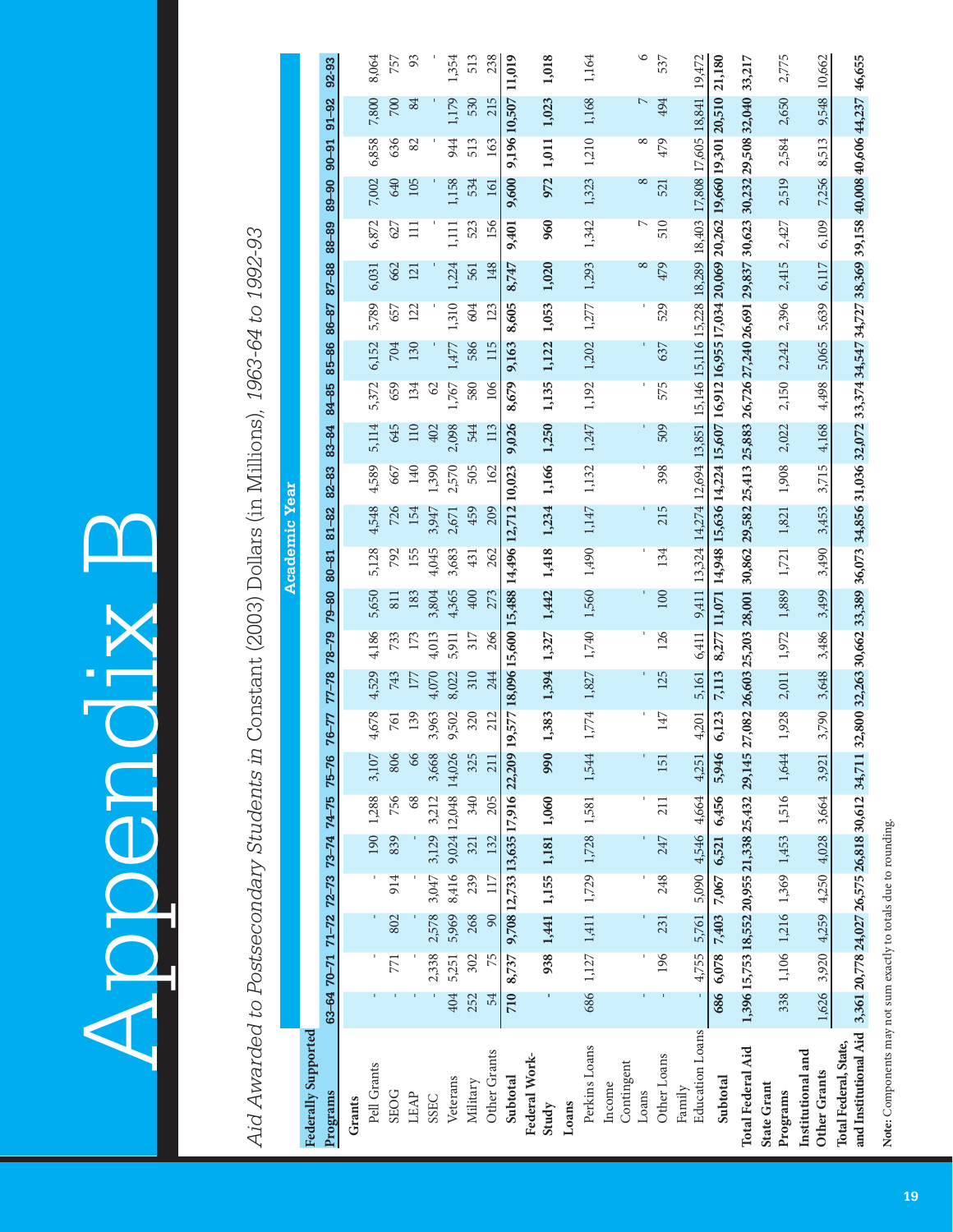# Appendix C

*Number of Borrowers, Number of Loans, and Average Loan Amount for Federal Family Education Loan (FFEL) Programs in* Current and Constant (2003) Dollars*, 1993-94 to 2003-04*

|                              |           |           |           |           |           | <b>Academic Year</b> |           |           |           |           |           |          |
|------------------------------|-----------|-----------|-----------|-----------|-----------|----------------------|-----------|-----------|-----------|-----------|-----------|----------|
|                              |           |           |           |           |           |                      |           |           |           |           | Estimated | 10-Year  |
| <b>Stafford</b>              | $93 - 94$ | $94 - 95$ | $95 - 96$ | $96 - 97$ | $97 - 98$ | 98-99                | $99 - 00$ | $00 - 01$ | $01 - 02$ | $02 - 03$ | $03 - 04$ | % Change |
| $#$ Borrowers $(000)$        | 3,902     | 3,831     | 2.975     | 3,065     | 3,058     | 3,009                | 3,157     | 3,293     | 3,601     | 4,075     | 4,701     |          |
| $#$ Loans $(000)$            | 4,462     | 4,256     | 3,291     | 3,398     | 3,391     | 3,325                | 3,507     | 3,676     | 4,052     | 4,592     | 5,298     | 19%      |
| Avg. Loan (Current)          | \$3,173   | \$3,383   | \$3,468   | \$3,529   | \$3,533   | \$3,535              | \$3,569   | \$3,552   | \$3,534   | \$3,565   | \$3,613   |          |
| Avg. Loan (Constant)         | \$4,038   | \$4,186   | \$4,178   | \$4,132   | \$4,064   | \$4,001              | \$3,927   | \$3,776   | \$3,691   | \$3,643   | \$3,613   | $-11\%$  |
|                              |           |           |           |           |           |                      |           |           |           |           | Estimated |          |
| <b>Unsubsidized Stafford</b> | $93 - 94$ | $94 - 95$ | $95 - 96$ | $96 - 97$ | $97 - 98$ | 98-99                | $99 - 00$ | $00 - 01$ | $01 - 02$ | $02 - 03$ | $03 - 04$ | % Change |
| $#$ Borrowers $(000)$        | 693       | 1,744     | 1,525     | 1,679     | 1,786     | 1,831                | 2,091     | 2,293     | 2,609     | 2,991     | 3,515     |          |
| $\#$ Loans (000)             | 755       | 1,953     | 1,711     | 1,904     | 2,026     | 2,071                | 2,376     | 2,613     | 3,006     | 3,465     | 4,081     | 441%     |
| Avg. Loan (Current)          | \$2,687   | \$3,481   | \$3,645   | \$3,813   | \$3,948   | \$4,085              | \$4,229   | \$4,280   | \$4,281   | \$4,386   | \$4,460   |          |
| Avg. Loan (Constant)         | \$3,419   | \$4,307   | \$4,391   | \$4,466   | \$4,543   | \$4,625              | \$4,653   | \$4,549   | \$4,471   | \$4,482   | \$4,460   | 30%      |

|                                                                                                                     |           |           |           |           |           |           |           |           |           |           | Estimated |          |
|---------------------------------------------------------------------------------------------------------------------|-----------|-----------|-----------|-----------|-----------|-----------|-----------|-----------|-----------|-----------|-----------|----------|
| <b>PLUS</b>                                                                                                         | $93 - 94$ | 94-95     | $95 - 96$ | $96 - 97$ | $97 - 98$ | 98-99     | $99 - 00$ | $00 - 01$ | $01 - 02$ | $02 - 03$ | $03 - 04$ | % Change |
| $#$ Borrowers $(000)$                                                                                               | 311       | 300       | 262       | 278       | 303       | 310       | 338       | 359       | 385       | 417       | 521       |          |
| $#$ Loans $(000)$                                                                                                   | 338       | 320       | 279       | 297       | 324       | 332       | 362       | 386       | 417       | 457       | 571       | 69%      |
| Avg. Loan (Current)                                                                                                 | \$4,518   | \$5,180   | \$5,756   | \$6,148   | \$6,449   | \$6,652   | \$7,080   | \$7,486   | \$7,862   | \$8,391   | \$9,014   |          |
| Avg. Loan (Constant)                                                                                                | \$5,751   | \$6,409   | \$6,932   | \$7,200   | \$7,419   | \$7,530   | \$7,791   | \$7,957   | \$8,211   | \$8,575   | \$9,014   | 57%      |
|                                                                                                                     |           |           |           |           |           |           |           |           |           |           | Estimated |          |
| <b>SLS</b>                                                                                                          | $93 - 94$ | 94-95     | $95 - 96$ | $96 - 97$ | $97 - 98$ | $98 - 99$ | $99 - 00$ | $00 - 01$ | $01 - 02$ | $02 - 03$ | $03 - 04$ | % Change |
| $#$ Borrowers $(000)$                                                                                               | 743       | 9         |           |           |           |           |           |           |           |           |           |          |
| $#$ Loans $(000)$                                                                                                   | 882       | 10        |           |           |           |           |           |           |           |           |           |          |
| Avg. Loan (Current)                                                                                                 | \$3,931   | \$3,337   |           |           |           |           | ۰         |           |           |           |           |          |
| Avg. Loan (Constant)                                                                                                | \$4,864   | \$4,019   |           |           |           |           |           |           |           |           |           |          |
|                                                                                                                     |           |           |           |           |           |           |           |           |           |           | Estimated |          |
| <b>Total</b>                                                                                                        | $93 - 94$ | $94 - 95$ | $95 - 96$ | $96 - 97$ | $97 - 98$ | $98 - 99$ | $99 - 00$ | $00 - 01$ | $01 - 02$ | $02 - 03$ | $03 - 04$ | % Change |
| $#$ Loans $(000)$                                                                                                   | 5,555     | 6,530     | 5,281     | 5,598     | 5,742     | 5,728     | 6,246     | 6,676     | 7,475     | 8,514     | 9,951     | 79%      |
| Avg. Loan (Current)                                                                                                 | \$3,189   | \$3,501   | \$3,647   | \$3,764   | \$3,844   | \$3,915   | \$4,024   | \$4,065   | \$4,076   | \$4,158   | \$4,270   |          |
| Avg. Loan (Constant)                                                                                                | \$4,058   | \$4,331   | \$4,392   | \$4,408   | \$4,423   | \$4,431   | \$4,428   | \$4,320   | \$4,257   | \$4,249   | \$4,270   | 5%       |
| Source: U.S. Department of Education, Office of Postsecondary Education, National Student Loan Data System (NSLDS). |           |           |           |           |           |           |           |           |           |           |           |          |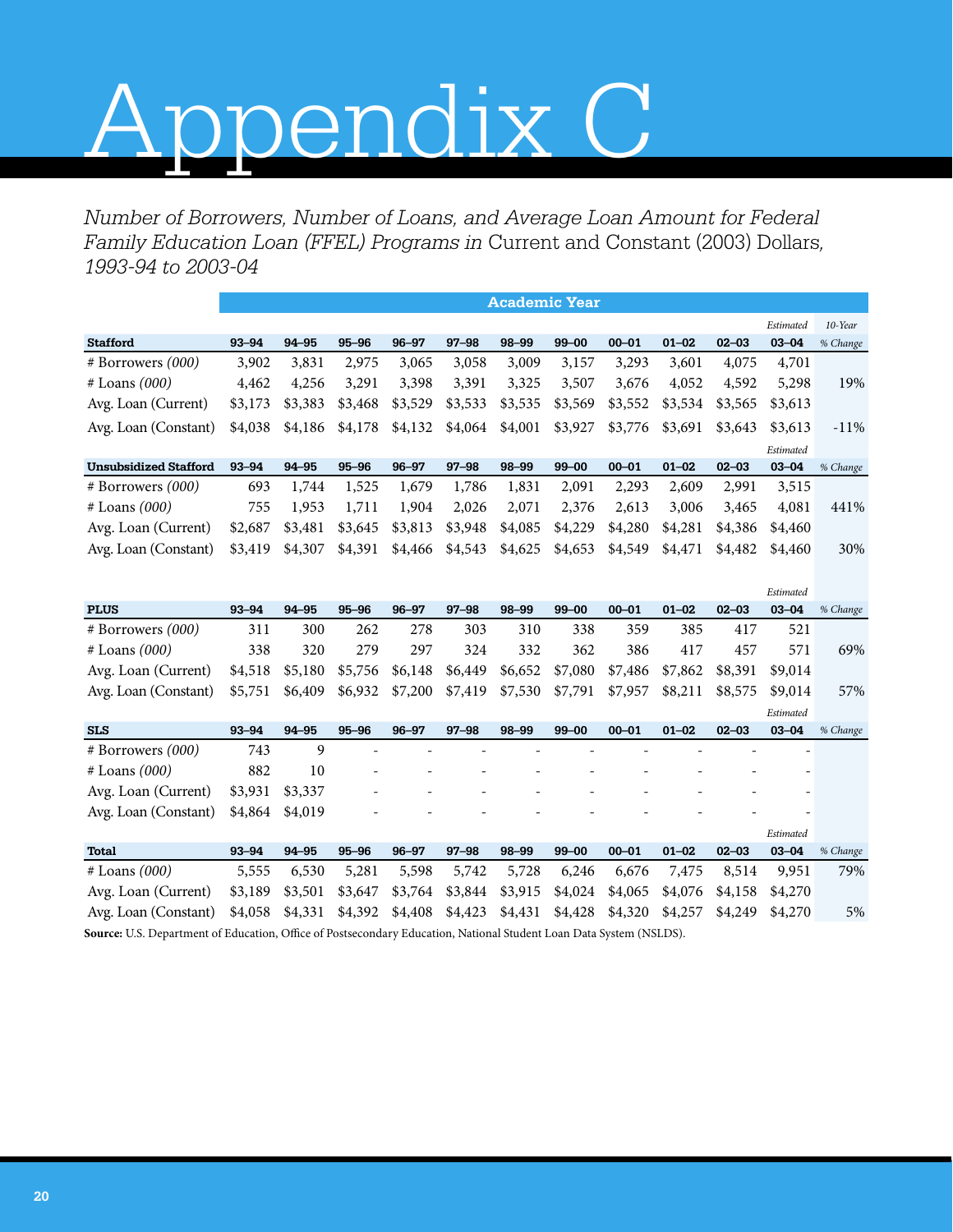# Appendix D

*Number of Borrowers, Number of Loans, and Average Loan Amount for Ford Direct Student Loan (FDSL) Programs in* Current and Constant (2003) Dollars*, 1993-94 to 2003-04* 

|                              |                          |           |           |           |           |         | <b>Academic Year</b> |           |           |           |           |             |
|------------------------------|--------------------------|-----------|-----------|-----------|-----------|---------|----------------------|-----------|-----------|-----------|-----------|-------------|
|                              |                          |           |           |           |           |         |                      |           |           |           | Estimated | $10$ -Year* |
| <b>Stafford</b>              | $93 - 94$                | $94 - 95$ | $95 - 96$ | $96 - 97$ | $97 - 98$ | 98-99   | $99 - 00$            | $00 - 01$ | $01 - 02$ | $02 - 03$ | $03 - 04$ | % Change    |
| $#$ Borrowers $(000)$        | $\overline{\phantom{a}}$ | 222       | 1,299     | 1,474     | 1,560     | 1,551   | 1,491                | 1,418     | 1,413     | 1,483     | 1,511     |             |
| $#$ Loans $(000)$            | $\overline{\phantom{a}}$ | 298       | 1,428     | 1,635     | 1,730     | 1,713   | 1,588                | 1,509     | 1,524     | 1,602     | 1,630     | 446%        |
| Avg. Loan (Current)          | $\overline{\phantom{a}}$ | \$3,683   | \$3,478   | \$3,446   | \$3,476   | \$3,472 | \$3,604              | \$3,605   | \$3,545   | \$3,726   | \$3,772   |             |
| Avg. Loan (Constant)         | $\sim$                   | \$4,557   | \$4,189   | \$4,035   | \$4,000   | \$3,930 | \$3,966              | \$3,832   | \$3,702   | \$3,808   | \$3,772   | $-17\%$     |
|                              |                          |           |           |           |           |         |                      |           |           |           | Estimated |             |
| <b>Unsubsidized Stafford</b> | $93 - 94$                | $94 - 95$ | $95 - 96$ | $96 - 97$ | $97 - 98$ | 98-99   | $99 - 00$            | $00 - 01$ | $01 - 02$ | $02 - 03$ | $03 - 04$ | % Change    |
| $#$ Borrowers $(000)$        | $\overline{\phantom{a}}$ | 118       | 636       | 786       | 888       | 905     | 948                  | 941       | 975       | 1,028     | 1,028     |             |
| $#$ Loans $(000)$            | $\overline{\phantom{a}}$ | 134       | 715       | 899       | 1,019     | 1,034   | 1,022                | 1,016     | 1,074     | 1,140     | 1,141     | 754%        |
| Avg. Loan (Current)          | $\sim$                   | \$3,597   | \$3,408   | \$3,403   | \$3,542   | \$3,585 | \$3,890              | \$3,947   | \$3,922   | \$4,187   | \$4,297   |             |
| Avg. Loan (Constant)         | $\sim$                   | \$4,450   | \$4,104   | \$3,985   | \$4,075   | \$4,058 | \$4,281              | \$4,195   | \$4,096   | \$4,279   | \$4,297   | $-3\%$      |
|                              |                          |           |           |           |           |         |                      |           |           |           |           |             |

|                       |                          |           |           |           |           |                 |           |           |           |           | Estimated |          |
|-----------------------|--------------------------|-----------|-----------|-----------|-----------|-----------------|-----------|-----------|-----------|-----------|-----------|----------|
| <b>PLUS</b>           | $93 - 94$                | $94 - 95$ | $95 - 96$ | $96 - 97$ | $97 - 98$ | 98-99           | $99 - 00$ | $00 - 01$ | $01 - 02$ | $02 - 03$ | $03 - 04$ | % Change |
| $#$ Borrowers $(000)$ |                          | 27        | 119       | 134       | 147       | 167             | 171       | 171       | 172       | 197       | 214       |          |
| $#$ Loans $(000)$     | ۰                        | 28        | 125       | 142       | 155       | 177             | 181       | 180       | 182       | 210       | 229       | 709%     |
| Avg. Loan (Current)   | $\sim$                   | \$5,797   | \$5,792   | \$5,895   | \$6,185   | \$6,293         | \$6,556   | \$6,967   | \$7,268   | \$7,779   | \$8,400   |          |
| Avg. Loan (Constant)  | $\sim$                   | \$7,172   | \$6,976   | \$6,904   |           | \$7,116 \$7,124 | \$7,214   | \$7,405   | \$7,590   | \$7,949   | \$8,400   | 17%      |
|                       |                          |           |           |           |           |                 |           |           |           |           | Estimated |          |
| <b>Total</b>          | $93 - 94$                | $94 - 95$ | $95 - 96$ | $96 - 97$ | $97 - 98$ | 98-99           | $99 - 00$ | $00 - 01$ | $01 - 02$ | $02 - 03$ | $03 - 04$ | % Change |
| $#$ Loans $(000)$     |                          | 460       | 2,268     | 2,676     | 2,904     | 2,923           | 2,791     | 2,705     | 2,780     | 2,952     | 3,000     | 552%     |
| Avg. Loan (Current)   | $\sim$                   | \$3,788   | \$3,583   | \$3,561   | \$3,644   | \$3,682         | \$3,900   | \$3,957   | \$3,934   | \$4,192   | \$4,324   |          |
| Avg. Loan (Constant)  | $\overline{\phantom{0}}$ | \$4,686   | \$4,315   | \$4,170   | \$4,193   | \$4,168         | \$4,291   | \$4,206   | \$4,108   | \$4,284   | \$4,324   | $-8\%$   |

\* Where programs have been in existence for less than 10 years, percent change is calculated based on the age of the program.

**Source:** U.S. Department of Education, Office of Postsecondary Education, National Student Loan Data System (NSLDS).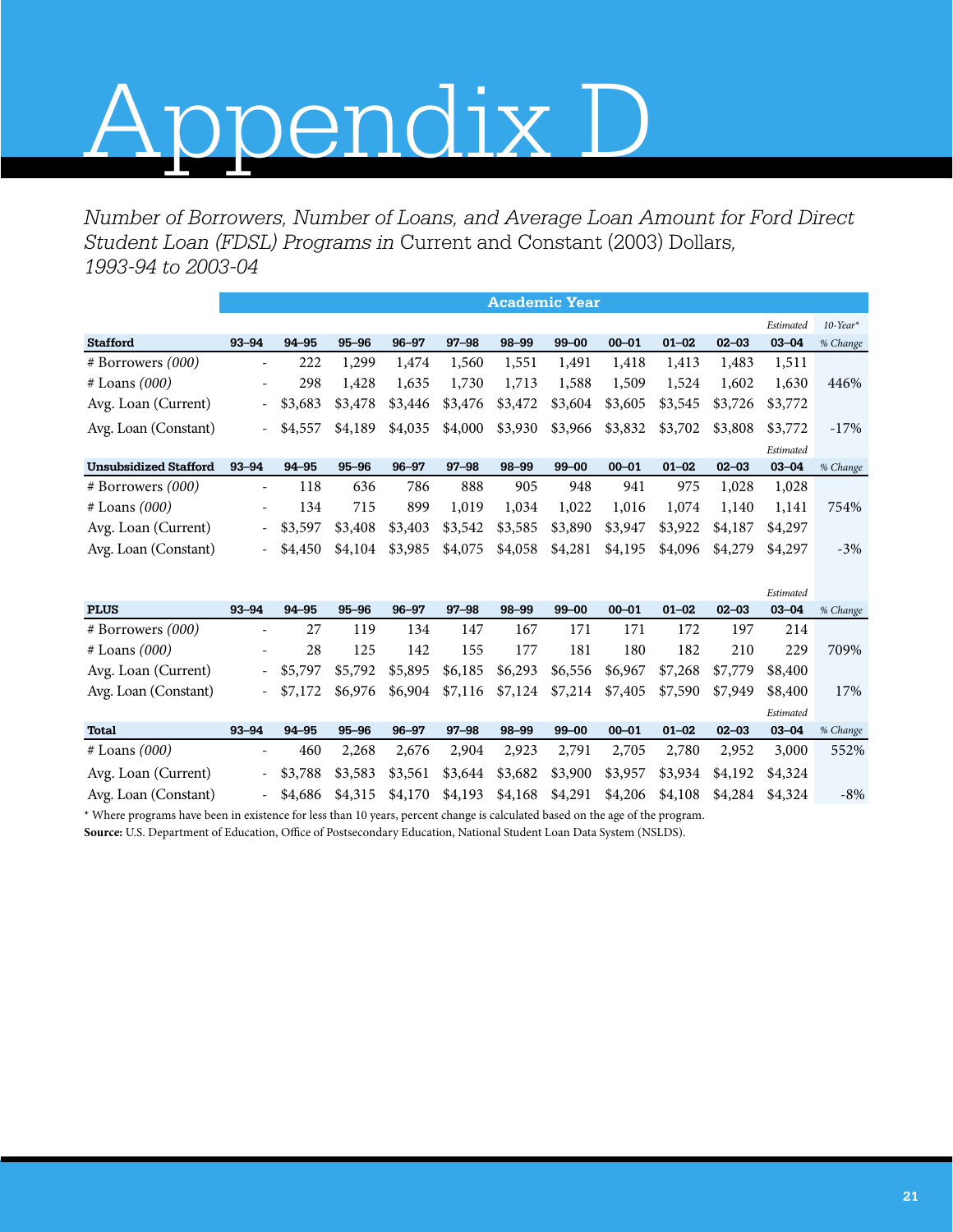# Notes and Sources

#### **Table 1**

#### *Federally Supported Programs*

Several of the federally supported programs include small amounts of funding from sources other than the federal government. For example, Federal Work-Study (FWS) includes contributions by institutions, although most of the funds in the program are federal. Perkins Loans (until 1987 called National Direct Student Loans or NDSL) are funded from federal and institutional capital contributions as well as collections from borrowers. Institutional matching funds required by the Supplemental Educational Opportunity Grant (SEOG) program since 1989-90 are reported under institutional grants.

**LEAP.** Formerly known as the State Student Incentive Grant (SSIG) program, the Leveraging Educational Assistance Partnerships monies reported under federally supported aid include federal monies only; the state share is included under the "state grants" category.

**ICL.** The Income Contingent Loan Program was discontinued after 1992-93.

**FDSLP.** The Ford Direct Student Loan Program began disbursing loans in academic year 1994-95. It includes subsidized and unsubsidized Stafford Loans and Parent Loans for Undergraduate Students (PLUS). Under this program, loans are provided directly to students by the federal government, using funds from the U.S. Treasury. Data for the 2003-04 year are estimates based on data from the Policy, Budget, and Analysis Staff, U.S. Department of Education.

**FFELP.** The Federal Family Education Loan Program (until 1992 Guaranteed Student Loans), which includes Stafford subsidized, unsubsidized, and PLUS loans (also Supplemental Loans for Students, SLS, until 1994-95), relies on private sources of capital. Until SLS was created by the 1986 Amendments to the Higher Education Act, supplemental loans were provided to students under the Auxiliary Loans to Assist Students (ALAS) program. The SLS program was discontinued after the 1994-95 academic year.

**SLS.** 1994-95 was the last year of the SLS program. Independent students and dependent students whose parents are not eligible for PLUS loans are now offered unsubsidized Stafford loans instead.

**Veterans.** Benefits are payments for postsecondary education and training to veterans and their dependents authorized under Chapters 30, 31, 32, 34, 35, and 106 of the U.S. Code. Federal contributions to Chapter 34, the Veterans' Educational Assistance portion of the Post-Korean Conflict Educational Assistance Programs, were terminated in 1990. After 1990, remaining eligible veterans were funded through Chapter 30.

**Military.** Expenditures for education are reported for three types of programs: the F. Edward Hebert Armed Forces Health Profession Scholarship Program, Reserve Officers' Training Corps programs for the Air Force, Army, and Navy/Marines, and higher education tuition assistance for the active duty Armed Forces.

**Other Grants.** Includes Higher Education Grants for Indian Students, Fellowships for Indian Students (last funded in 1995-96), American Indian Scholarships, Indian Health Service Scholarships, National Science Foundation predoctoral fellowships (minority and general graduate), National Health Service Corps Scholarships, National Institutes of Health predoctoral individual awards, including Nursing Fellowships (Nursing funding ended in 1984-85), fellowships awarded through the Council on Legal Educational Opportunity (last funded in 1995-96), the Jacob K. Javits Fellowship Program, the Robert C. Byrd Honors Scholarship Program (last funded in 1994-95), and college grants provided to volunteers in the Americorps national service programs (funding began in 1994-95).

**Other Loans.** Includes amounts loaned under the Health Professions Student Loan Program, the Health Education Assistance Loan Program, and the Nursing Student Loan Program.

**Education Tax Benefits.** Data on education tax benefits are Internal Revenue Service estimates of the volume of Hope and Lifetime Learning Credits for tax years 1998 through 2002 as reported in Table 1: *Individual Income Tax Returns: Selected Income and Tax Items for Specified Tax Years, 1980–2001,*  and Table A, *Individual Income Tax Preliminary Data 2002.* Estimates of tax benefits for 2002 and 2003 also include the federal tuition and fee deduction. Amounts deducted are reported by the IRS. Associated tax savings are estimated by the College Board based on the marginal tax rates applying to the average taxable income of the tax filers in each income bracket claiming the deduction. Amounts are attributed to the academic year beginning in the calendar year during which the tax benefit was claimed. For example, the tax benefits counted as student aid in 2002-03 are the amounts claimed on 2002 tax forms. Estimates for 2002 are carried over to 2003.

#### *State Grant Programs*

The state grant amount for 2003-04 is based on projections by the 20 states that award approximately 90 percent of state grant funds and estimates made by the College Board for the remaining 30 states and the District of Columbia. Previous data are updated using the National Association of State Student Grant and Aid Programs (NASSGAP) Annual Survey.

#### *Nonfederal Loans*

Estimates based on an informal College Board poll of the largest nonfederal loan sponsors; includes estimates of private and state-sponsored loan volume since 1995-96.

#### *Institutional Grants*

Estimates of institutional grant amounts are based on data from the 1992-93, 1995-96 and 1999–2000 National Postsecondary Student Aid Surveys (NPSAS), IPEDS data through FY 2001, data contained in NCES reports on institutional grant aid, and estimates from other researchers. These figures represent best approximations.

#### **Table 2**

Constant dollar figures are based on data from Table 1. See page 23 for a more complete explanation of constant dollar conversions.

#### **Table 5**

Four-year institutions include public institutions offering bachelor's and/or graduate degrees. Two-year institutions include public institutions of any other program length from six months to three years. Proprietary refers to private for-profit institutions.

#### **Table 6**

Based on data from Tables 1 and 2. The grants category includes Pell Grants, SEOG, LEAP, Veterans Benefits, Military Expenditures, Other Grants, State Grant Programs, and Institutional Grants. Loans includes loans from all sources, whether subsidized or not. The work component is FWS and tax benefits include Hope and Lifetime Learning federal tax credits and estimated tax savings from the federal tuition and fee deduction. Pell and SEOG grants are exclusively for undergraduate students. Breakdown of state grants by undergraduate/graduate is based on data from NASSGAP. Other federal grants are assumed to go entirely to undergraduates. Breakdown of institutional grants by level of study is based on NPSAS data. Breakdown of federal loans is based on information provided by the U.S. Department of Education. Breakdown of private loans is based on reporting by the lenders.

#### **Table 7**

FTE data from Table 200, *Digest of Education Statistics 2002*. FTE data are for fall enrollment, all institutions. Enrollment data for 2002-03 and 2003-04 are based on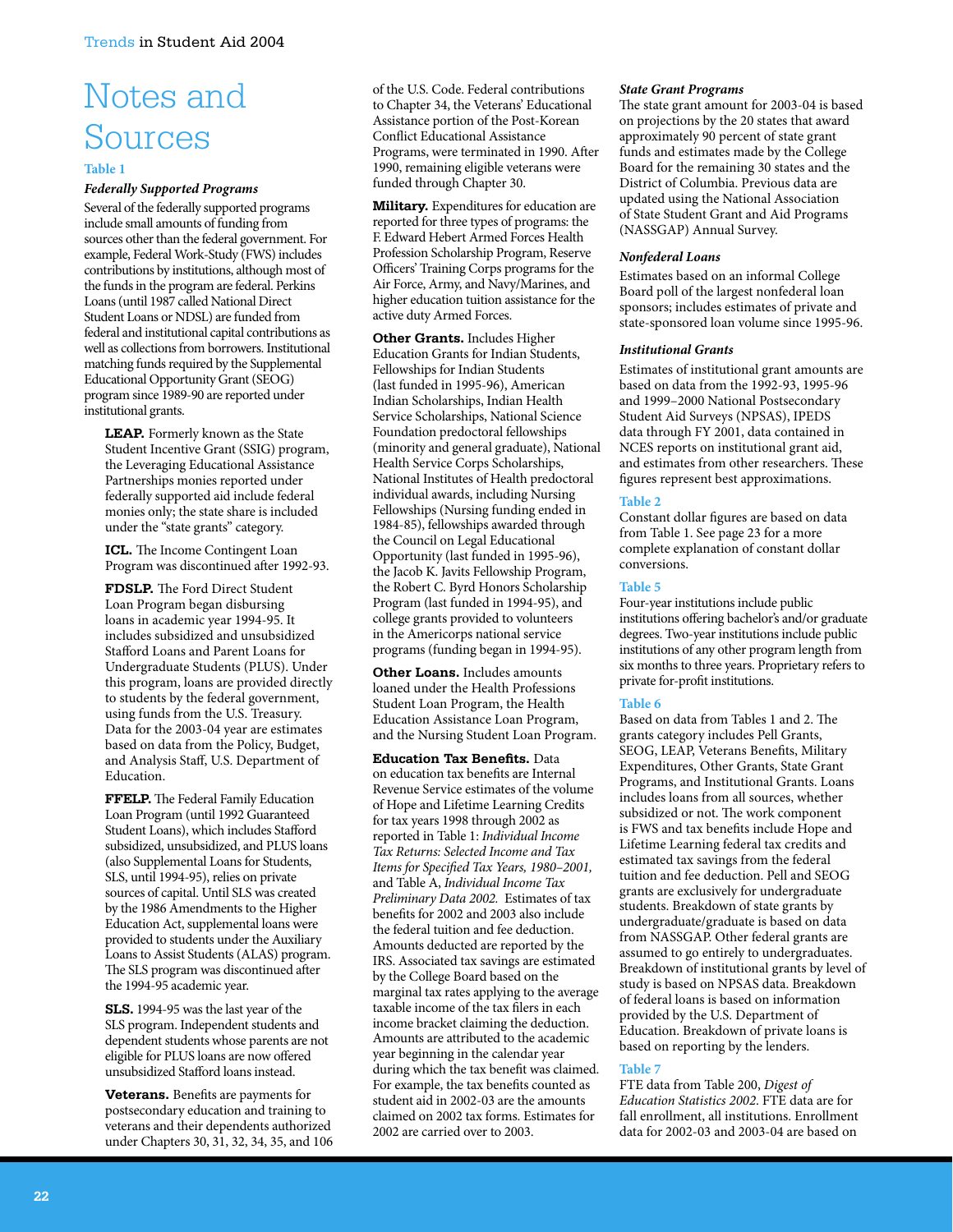#### **Table 8**

The 1992 reauthorization of the Higher Education Act eliminated the percent cap on college costs beginning in 1993-94. The constant dollar values reflect a fiscal year CPI adjustment.

#### **Figure 1**

Based on Tables 1 and 2.

Federal Campus-Based aid includes SEOG, FWS, and Perkins Loans.

Other Federal Programs include LEAP, Military and Veterans' aid, Other Grants, and Other Loans. Education Tax Benefits include federal Hope and Lifetime Learning credits and estimated tax savings from the federal tuition and fee deduction.

#### **Figures 2 and 3**

Based on data from Table 2.

**Figure 4** Based on Table 1.

**Figure 5**  Based on Table 6 data.

**Figures 7 and 8**

Based on Tables 3 and 8.

#### **Figures 9 and 10**

Based on annual survey results of the National Association of State Student Grant and Aid Programs (NASSGAP).

#### **Figure 11**

Data on institutional grant aid by income levels are from the National Center for Education Statistics, *What Colleges Contribute: Institutional Aid to Full-Time Students Attending Four-Year Colleges and Universities*, NCES 2003-157.

#### **Figure 12**

Based on data from Tables 2, 7, and *Trends in College Pricing*.

Median family income data for the 45–54 age category are used because they are more representative of families with dependents in college. This statistic is not representative of independent students.

#### **Figures 13 and 14**

Data on assets in state savings plans and prepaid tuition plans were provided by the National Association of State Treasurers, College Savings Plans Network.

#### **Figures 15 and 16**

Distribution of education tax credits and tuition and fee deductions by adjusted gross income levels is from *Individual Income Tax Returns, Preliminary Data 2002*. Because the data are reported by income categories, some interpolation was required. Tax savings from the tuition and fee deduction are based on the marginal tax rates applicable to filers with the levels of 2002

taxable income associated with the returns on which the deduction was claimed.

#### **Definitions**

*Academic year:* July 1 to June 30

*Federal fiscal year:* October 1 to September 30

#### **General Notes**

- Details may not add to totals due to rounding.
- Aid is reported by the academic year in which it is awarded. When necessary, fiscal year data are converted to the academic year equivalents by reassigning the July through September expenditures.
- For a more detailed description of the programs and past trends, see *Trends in Student Aid: 1963 to 1983.*

#### **A Note on Constant Dollar Conversion**

The Consumer Price Index for all urban dwellers (the CPI-U) is used to adjust for inflation. Updated CPI data are available from the Bureau of Labor Statistics Web site (http://stats.bls.gov/cpihome.htm). The academic base year for 2003-04 was calculated using CPI data for the months inclusive of July 2003 to June 2004.

*Formula for Constant Dollar Conversion*

| <b>CONSTANT</b>        |     | <b>CURRENT</b>  | CPI for the<br>base year    |
|------------------------|-----|-----------------|-----------------------------|
| (base year)<br>Dollars | $=$ | year<br>dollars | CPI for the<br>current year |

#### *Consumer Price Indexes: (1982–84=100)*

The CPI conversion table provides academic and calendar year CPI data. The factor column provides the user with a multiplication factor equal to that of CPI (base year) divided by CPI (current year), as illustrated in the right-hand side of the above equation. Multiplication of the current year figure by the associated factor will yield a constant-dollar result.

#### **Sources**

*Consumer Price Index:* The Consumer Price Index (CPI) for current and past years is from the Bureau of Labor Statistics, U.S. Department of Labor.

*Tables 1, 2, 3, 4, 5, 6, and 7: Campus-Based Aid (FWS, Perkins, and SEOG)*

U.S. Department of Education, Office of Postsecondary Education Policy, Budget, and Analysis staff, *Federal Campus-Based Programs Databook 2003* and *Federal Campus-Based Programs Distribution of Awards Annual.*

*Federal Family Education Loan* and *Ford Direct Student Loan Programs*.

Unpublished data from the U.S. Department of Education, Policy, Budget, and Analysis staff.

#### *Institutional Aid*

Estimates of institutional grant amounts are based on data from the 1992-93, 1995-96

#### Trends in Student Aid 2004

|      | <b>Academic Year</b> |        |      | <b>Calendar Year</b> |        |
|------|----------------------|--------|------|----------------------|--------|
| Year | <b>CPI</b>           | Factor | Year | <b>CPI</b>           | Factor |
| 1993 | 146.2                | 1.2727 | 1993 | 144.5                | 1.2734 |
| 1994 | 150.4                | 1.2372 | 1994 | 148.2                | 1.2411 |
| 1995 | 154.5                | 1.2045 | 1995 | 152.4                | 1.2072 |
| 1996 | 158.9                | 1.1711 | 1996 | 156.9                | 1.1728 |
| 1997 | 161.7                | 1.1505 | 1997 | 160.5                | 1.1460 |
| 1998 | 164.4                | 1.1319 | 1998 | 162.9                | 1.1295 |
| 1999 | 169.1                | 1.1004 | 1999 | 166.4                | 1.1055 |
| 2000 | 175.1                | 1.0628 | 2000 | 172.2                | 1.0683 |
| 2001 | 178.2                | 1.0443 | 2001 | 177.1                | 1.0389 |
| 2002 | 182.1                | 1.0219 | 2002 | 179.9                | 1.0227 |
| 2003 | 186.1                | 1.0000 | 2003 | 184.0                | 1.0000 |

and 1999–2000 National Postsecondary Student Aid Surveys (NPSAS), IPEDS data through FY 2001, data contained in NCES reports on institutional grant aid, and estimates from other researchers. These figures represent best approximations.

#### *Military*

F. Edward Hebert Armed Forces Health Profession Scholarship amounts were obtained from the Office of the Assistant Secretary for Defense (Health Affairs). ROTC program data were obtained separately from the Air Force, Army, and Navy program offices. The Education Policy Directorate of the Office of the Secretary of Defense provided Armed Forces tuition assistance amounts.

#### *Other Grants and Loans*

The data were collected through conversations and correspondence with the officials of the agencies that sponsor the programs.

#### *Pell Grant Program*

Unpublished data from Policy, Budget, and Analysis Staff, U.S. Department of Education. Other data from Pell Grant End of Year Reports.

#### *Education Tax Benefits*

Internal Revenue Service, *Selected Income and Tax Items for Specified Tax Years, 1980-2000. SOI Bulletin*, Winter 2001–2002 and *Individual Income Tax Preliminary Data 2002*.

*LEAP and State Grant Programs 2003-04:* Preliminary figures reported by 20 states with largest grant appropriations. Figures for remaining 30 states, the District of Columbia, and Puerto Rico were estimated by the College Board.

1988-89 to 2002-03: 20th through 34th *Annual Survey Reports* of the National Association of State Scholarship and Grant Programs.

#### *Veterans Benefits*

Benefits Program series (annual publication for each fiscal year), Office of Budget and Finance, U.S. Veteran's Administration and unpublished data from the same agency.